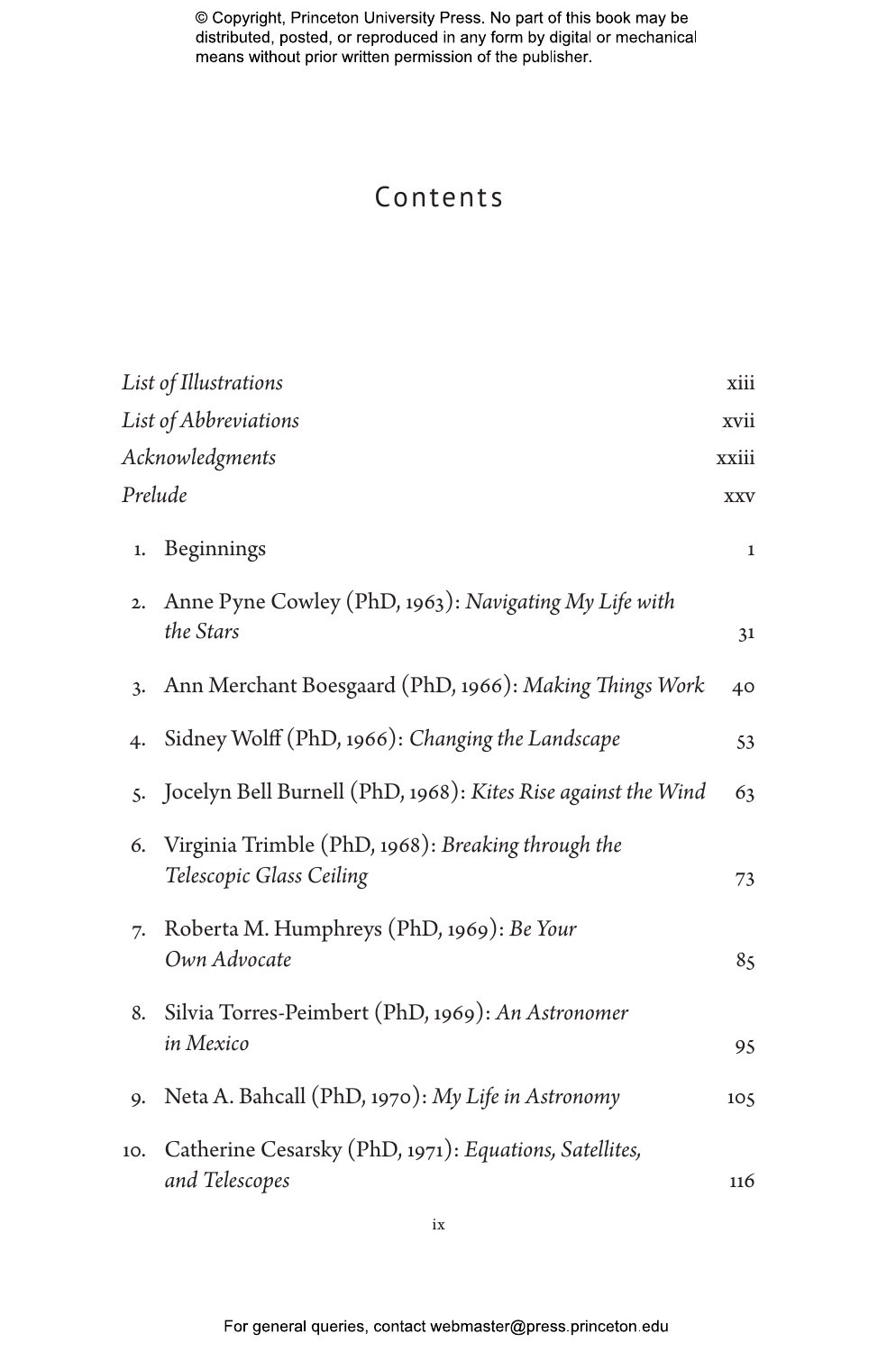x CONTENTS

| 11. | Judith (Judy) Gamora Cohen (PhD, 1971): A Long and<br>Winding Road                                                      | 127 |
|-----|-------------------------------------------------------------------------------------------------------------------------|-----|
| 12. | Judith Lynn Pipher (PhD, 1971): Taking Advantage<br>of Opportunity                                                      | 139 |
| 13. | Gillian (Jill) Knapp (PhD, 1972): Princeton 1984                                                                        | 150 |
| 14. | Patricia Ann Whitelock (PhD, 1976): The Southern Half<br>of the Sky                                                     | 161 |
| 15. | Anneila I. Sargent (PhD, 1977): A Long Way for a Wee Lassie                                                             | 171 |
| 16. | Martha P. Haynes (PhD, 1978): Hands-on Adventures with<br>Telescopes: From the Backyard to Cerro Chajnantor             | 181 |
| 17. | France Anne Córdova (PhD, 1979): The Learn'd<br>Astronomer Discovers the Policy World                                   | 194 |
| 18. | Dina Prialnik (PhD, 1980): From Stars to Comets and Back                                                                | 204 |
| 19. | Beatriz Barbuy (PhD, 1982): From Stargazing the Southern<br>Cross to Probing the Depths of the History of the Milky Way | 214 |
| 20. | Rosemary (Rosie) F. G. Wyse (PhD, 1983): A Journey<br>through Space and Time                                            | 225 |
| 21. | Bożena Czerny (PhD, 1984): A Fortunate Sequence of Events                                                               | 236 |
| 22. | Ewine F. van Dishoeck (PhD, 1984): Building a<br>Worldwide Astrochemistry Community                                     | 244 |
| 23. | Wendy L. Freedman (PhD, 1984): My Astronomical Journey                                                                  | 256 |
| 24. | Meg Urry (PhD, 1984): The Gentlemen and Me                                                                              | 267 |
| 25. | Cathie Clarke (PhD, 1987): An Astronomer<br>(Not a Pirate!) of Penzance                                                 | 279 |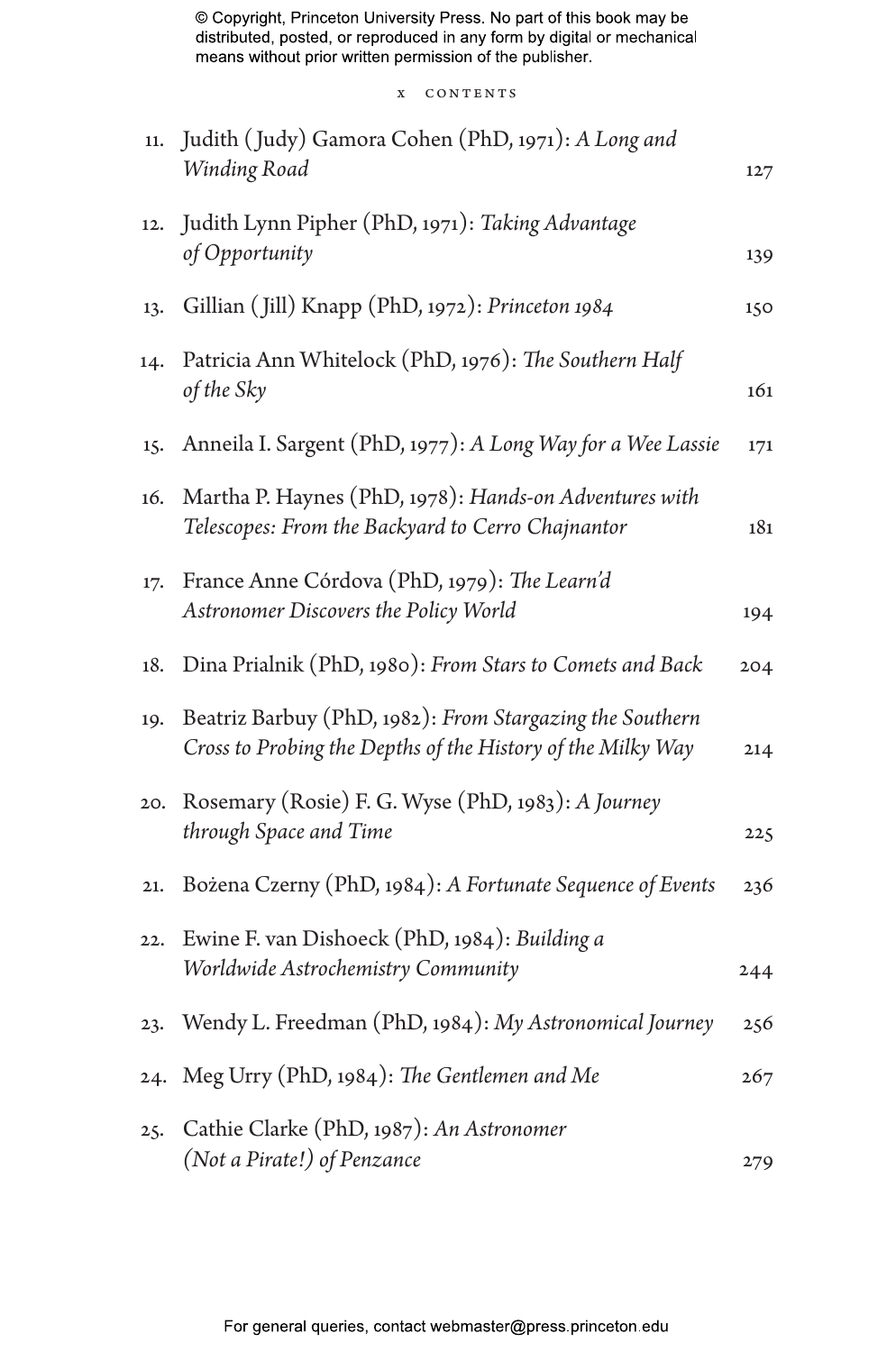CONTENTS xi

| 26.                                             | Saeko S. Hayashi (PhD, 1987): From Six Meters to<br>Thirty Meters, Ever Expanding Horizons                       | 289 |
|-------------------------------------------------|------------------------------------------------------------------------------------------------------------------|-----|
| 27.                                             | Gražina Tautvaišienė (PhD, 1988): The Unfading Joy of<br>Being an Astronomer                                     | 301 |
| 28.                                             | Carole Mundell (PhD, 1995): Inspired by a Maths Dress                                                            | 311 |
| 29.                                             | Gabriela (Gaby) González (PhD, 1995): Gravitational Love                                                         | 322 |
| 30.                                             | Vicky Kalogera (PhD, 1997): Not Taking "No" for an<br>Answer: Learning How to Persist and Persevere with a Smile | 333 |
| 31.                                             | Priyamvada Natarajan (PhD, 1999): Adventures Mapping<br>the Dark Universe                                        | 344 |
| 32.                                             | Dara J. Norman (PhD, 1999): On Becoming an Astronomer<br>and Advancing Science                                   | 355 |
| 33.                                             | Sara Seager (PhD, 1999): Adventures in the Search for<br>Other Earths                                            | 366 |
| 34.                                             | Hiranya Peiris (PhD, 2003): From Serendip to Serendipity                                                         | 377 |
| 35.                                             | Poonam Chandra (PhD, 2005): A Train to the Stars                                                                 | 388 |
| 36.                                             | Xuefei Chen (PhD, 2005): Staring at the Stars                                                                    | 400 |
| $37 -$                                          | Shazrene S. Mohamed (PhD, 2009): The Sky Is for Everyone                                                         | 411 |
| 38.                                             | Yilen Gómez Maqueo Chew (PhD, 2010): Flipping Tables<br>from the Sonoran Desert to the Stars                     | 423 |
| 39.                                             | Postlude                                                                                                         | 433 |
| <b>Further Reading and Additional Resources</b> |                                                                                                                  | 435 |
| Index of Subjects                               |                                                                                                                  | 451 |
| Index of People                                 |                                                                                                                  | 463 |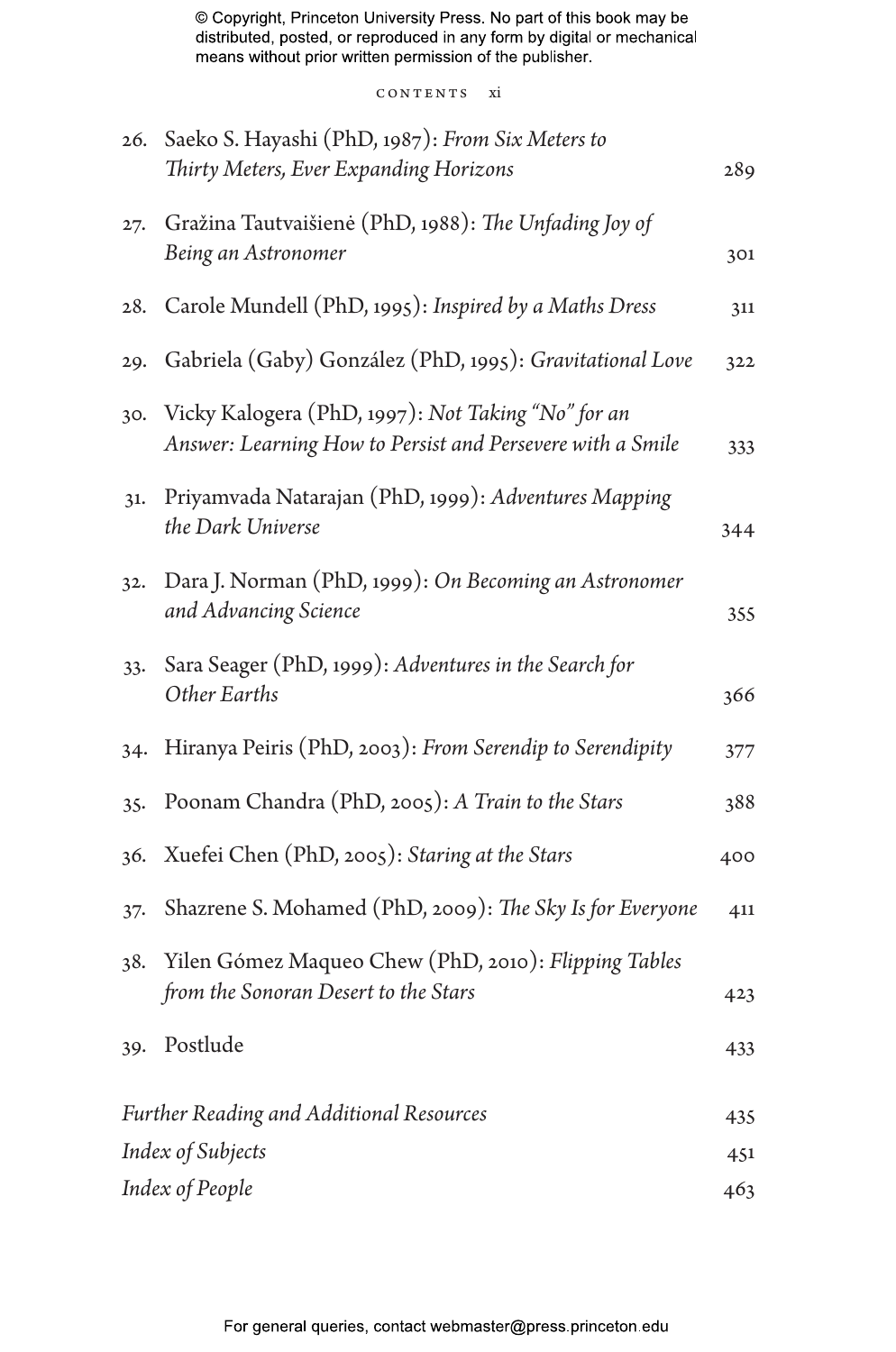# Chapter 1

# Beginnings

In France, Dorothea Klumpke (1861–1942) earned her Docteur-ès-Sciences at the University of Paris in mathematical astronomy in 1893, after completing her thesis, "L'etude des Anneaux de Saturne" (A study of the rings of Saturn), thereby becoming the first woman to achieve the academic distinction of earning an advanced degree for work done in astronomy. She then began her distinguished career as the director of the Bureau des Measures at Observatoire de Paris, leading the effort there to produce a section of the great photographic star chart known as the *Carte du Ciel*. In 1901, she married astronomer Isaac Roberts and moved with him to England. After his death in 1904, Klumpke Roberts returned to Observatoire de Paris, where she continued to carry out astronomical research, and in 1929 published *The Isaac Roberts Atlas of 52 Regions, a Guide to William Herschel's Fields of Nebulosity*. In 1934, she was elected Chevalier de la Légion d'Honneur.

Professional successes like hers, built on her own credentials, accomplishments, and intellectual merits, were rare for women before 1900. Instead, most of the few women who in previous centuries had any role in astronomy typically gained access through their husbands, brothers, or fathers.

More than two centuries earlier, in Danzig (now Gdańsk), Poland, in 1663, sixteen-year-old Catherina Elisabetha Koopman (1647–93) married fifty-two-year-old astronomer Johannes Hevelius, which gave her access to his observatory, Stellaburgum, where she became his assistant. In 1687, as Elisabetha Hevelius, she would publish the catalogue she and

1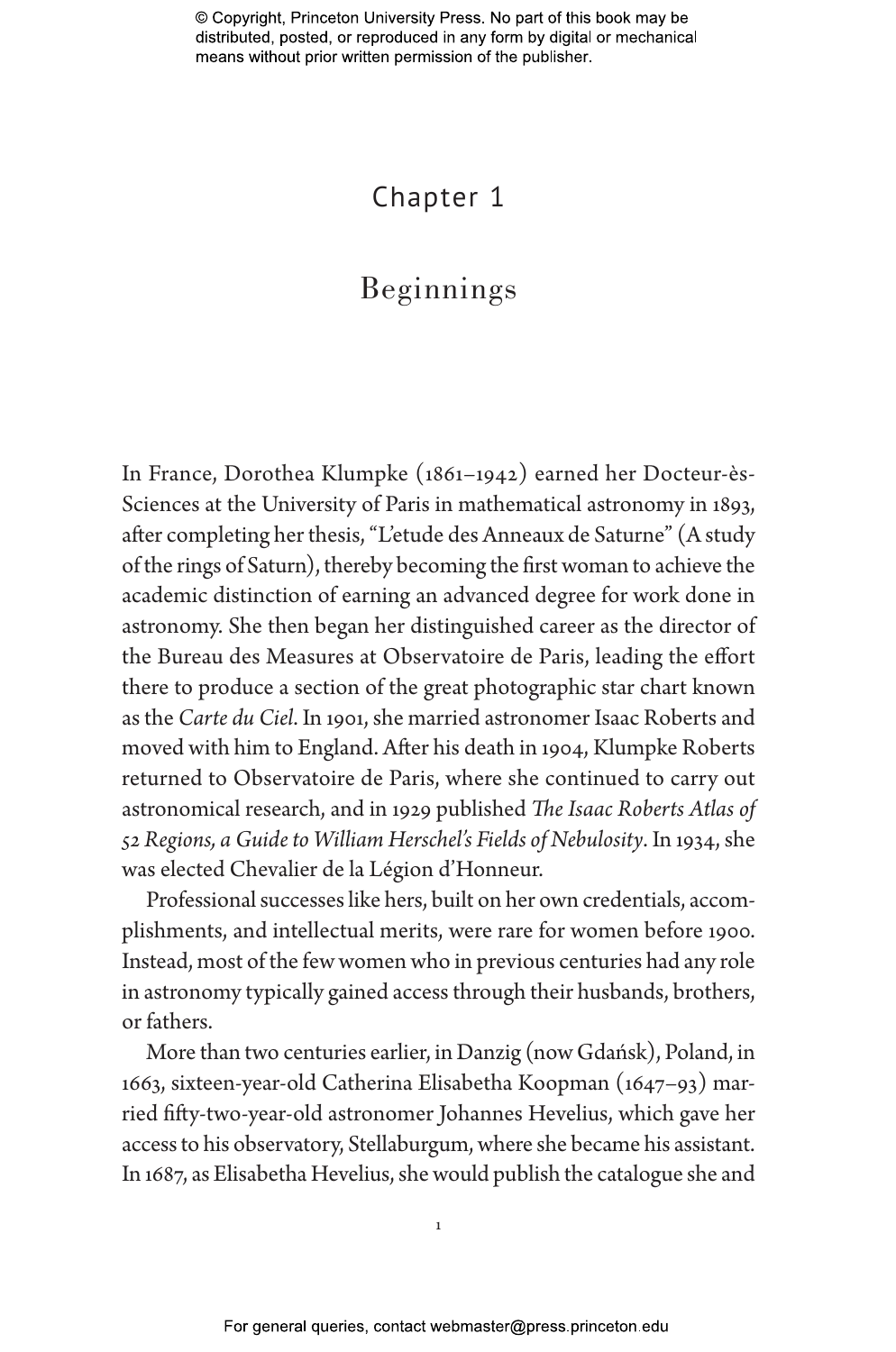## 2 CHAPTER 1

Johannes had worked on for decades, the *Catalogus Stellarum Fixarum*, which included the positions of 1,564 stars, including 600 newly identified stars and a dozen newly named constellations.

Beginning in 1774, in Bath, England, Caroline Lucretia Herschel (1750–1848) assisted her older brother William with his observational work, cataloging thousands of previously unknown star clusters and nebulae, and learning to make her own observations and astronomical calculations. On her own, she discovered eight comets and the galaxy NGC 205. But her most important work was done in helping her brother put together the *Catalogue of One Thousand New Nebulae and Clusters of Stars*, which was first published in 1786 with William as sole author. They added another 1,000 objects to this catalogue in a 1789 paper, and 500 more in a third version published in 1802, each time with William as the only author credited. Later, she helped her nephew John Herschel expand the inventory to more than 5,000 objects in his 1825 *Catalogue of Nebulae and Clusters of Stars*. For her efforts on this project, in 1828 the Astronomical Society of London (which in 1831 would become the Royal Astronomical Society) honored her with their Gold Medal and then, in 1835, elected her as an honorary member (according to the organization's by-laws at that time, women were ineligible for election as regular members). Her career, important and limited as it was, was only possible because her brother and nephew needed her help.

Mary Fairfax Somerville (1780–1872), known in her time as the "Queen of Science," was also elected as an honorary member of the Royal Astronomical Society in 1835. Somerville was an exception to the rule that women who contributed in a significant way to astronomy before 1900 did so because they were the wife, sister, or daughter of an astronomer. Her second husband, William (a surgeon), encouraged her, but she forged her professional career independent of his. In 1826, Somerville's "The Magnetic Properties of the Violet Rays of the Solar Spectrum" was the first research article written by a woman published in the *Philosophical Transactions of the Royal Society*. She would later cement her reputation as a popularizer of science, writing several books, including *The Mechanism of the Heavens* in 1831 and *On the Connexion of the Physical Sciences* in 1834.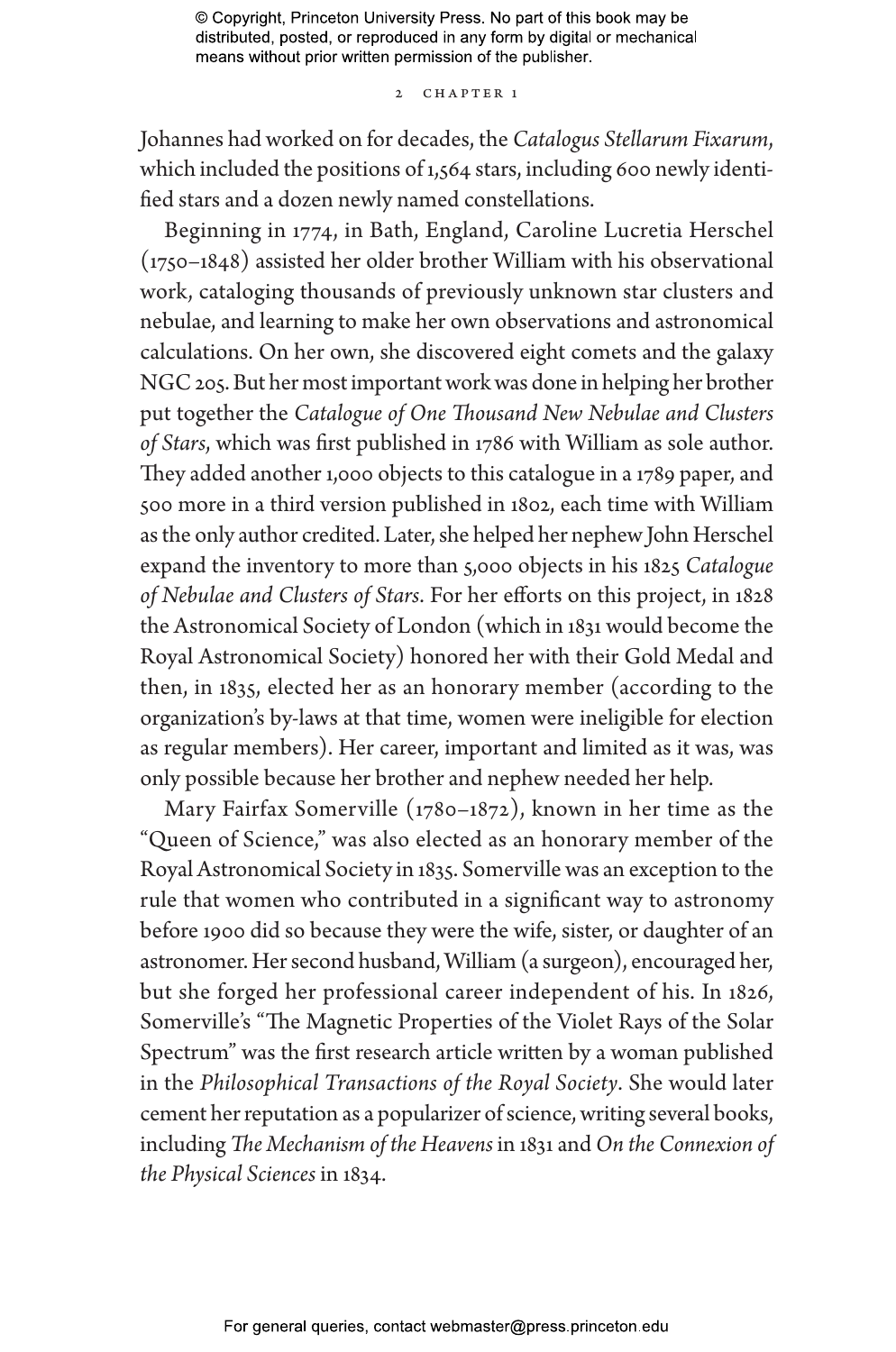### Beginnings 3

A half century later, Margaret Lindsay Huggins (1848–1915) was instrumental in furthering the successful career of her husband, William. Beginning in the late 1870s, she was a participant with him in photographic and spectroscopic research, including his studies of the Orion Nebula and the planets, and conducted some of her own research at their private observatory in London, England. With William, she wrote *Atlas of Representative Stellar Spectra*, published in 1899, and was elected (an honorary member) to the Royal Astronomical Society in 1903.

Also in the late nineteenth century, Mary Proctor (1862–1957) learned to help her father, the famous English astronomer and popular science writer Richard Proctor, with his manuscripts and in founding and publishing the journal *Knowledge*, which led to her own career lecturing about astronomy and writing about astronomy for children. She was elected as a member of the British Astronomical Association (BAA) in 1897 and to the Royal Astronomical Society (a society with, relatively, more professionals than the BAA) in 1916 as one of its first female Fellows.

Another British woman of this era, Mary Evershed (1867–1949), worked closely with her husband, John, who directed the Observatory at Kodaikanal in India. Her observations of solar prominences were published in a single-author paper in the *Monthly Notices of the Royal Astronomical Society* in 1913.

The only other women named honorary members of the Royal Astronomical Society prior to the change in the rules in 1915 that permitted women to be elected as ordinary members were Anne Sheepshanks (1789–1876), whose claim to fame was donating significant sums of money to the University of Cambridge to promote astronomical research, Agnes Mary Clerke (1842–1907), who was considered Somerville's successor as a well-received popularizer and historian of astronomy, and two human computers at the Harvard College Observatory, Williamina Fleming (1857–1911) and Annie Jump Cannon (1863–1941), who made measurements and computed the positions, brightnesses, and spectral types of stars whose images were found on photographic glass plates obtained by (male) Observatory astronomers.

Fleming began her astronomical work because she was in the right place at the right time—in 1881, she was the housekeeper for Harvard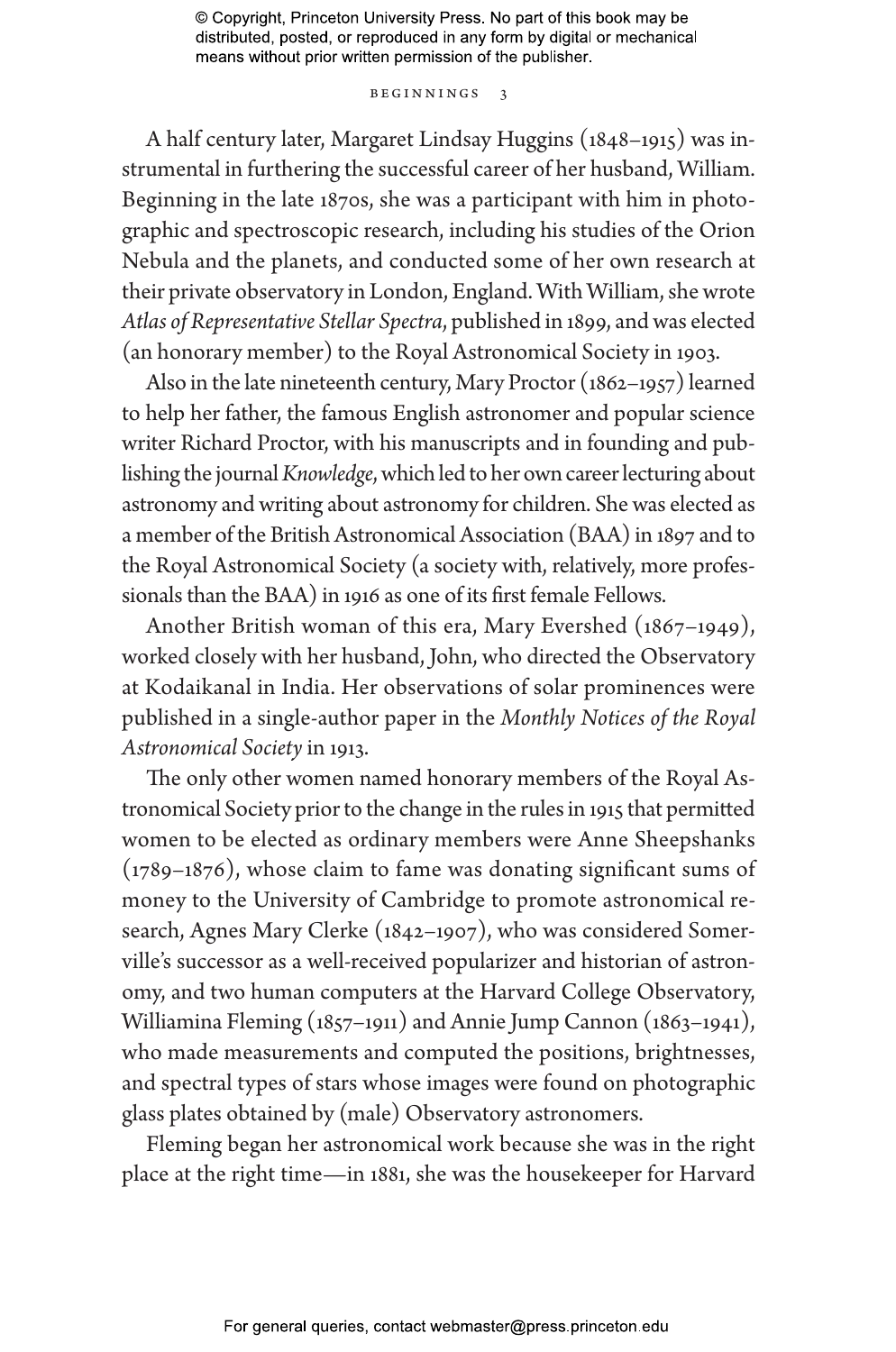4 Chapter 1

College Observatory director Edward C. Pickering when he invited her to start working at the Observatory as a computer. She assigned spectral types to, and calculated positions and brightnesses for, most of the nearly 10,000 stars included in the first *Draper Catalogue of Stellar Spectra*, published in 1890. She continued her work as a computer until her death in 1911.

Cannon, who worked at the Observatory from 1896 until 1940, is perhaps the most famous of the Harvard College Observatory computers. She put her stamp on modern astronomy through her work classifying the spectra of more than 225,000 stars and reinventing the stellar classification system, which was formally adopted for use by the international astronomy community in 1922. Her system of stellar spectral classes, used in the nine-volume expansion of the *Henry Draper Catalogue* published in the years from 1918 to 1924, is still in use today. Cannon, who in 1938 was appointed as the William C. Bond Astronomer and Curator of Astronomical Photographs at the Observatory, was the first woman to receive an honorary doctorate from the University of Oxford.

In 1888, Antonia Maury (1866–1952) also became one of Pickering's famous computers (she continued to work at the Harvard College Observatory until 1933), in large part because she had a family connection: her aunt Anna Palmer Draper (1839–1914), the widow of Henry Draper, had donated the money to the Observatory that supported the work of producing the *Draper Catalogue* and the *Henry Draper Catalogue*. Maury discovered that some stars had narrow and others had broad spectral lines. And though her boss was not interested in this way of classifying stars on the basis of the widths of their spectral lines, others were. Maury's discovery has been used by astronomers for more than a century to help distinguish evolved stars with extended envelopes (giants, which have narrow lines) from stars still living on hydrogen fusion in their cores (dwarfs, or main-sequence stars, which have broad lines).

Henrietta Swan Leavitt (1868–1921), who worked as another of Pickering's computers from 1902 until 1921, made perhaps the most important astronomical discovery of her time when in the 1900s she identified a few handfuls of stars known as Cepheid variable stars—stars that cycle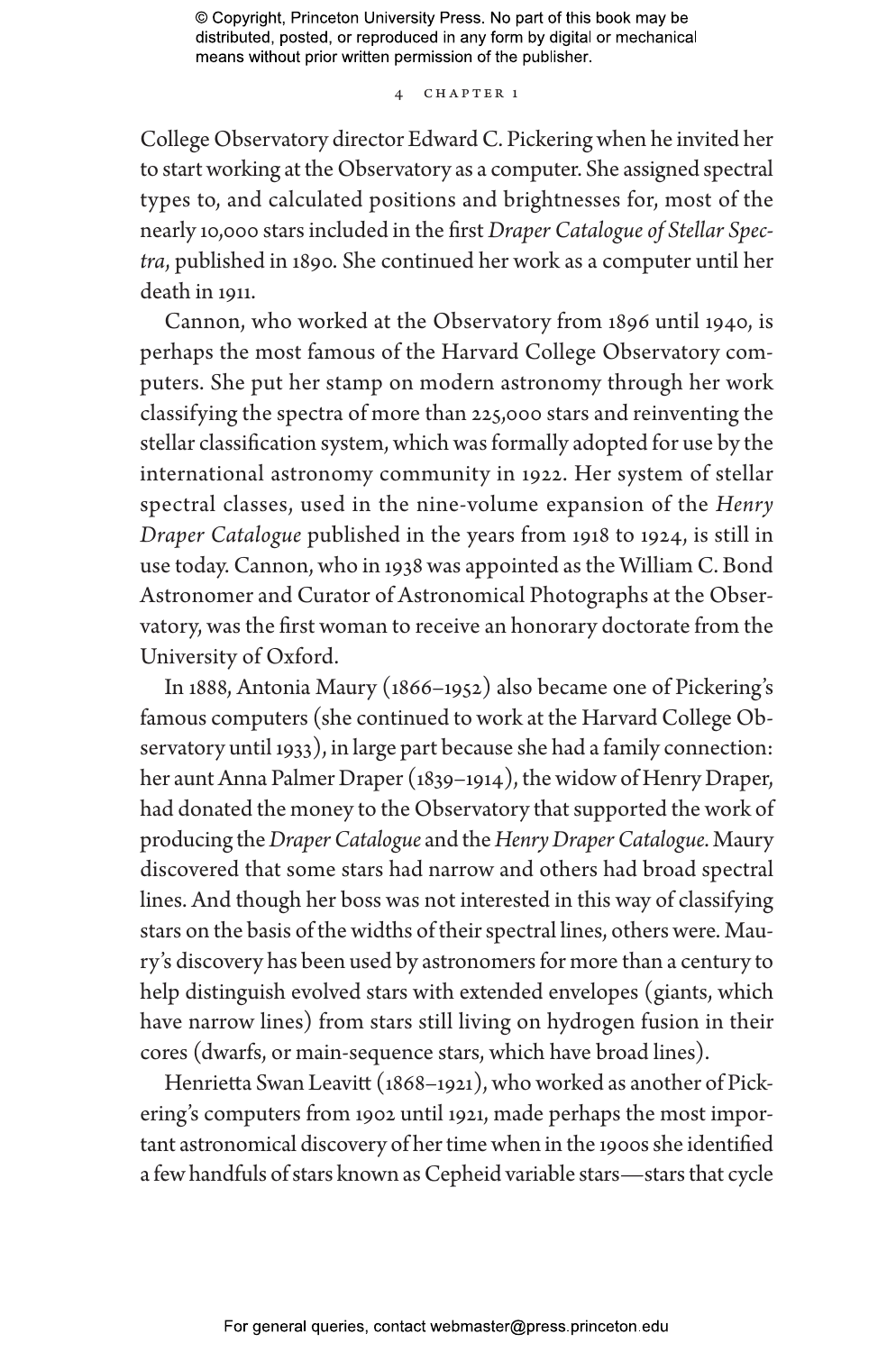### BEGINNINGS 5

from bright to faint and then to bright again in a regular but peculiar and identifiable way—and showed that their periods of variation in brightness were positively correlated with their maximum brightnesses. She published a paper, "1777 Variable Stars in the Magellanic Clouds," with these results in the *Annals of the Harvard College Observatory* in 1908 as the sole author. It included the understated conclusion that "it is worthy of notice that . . . the brighter stars have the longer periods." By 1912, Pickering recognized the importance of her work, and so her follow-up paper, "Periods of 25 Variable Stars in the Small Magellanic Cloud," was published under his name, only, though he was kind enough to add the note "prepared by Miss Leavitt" to the publication. This relationship, now known as the Leavitt Law, was the critical discovery that allowed Harlow Shapley to discover the structure of the Milky Way, Edwin Hubble to discover that the Milky Way Galaxy is not the entire Universe and that most of the galaxies that make up the Universe are moving apart, and modern astronomers to use the Hubble Space Telescope to improve measurements of the distance scale of the Universe.

Cannon, Fleming, Maury, and Leavitt are just four of the more than forty women who were hired to make measurements of stars found in the Harvard College Observatory photographic plate collection in the years prior to World War I, starting in 1875 when the Observatory changed a policy such that it could hire women onto the staff. The first woman hired was Director William Rogers's wife, Mrs. R. T. Rogers, who would work at the Observatory for twenty-three years. That same year, Anna Winlock (1857–1904), the eldest daughter of the deceased former Observatory director Joseph Winlock, was put on staff, where she would remain a computer for twenty-eight years. Anna's sister Louisa (1860–1916) started her twenty-nine-year career as a computer in 1886. And in 1879, Selina Cranch Bond (1831–1920), the daughter of the first Observatory director, William Cranch Bond, joined the staff, where she would continue working for twenty-seven years.

Harvard computer Adelaide Ames (1900–1932) was Observatory director Harlow Shapley's first graduate student (starting in 1921) and in 1924 became the first woman to earn a MA in astronomy at Radcliffe. Together, they published "A Survey of the External Galaxies Brighter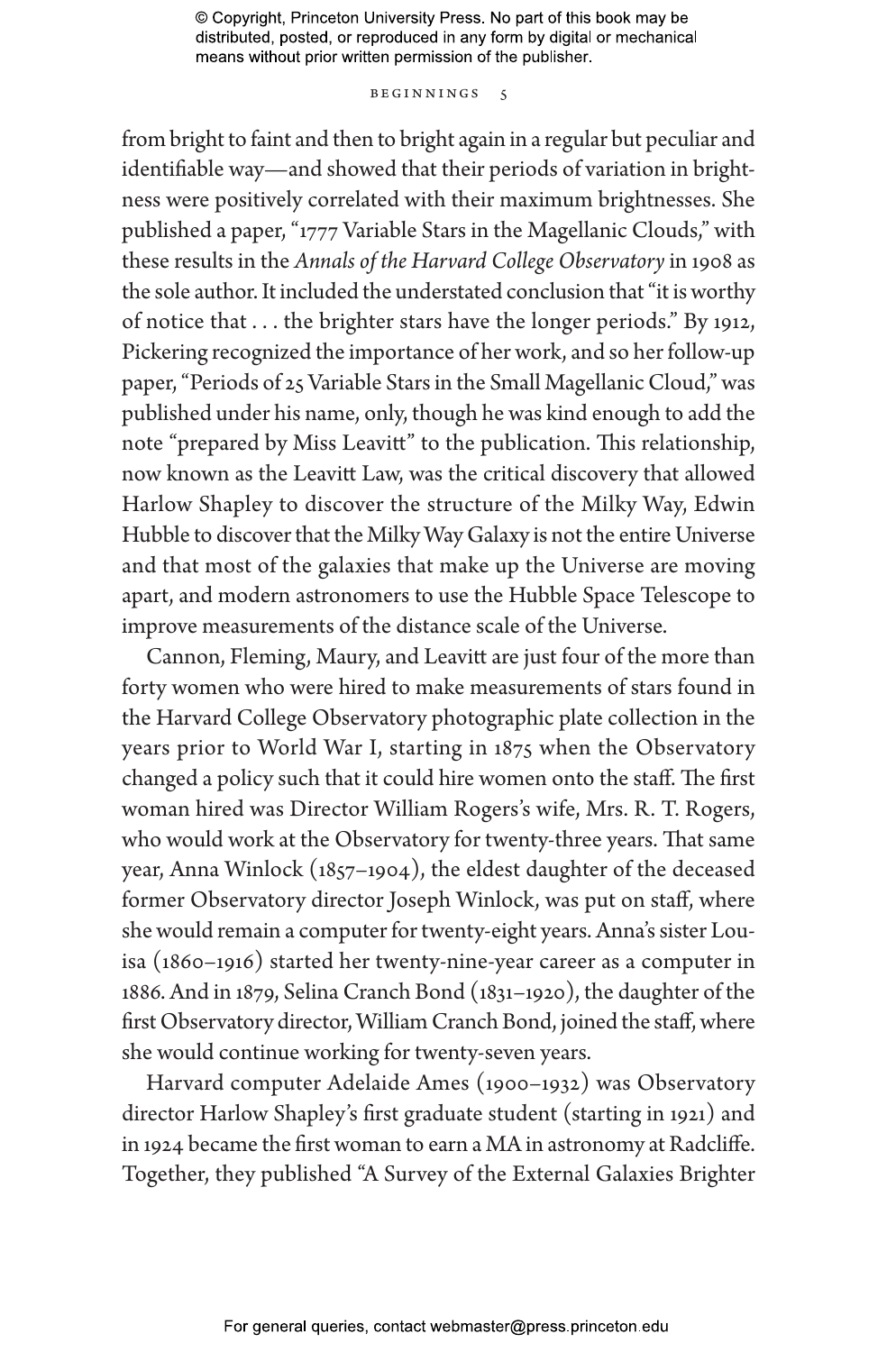### 6 Chapter 1

than the Thirteenth Magnitude" (generally known as the *Shapley-Ames Catalogue of Bright Galaxies*) in 1932.

Another woman who started as a Harvard computer  $(1907-12)$  after receiving her AB degree from Radcliffe in 1907 was Margaret Harwood (1885–1979). She, however, spent most of her career elsewhere. In 1912, after receiving a fellowship from the Maria Mitchell Association on Nantucket Island, she stayed, becoming the director of the Maria Mitchell Observatory in 1916 after completing her MA degree at the University of California, thus becoming the first woman astronomer to direct an independent observatory in the United States. She remained as director until 1956 and spent her career measuring the variability of light received from stars and asteroids and mentoring several generations of up-and-coming women astronomers.

Margaret Walton Mayall (1902–95) spent the first thirty years of her career as a Harvard computer, but she is best known for the subsequent twenty years, which she spent as Director of the American Association of Variable Star Observers (AAVSO). She started working at the Observatory in 1924 and continued until 1955. After earning her MA in astronomy from Radcliffe in 1927, she worked in partnership with Annie Jump Cannon until 1941 and then completed Cannon's unfinished work, which she published in 1949 as *The Henry Draper Extension: The Annie J. Cannon Memorial*. Finally, beginning in 1954 and continuing until 1973, she served as Director of the AAVSO and oversaw the transition of the organization from an activity headquartered and run by the Harvard College Observatory into an independent, nonprofit, scientific organization.

Harvard was not the only observatory that used talented women as inexpensive labor. Annie Scott Dill Maunder (1868–1947) was hired as a human computer in 1890 at the Royal Observatory in Greenwich, thereby becoming one of the first women in England to be paid for her work in astronomy. Maunder is best known for the work she did with her husband, Walter, discovering the pattern in which over a period of eleven years sunspots appear at successively lower solar latitudes and then repeat this cycle. This so-called butterfly pattern is a manifestation of the twenty-two-year-long solar sunspot cycle. Along with Mary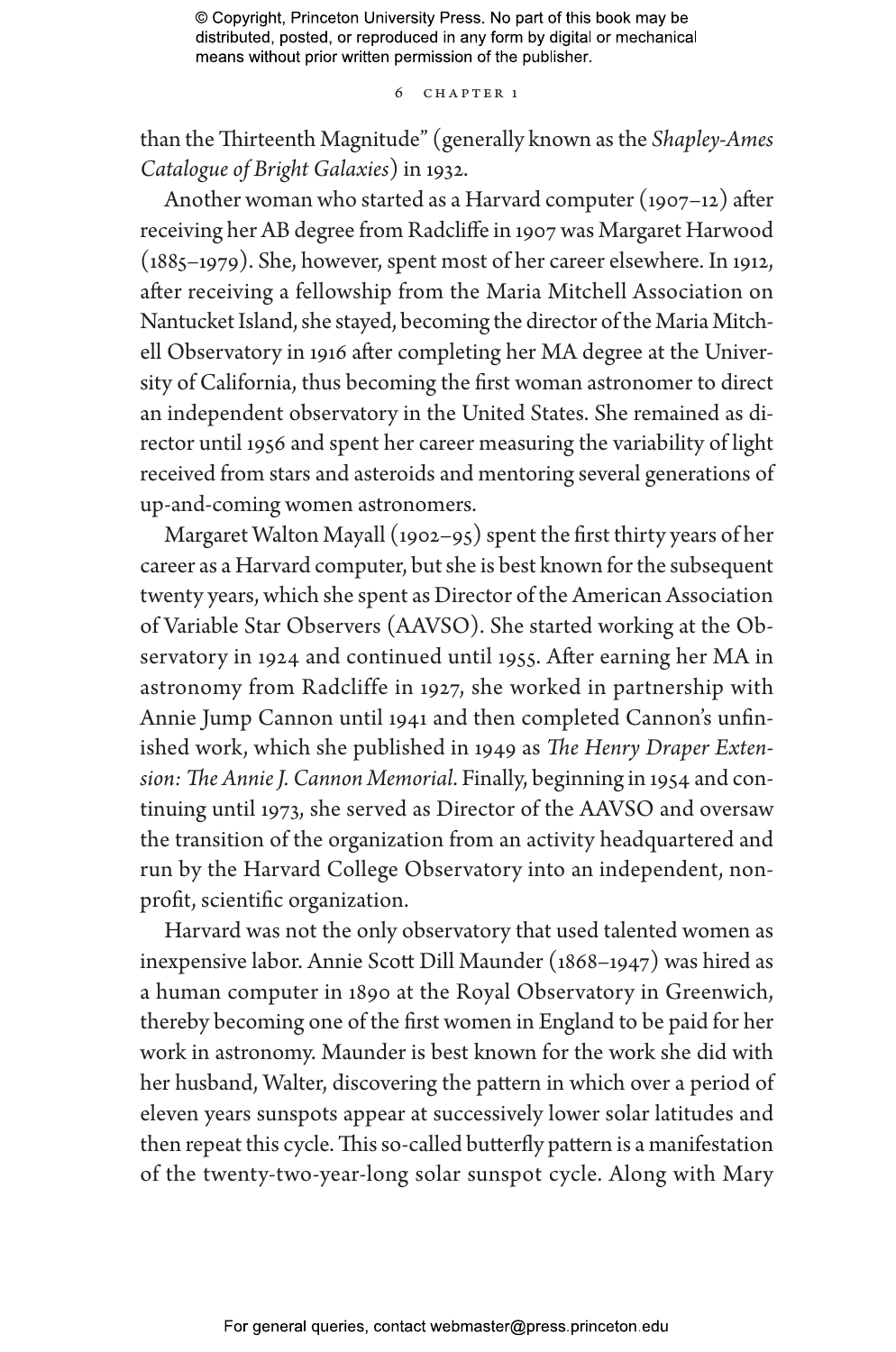#### Beginnings 7

Proctor, she was elected with the first cohort of women to become Fellows of the Royal Astronomical Society in 1916.

After completing a master's degree in astronomy at Mount Holyoke College in 1906, Jennie Belle Lasby (1882–1959) was immediately hired as the first woman computer at Mount Wilson Observatory (MtW), in California, where she would work until 1913, publishing an article on the rotation of the Sun and writing several articles on spectroscopy with Walter Adams. She then worked in 1915 with J. C. Kapteyn at Potsdam Observatory, taught at Carleton College for the duration of World War I as a war-replacement instructor, and then taught astronomy at Santa Ana College in California from 1919 until 1946.

Just months after Lasby started at MtW she was joined by Cora Gertrude Burwell (1883–1982), who, after graduating from Mount Holyoke in 1906, became the second of the female computers at MtW, where she would work until 1949. She would publish nearly forty papers in her career, including two catalogues of hot stars with bright hydrogen emission lines.

Many of these women had extraordinary careers as computers at the end of the nineteenth century and in the first decades of the twentieth. But they rose to distinction almost entirely by carrying out tasks assigned to them by male astronomers. Their educations and opportunities for leadership and advancement were limited. The glass ceiling above them was thick and impermeable.

Maria Mitchell (1818–89) carved a more independent path as America's first important female astronomer. Mitchell became famous after discovering a comet in 1847, for which she was awarded a gold medal by King Christian VIII of Denmark. She then worked for the U.S. Coast Survey, beginning in 1849, tracking the positions of planets, before being appointed to the faculty at Vassar College in 1865 and thereby becoming the first woman to hold a position as a professor of astronomy.

In the years immediately after Mitchell joined the faculty at Vassar, a few other women would receive faculty appointments as astronomers in the United States at small colleges, mostly in the Northeast. Immediately after graduating from Mount Holyoke College in 1866, Elisabeth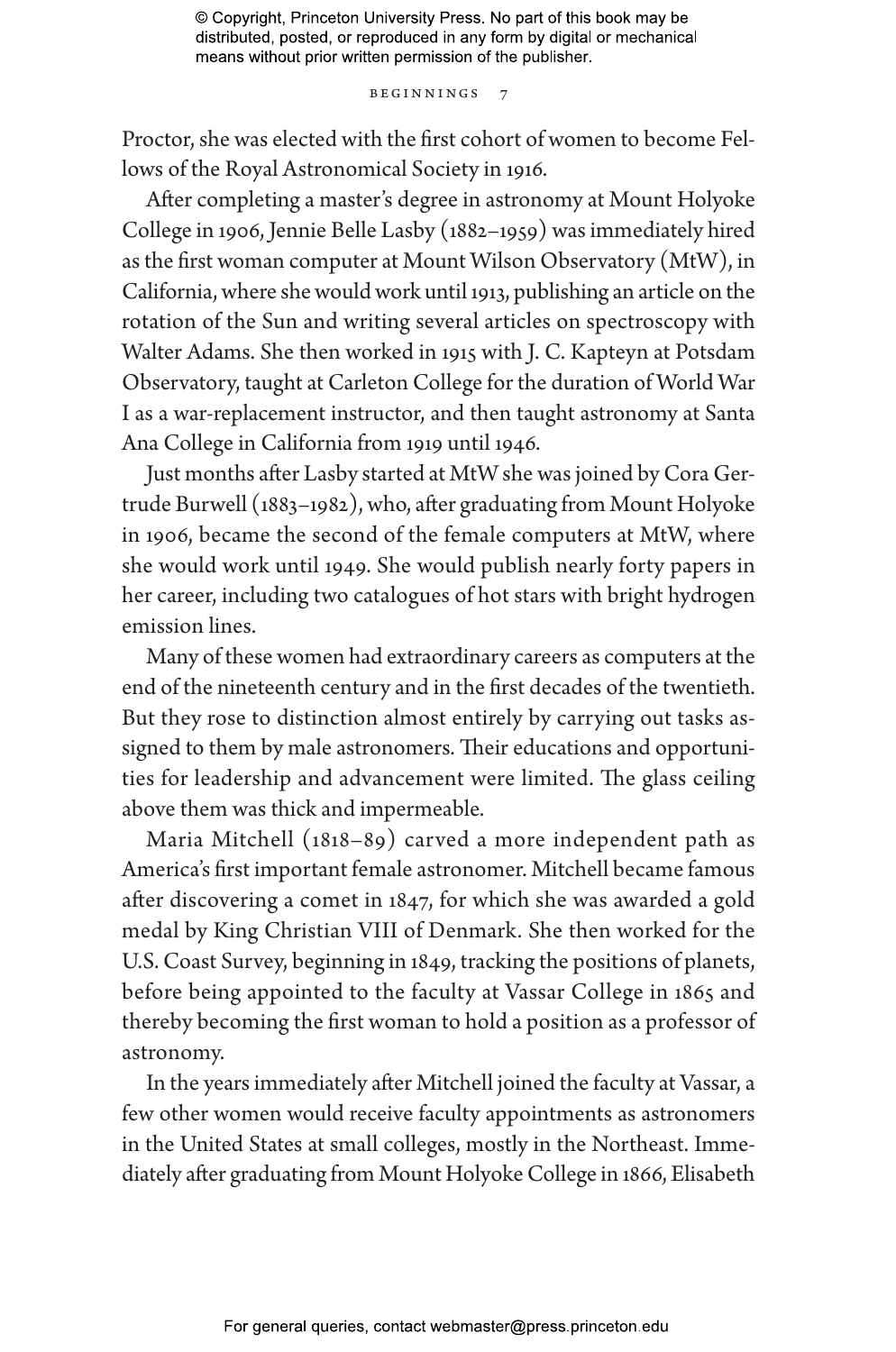### 8 CHAPTER 1

Bardwell (1831–99) became an instructor there and would remain at Mount Holyoke for the next thirty-three years. She published her observations of meteor showers in the magazines *Sidereal Messenger* and *Popular Astronomy*.

Susan Jane Cunningham (1842–1921), who studied at the observatories of Vassar, Harvard, Princeton, and Cambridge, helped found both the mathematics and the astronomy departments at Swarthmore College in 1869, becoming Swarthmore's first professor of astronomy that year and later also a professor of mathematics.

A decade later, in 1876, Sarah Frances Whiting (1847–1927) began her career on the faculty at Wellesley College as their first professor of physics, where she started their physics department and would teach Annie Jump Cannon (Wellesley, Class of 1884). Later, after learning astronomy under the tutelage of Edward Pickering at the Harvard College Observatory, she established and became the founding director of Wellesley's Whitin Observatory, built with funds donated by Mrs. John C. Whitin. During her career, she wrote popular articles about astronomy and a textbook for teaching astronomy.

In 1883, after studying astronomy for a year with Edward Pickering, Mary Emma Byrd (1849–1934) took up a position as first assistant at the Goodsell Observatory at Carleton College in Minnesota. She would eventually earn a PhD in astronomy at Carleton in 1904. In 1887, Smith College lured her away to become both Professor of Astronomy and Director of the Smith College Observatory, where she worked until 1906. Byrd wrote two textbooks on astronomy and contributed articles to *Popular Astronomy*.

Winifred Edgerton Merrill (1862–1951) was the first American woman to earn a doctoral degree in mathematics, doing so at Columbia in 1886. Her dissertation work, which focused on both mathematics and astronomy, included the calculation of the orbit of a comet. In 1887, she was offered a professorship at Smith College, but her marriage that year led her to give up on a career in mathematical astronomy; however, she did teach mathematics at the Oaksmere School for Girls in New York until 1926. The inscription on her portrait, which hangs in Columbia's Philosophy Hall, reads "She opened the door."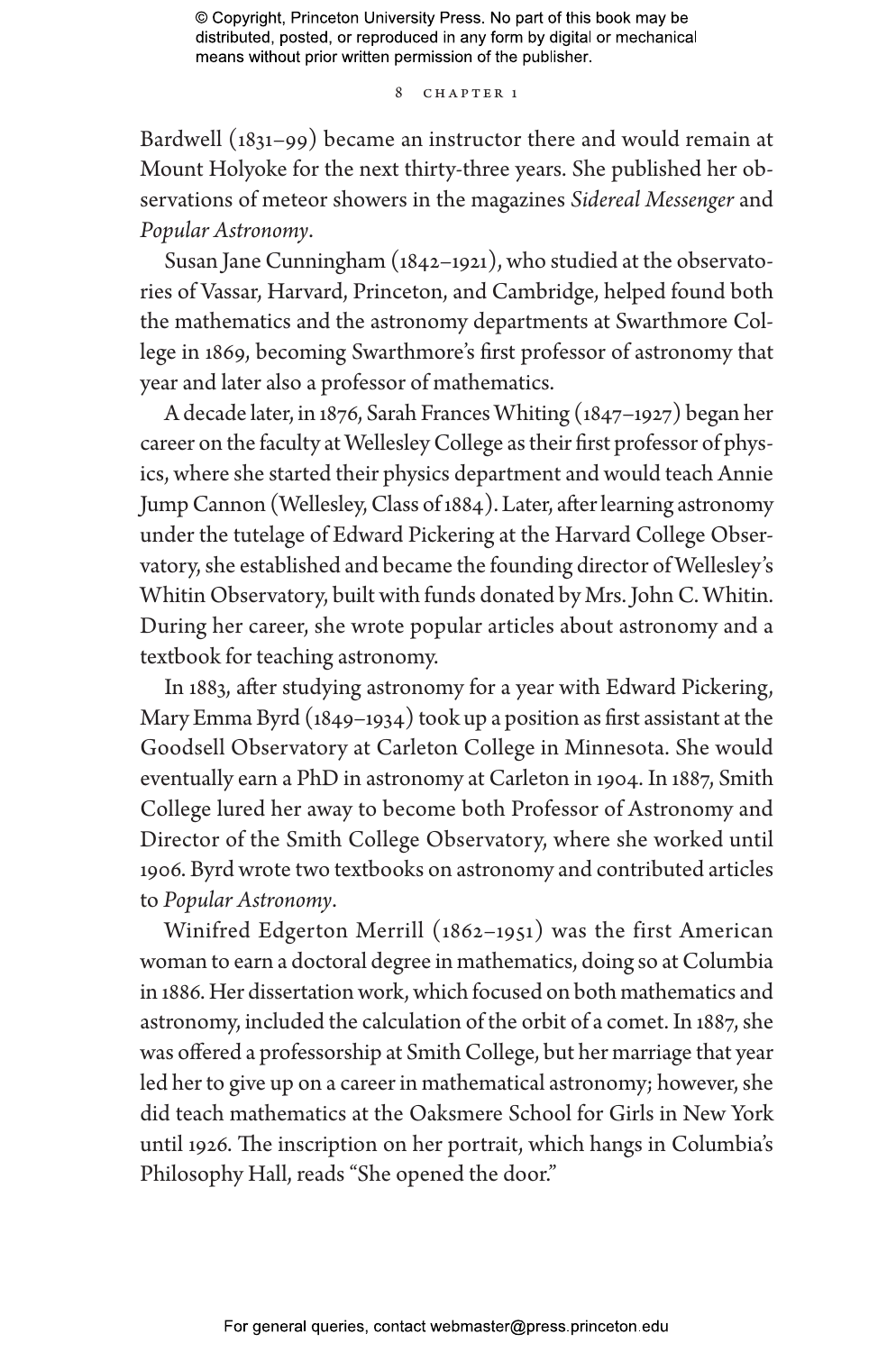### BEGINNINGS 9

In the United Kingdom, one woman who found her own path to scientific accomplishment, despite her lack of formal education, was Mary Adela Blagg (1858–1944). Beginning in 1907, working first with Samuel Saunder and then with Karl Müller, she established the modern nomenclature used for lunar features, cleaning up the mess left behind by a handful of nineteenth-century astronomical mapmakers. Blagg was one of only four women (the others were Cannon, Leavitt, and Klumpke Roberts) who were among the 207 Individual Members of the International Astronomical Union at the end of its first General Assembly, held in Rome in 1922, she as part of Commission 17 on Lunar Nomenclature.

One place where, more than a century ago, women managed to have some presence in professional astronomy was in the founding in 1899 of the Astronomical and Astrophysical Society of America (AASA; renamed the American Astronomical Society [AAS] in 1914), with 11 women<sup>1</sup> among its 113 charter members. By 1910, women numbered 20 out of the 180 additional members,<sup>2</sup> and in 1912 Annie Jump Cannon was elected as treasurer (she would be re-elected six times), becoming the first woman astronomer to hold office in the nascent AAS.

Emily Elisabeth Dobbin (1874–1949) was one of the original 113 members of AASA and, with Caroline Furness, one of two women of the 39 members who were actually at Yerkes Observatory for that first 1899 pre-meeting. After earning her master's degree in astronomy at the University of Chicago in 1903 and publishing two papers in 1904, she briefly taught mathematics, first at the University of Missouri and then at a high school in St. Paul, Minnesota. While in Minnesota, she became deeply involved in the suffrage movement and published a newspaper, the *Minnesota Socialist.*

During the two decades that preceded the entrance of the United States into World War I, only ten women received PhDs in astronomy in the United States. Many of them followed their degrees with long, productive professional careers. In addition, at least two women earned PhDs in mathematics doing astronomy research and then spent long careers working in astronomy.

Just a year after Dorothea Klumpke completed her PhD in Paris, Margaretta Palmer (1862–1924) earned her PhD as an astronomer (the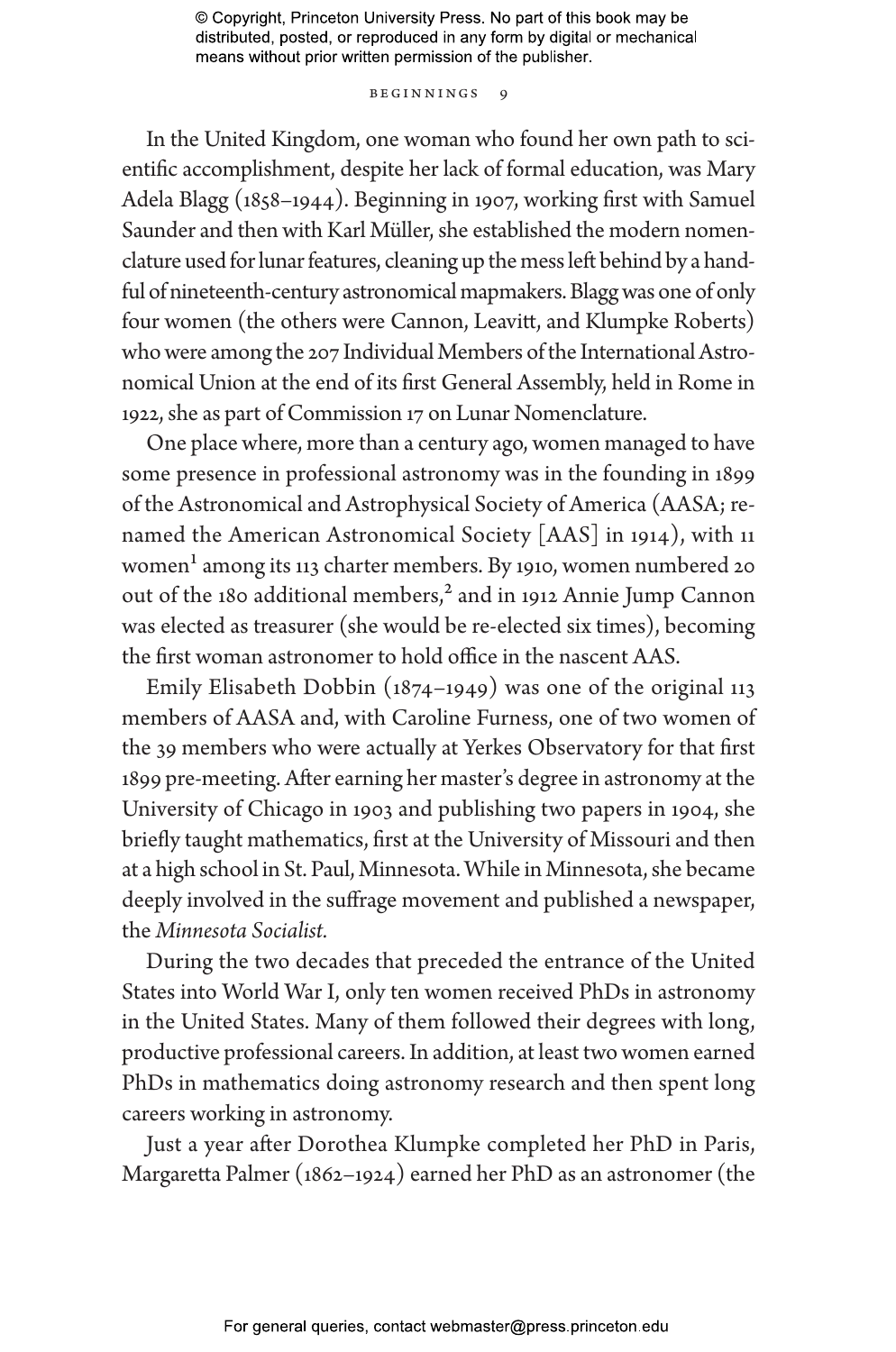## 10 CHAPTER 1

degree was issued by the mathematics department) at Yale in 1894, calculating the orbit of Comet 1847 VI, the comet whose discovery had made Maria Mitchell, her undergraduate mentor at Vassar, famous. She later would compute orbits for three comets discovered by Caroline Herschel, those of 1786, 1788, and 1797, and, with Frank Schlesinger and Alice Pond, write the first *General Catalogue of Trigonometric Stellar Parallaxes*, published in 1924. Palmer spent her entire career at the Yale Observatory, holding titles of computer (1894–1912) and research assistant (1912–24) before being promoted to the rank of instructor in 1923.

Anna Delia Lewis (b. 1870) was likely the first woman to earn a PhD in astronomy in the United States, completing her dissertation "Variable Stars" at Carleton in 1896 using data collected at Goodsell Observatory. She published a single paper, in *Popular Astronomy* in 1915, on sunspot observations made in 1914. She taught astronomy for four decades at Carleton, Mount Holyoke, Albert Lea, and Lake Erie colleges before retiring in 1936.

Flora Ellen Harpham earned her PhD in astronomy at Carleton College in 1900 and was later appointed as professor of astronomy and mathematics at the College for Women in Columbia, South Carolina. She published one research article in 1892, on Comet Swift, and three later articles in *Popular Astronomy*, including one on some of the earliest astronomical photographs ever taken, the Rutherfurd photographs taken in 1864 and 1865. She later translated the book *Historical Sketch of the Foundation of the Metric System* from the original French edition.

Caroline Ellen Furness (1869–1936) earned her doctorate in astronomy at Columbia in 1900. Furness joined the faculty at Vassar College in 1903, where she remained until 1933. Furness studied variable stars, comets, and minor planets, wrote the textbook *Introduction to the Study of Variable Stars*, and was elected a Fellow of the Royal Astronomical Society in 1922.

Harriet Williams Bigelow (1870–1934) earned her PhD in astronomy at the University of Michigan in 1904—the same year Mary Byrd earned her doctorate at Carleton—and published eight papers, most on comets, over a twenty-four-year span. She was appointed Director of the Smith College Observatory in 1906, was promoted to professor and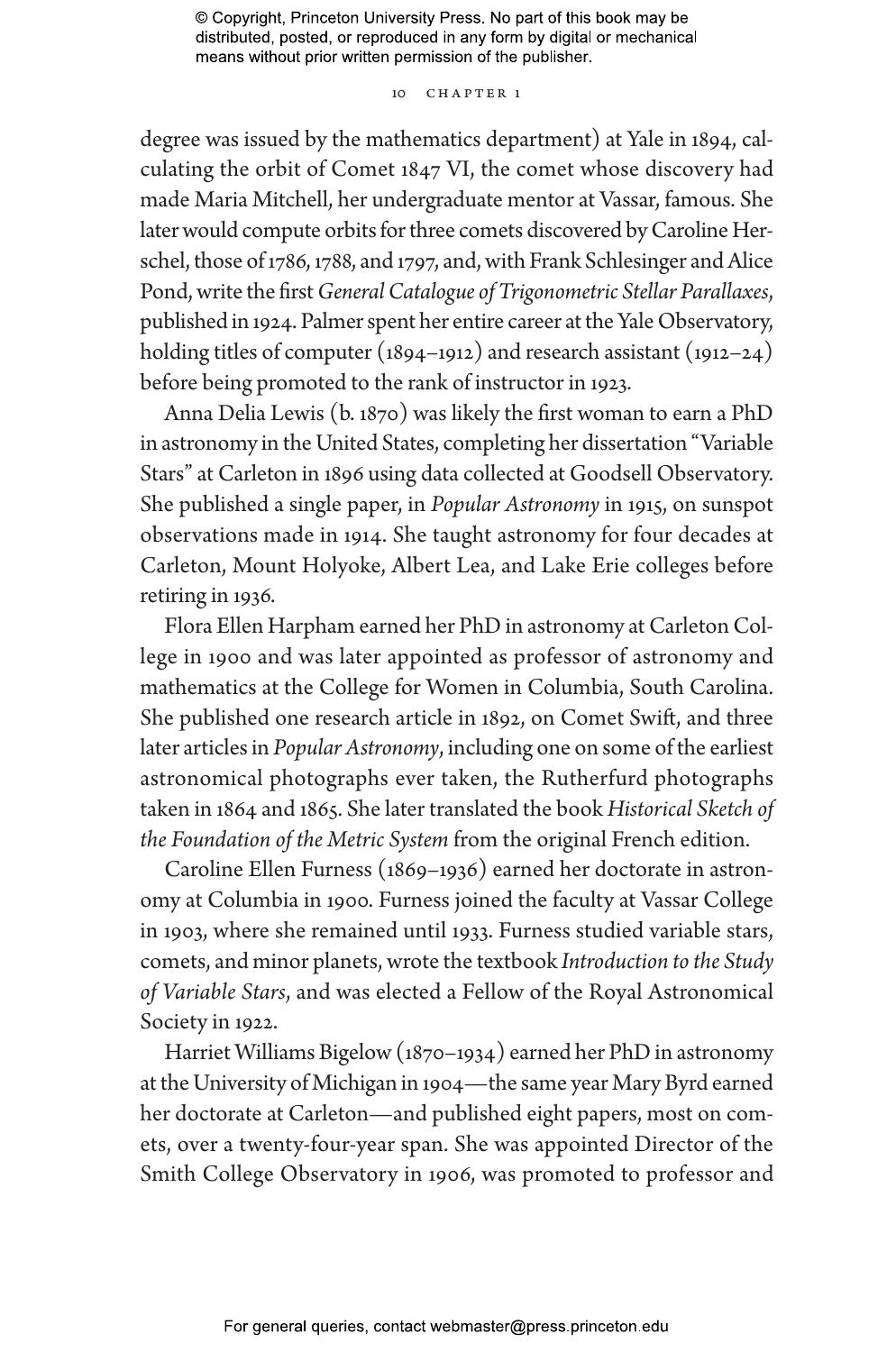#### Beginnings 11

department chair in 1911, and served as both Vice President and President of the AAVSO.

Anne Sewell Young (1871–1961) earned her doctorate in astronomy at Columbia in 1906. She began her professional career in 1899 as Director of Williston Observatory at Mount Holyoke. Later, with her PhD in hand, she transitioned from instructor to professor and remained at Mount Holyoke until her retirement in 1936. She was one of the eight astronomers, and the only woman of the eight, who in 1911 formed the AAVSO. She would serve as its vice president in 1922–24.

Edith Dabele Kast (1880–1967) was awarded her PhD in astronomy in 1906 at the University of Pennsylvania and continued work there, at Flower Observatory, as a University Fellow for Research in Astronomy for one year. Her dissertation, "The Mean Right Ascensions and Proper Motions of 130 Stars," was her only professional publication. She was elected to membership in AASA in 1904, among the second dozen women to join. Following her marriage in 1907 and move to Utah, her membership lapsed before 1910.

Ida M. Barney (1886–1982) spent her career in astronomy after earning a PhD in mathematics at Yale in 1911. After teaching at several women's colleges for a decade, she was hired in 1922 as the chief assistant to Frank Schlesinger, Director of Yale Observatory, and with him produced the twenty-three-volume *Yale Zone Catalogues* of stellar proper motions, containing data for the movements of more than 147,000 stars. Barney completed the last thirteen volumes over a period of fifteen years after Schlesinger's death in 1943.

Emma Phoebe Waterman (1882–1967; later Haas) and Anna Estelle Glancy (1883–1975) both earned their doctorates in astronomy at the University of California, Berkeley in 1913. Waterman's career ended almost as soon as it started—she published two papers on bright Class A stars and one titled "The Present Status of the Problem of Stellar Evolution" in 1913 but none afterward—marrying in 1914. She did, however, make variable star observations for many more years, and beginning in 1953 she assisted Director Margaret Mayall in the work of the AAVSO. Glancy published her observations of comets and on the distance to the star Polaris, working from the Observatorio Nacional in Córdoba,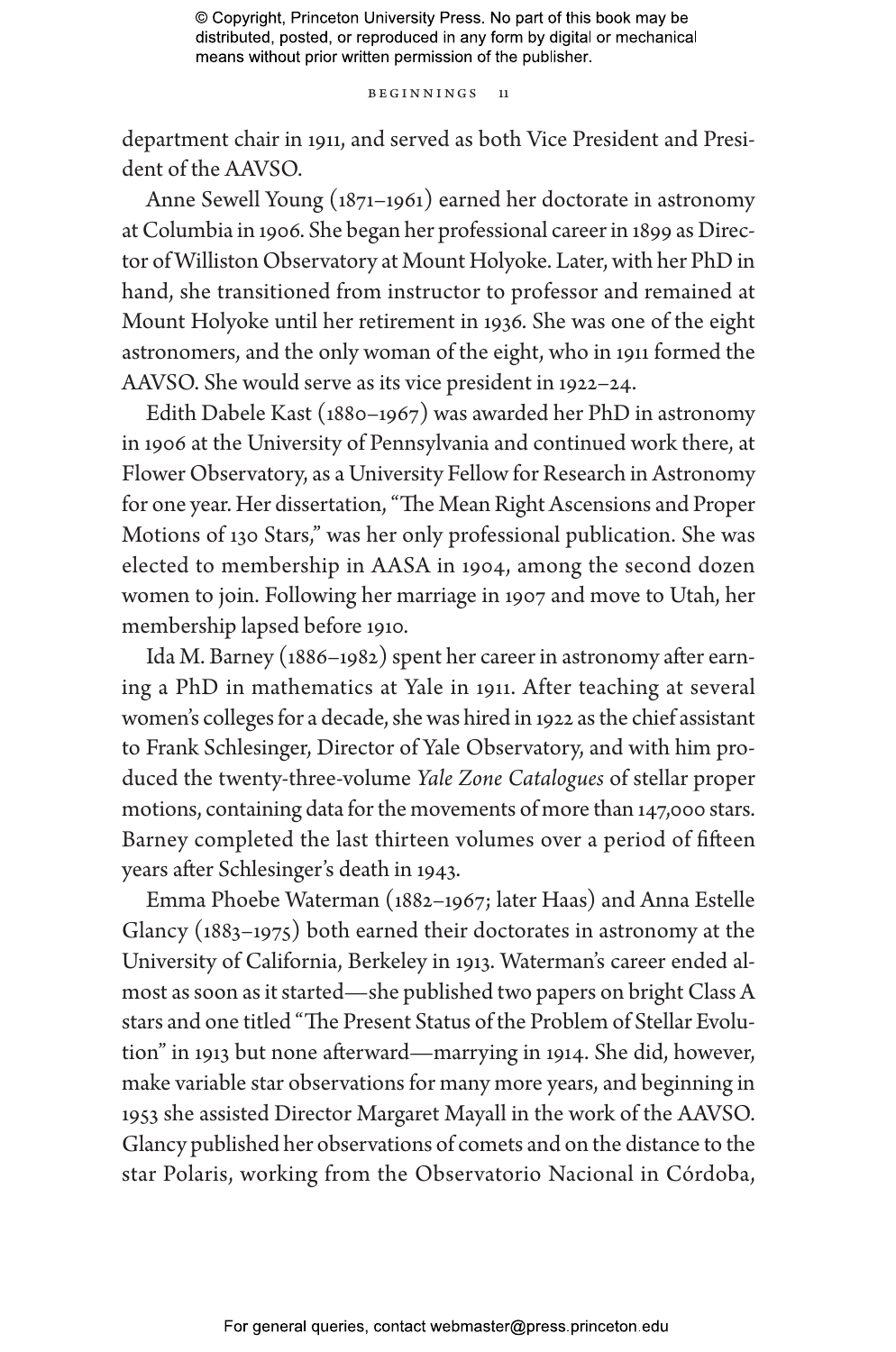#### 12 CHAPTER 1

Argentina, through the 1910s and then left astronomy to spend the rest of her professional career working for the American Optical Company, applying her knowledge of optics to commercial research.

Mary Murray Hopkins (d. 1921) earned her PhD in astronomy at Columbia in 1915, after which she published a short series of papers on the star 61 Cygni. Hopkins, who started teaching at Smith College in 1906, was appointed associate professor in 1916.

In the 1920s through 1930, only five more women earned PhDs in astronomy in North America.

In 1921, Priscilla Fairfield Bok (1896–1975) completed her PhD in astronomy at Berkeley. Immediately afterward, she took up a position on the faculty at Smith College while working, unpaid, as a researcher at Harvard. According to her astronomer-husband Bart, "My wife Priscilla did a lot of work at Harvard, and didn't even want a job. We felt we were both better off if she was a free agent and could do what she wanted to do." Of course, Shapley, the director at Harvard College Observatory, was happy to have her work for free, and Harvard University was not about to offer a faculty position to a woman. In later years, she took up teaching positions at Wellesley College and then at Connecticut College before giving up her paid professional career and accompanying her husband when he accepted positions first at Mount Stromlo Observatory in Australia and then at the University of Arizona. In work done over three decades in partnership with her husband, she became an expert on the Milky Way (writing *The Milky Way* with Bart in 1941) and showing that the process of star formation is active in the modern Universe.

In 1925, Cecilia Helena Payne (1900–1979; later Payne-Gaposchkin) completed one of the most important doctoral dissertations in astronomy of the twentieth century, working with Harlow Shapley at the Harvard College Observatory. In her dissertation, she showed that most stars have the same chemical composition and are composed primarily of hydrogen and helium.<sup>3</sup> Shapley had recruited her to be his graduate student in order to claim that Harvard had a graduate program in astronomy, not just an observatory; her degree, however, was awarded by Radcliffe College because at that time Harvard did not grant degrees to women.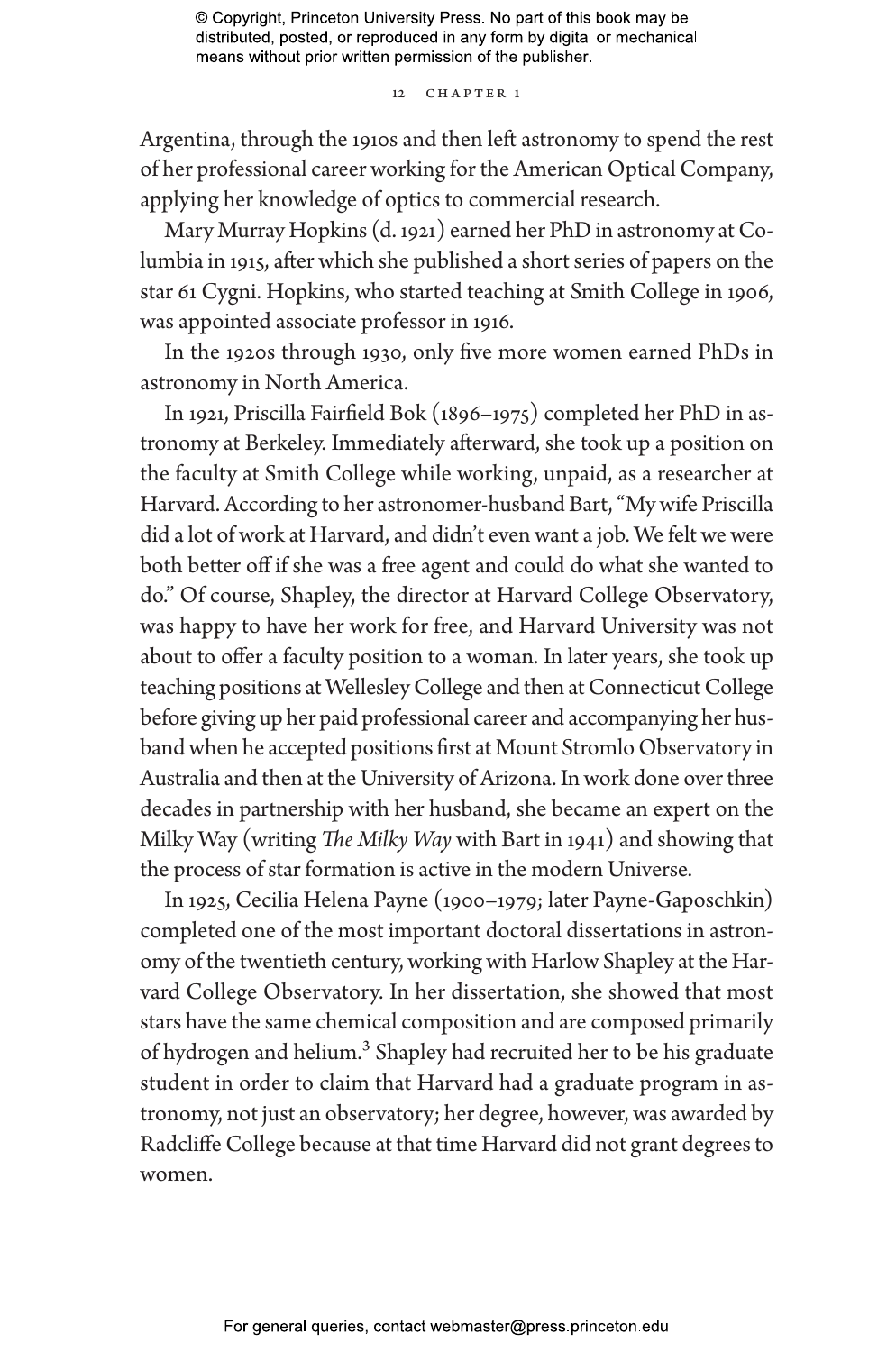### Beginnings 13

Only a year later, in 1926, Allie Vibert Douglas (1894–1988), who previously had studied under and written a paper with Arthur Eddington, at Cambridge in 1923, earned her PhD in astronomy at McGill University, becoming the first Canadian woman to do so. She also was the first woman to serve as President of the Royal Astronomical Society of Canada. She later would write the first biography of Eddington, *The Life of Arthur Eddington*, and produced papers about cyanogen bands in stellar spectra and the CH<sup>+</sup> molecule in interstellar space. She continued at McGill as a lecturer for thirteen years before moving to Queen's University, Ontario, as a professor of physics and retiring in 1964.

Emma Williams Vyssotsky (1894–1975), working with Payne, earned her PhD in astronomy at Radcliffe College in 1930. Immediately after completing her degree, Williams Vyssotsky relocated to McCormick Observatory at the University of Virginia, where her husband, Alexander, had recently been promoted to assistant professor. She was hired as an instructor and would publish twenty-seven papers, most on the motions of stars and all of them jointly with her husband, over the years from 1933 through 1951.

Maud Worcester Makemson (1891–1977) received her PhD in astronomy at Berkeley in 1930. In 1932, she joined Furness on the faculty at Vassar as an assistant professor of astronomy and navigation and became director of the Vassar Observatory in 1936 (where she was the first astronomy instructor of Vera Florence Cooper [Rubin] [1928– 2016]). Makemson was a pioneer in archaeoastronomy, in particular Polynesian and Mayan astronomy, and astrodynamics. Her monographs include *The Morning Star Rises: An Account of Polynesian Astronomy* (1941), *The Maya Correlation Problems* (1946), and *The Book of the Jaguar Priest* (1951). After her retirement from Vassar in 1957 she began appointments as a lecturer of astronomy and astrodynamics at the University of California, Los Angeles and a consultant to Consolidated Lockheed-California, at which time she cowrote the textbook *Introduction to Astrodynamics*. When she took up her appointment at UCLA, she was the only female faculty member there in astronomy, mathematics, or physics (and Virginia Trimble's [chapter 6] first astronomy instructor).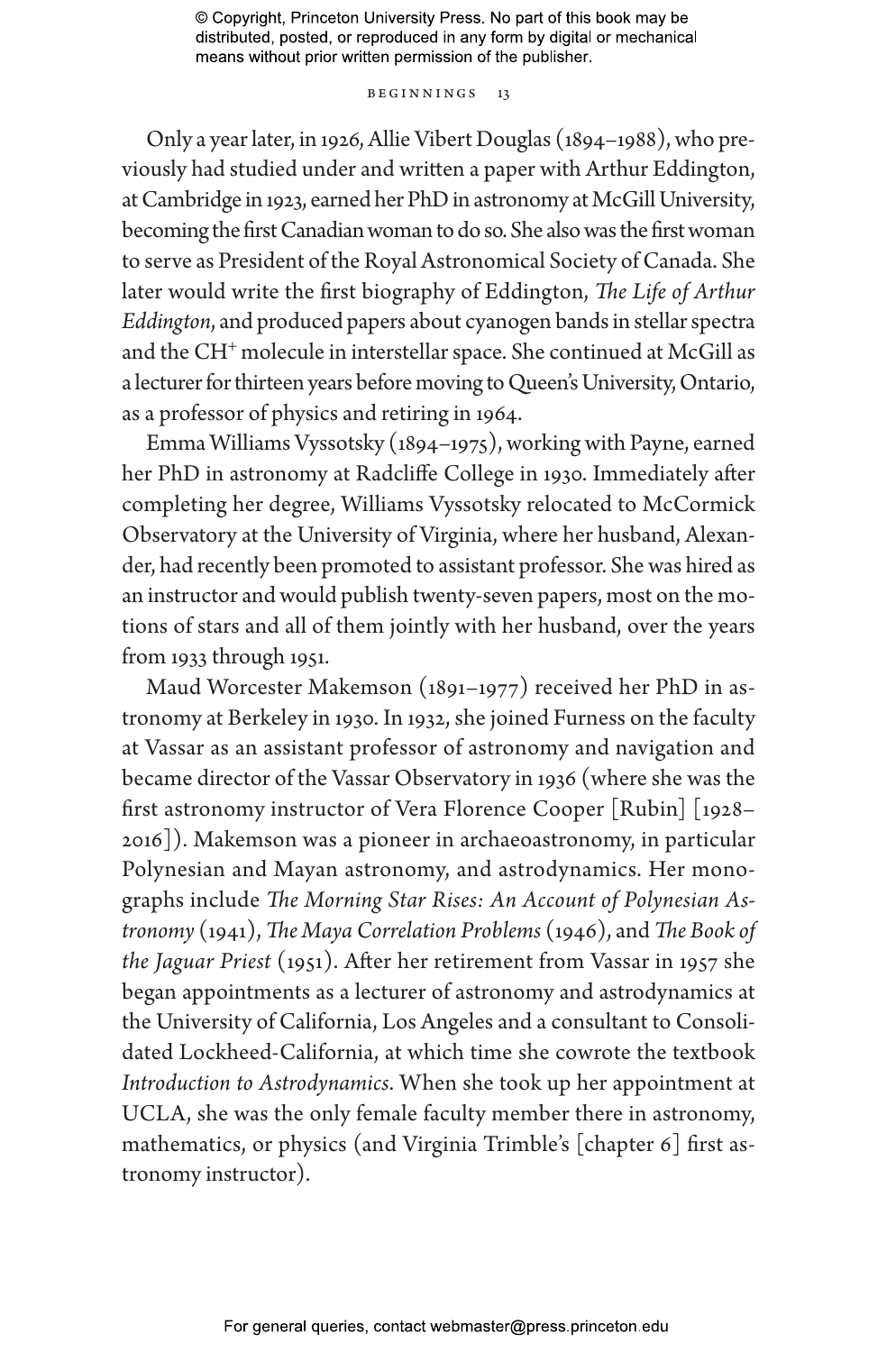## 14 CHAPTER 1

In this same era, Louise Freeland Jenkins (1888–1970) found a path to success in astronomy despite completing her education in 1917 with only a master's degree, earned under the tutelage of Anne Young at Mount Holyoke. Hired at Yale Observatory in 1932, she was assistant editor of the *Astronomical Journal* for sixteen years and wrote with Frank Schlesinger the second edition of the *Yale Catalogue of Bright Stars* in 1940 and the second edition of the *General Catalogue of Stellar Parallaxes* in 1935. She compiled the third edition of *Stellar Parallaxes* in 1952, as well as a 1963 supplement, on her own.

Merrill, Klumpke Roberts, Palmer, Lewis, Harpham, Furness, Byrd, Bigelow, Young, Kast, Barney, Waterman, Glancy, Hopkins, Bok, Payne, Douglas, Vyssotsky, and Makemson were all working to crack the glass ceiling that kept women in low-level helper roles in astronomy. In completing doctoral dissertations, they were asking their own scientific questions and using their considerable intellectual skills to make progress toward answering them. Nevertheless, for most of them their achievements combined with their professional knowledge and skills were not enough to allow them to join the old boys' club.

World War II triggered major employment opportunities that led to new careers for women, not just in industry but also in academia. After more than half a century during which women astronomers were limited almost entirely to research assistant positions at a small handful of observatories or faculty positions at women's colleges, a few women found themselves in the right places at the right times to do important work. Sometimes, they were able to take a step up the academic ladder; other times, the solidly entrenched rules that limited career opportunities for women won.

One woman who made enormous contributions, first to radar work for the Australian government's Council for Scientific and Industrial Research during World War II and then as a pioneer in the new field of radio astronomy, was Ruby Payne-Scott (1912–81). In 1933, Payne-Scott was the third woman to earn a BSc in physics at the University of Sydney; she would then earn a MSc in physics three years later. After discovering several kinds of radio bursts from the Sun and making important engineering contributions to radio frequency detectors, she was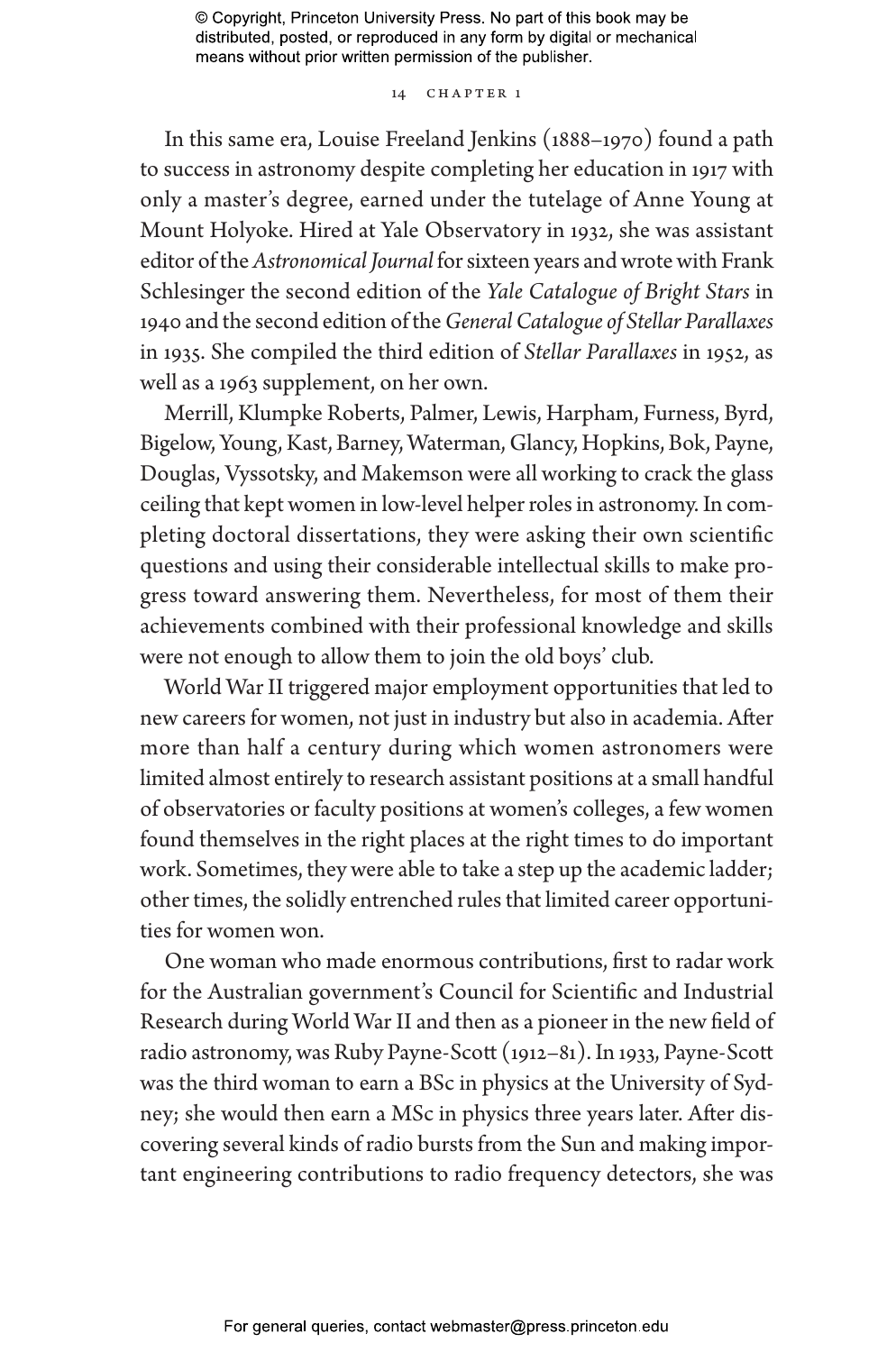#### Beginnings 15

forced into early retirement from astronomy in 1951 simply because she was married. A decade later she did return to work, but not to astronomy, teaching at an Anglican school for girls.

Henrietta Hill Swope (1902–80) earned a master's degree in astronomy at Radcliffe in 1928 and then worked for fourteen years as a Harvard Observatory computer making measurements of variable stars. During and after World War II, Swope worked for the U.S. Navy Hydrographic Office, computing long range navigation (LORAN) tables. After the war, Swope taught at Barnard College for five years and then teamed up with Walter Baade, at the Carnegie Observatories, as his research assistant. With Baade, she determined the distance to the Andromeda Galaxy to be 2.2 million light years, $4$  discovered the Draco dwarf galaxy, and showed that the Cepheids in Andromeda are more like those in the Milky Way than like those in the Small Magellanic Cloud. Notably, several of the most important "Baade and Swope" papers were published in the years from 1961 through 1965, well after Baade had retired in 1958 and died in 1960.

As presaged by Annie Maunder, Margaret Huggins, and a few others, our more recent era also includes some women whose involvement in astronomy was furthered or even initiated by working with their betterknown husbands, including some who also got their starts contributing to the war effort in the 1940s. These distaff astronomers included Martha Betz Shapley (1890–1981), Barbara Cherry Schwarzschild (1914– 2008), Katherine C. Gordon Kron (1917–2011), and Antoinette Piétra de Vaucouleurs (1921–87).

After marrying Harlow Shapley in 1914, Betz Shapley abandoned her PhD work in German literature at Bryn Mawr College to follow Harlow Shapley in his career, moving first to Mount Wilson and then to Harvard. Self-taught in astronomy, she specialized in the study of eclipsing binary stars and managed to publish more than two dozen professional papers over a dozen years before abandoning astronomy in 1932 due to the pressure of family life. She returned to astronomy and wrote four more papers after 1946. She also calculated munitions trajectories during World War II and served on IAU Commissions 27 and 42.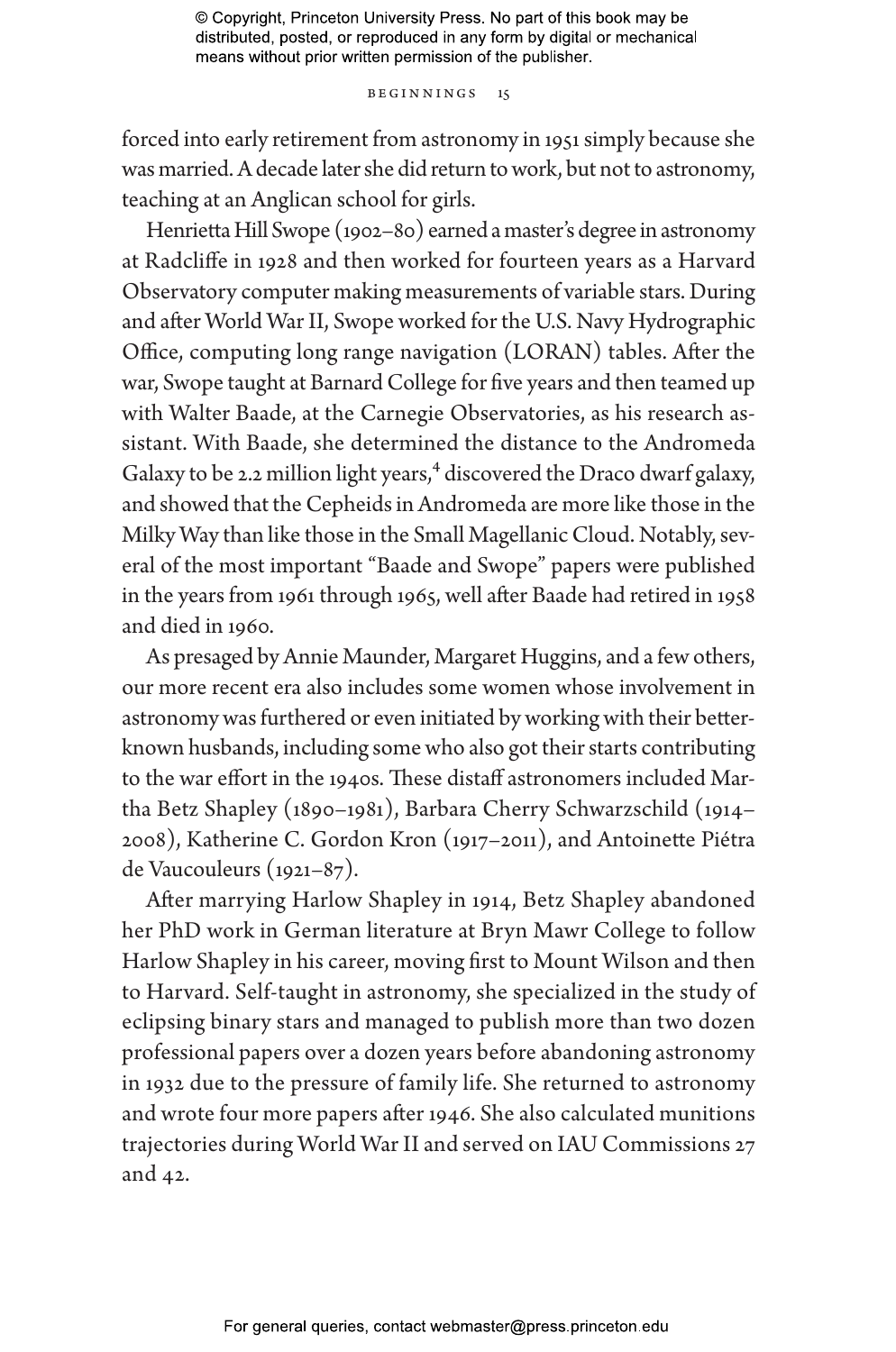16 Chapter 1

Barbara Cherry was well on her way toward a career in astronomy, completing her coursework at Harvard in astronomy while a graduate student at Radcliffe and working at the MIT Radiation Lab, when she married Martin Schwarzschild in 1945. Although she wrote two research papers and a *Scientific American* article in the 1950s, all with Martin, her marriage limited and effectively ended her career.

Katherine C. Gordon studied astronomy at Vassar, Lund University, and again at Harvard College Observatory, before working at Lick Observatory from 1941 into 1943, at the California Institute of Technology in 1943–44, and at the Naval Ordnance Test Station in China Lake, California, in 1944–45. After marrying Gerald Kron in 1946, she followed him as he pursued his career but also managed to publish twenty-four papers about variable stars and edit the *Publications of the Astronomical Society of the Pacific* (1961–68).

Antoinette de Vaucouleurs published nearly eighty papers across half a century, despite having only an undergraduate degree from the Sorbonne. After marrying Gérard de Vaucouleurs in 1944, she worked as the assistant director at Mount Stromlo Observatory and then helped her husband and his collaborators at Lowell Observatory and the University of Texas, where she held a position as research scientist associate in the astronomy department for twenty-five years.

Helen Dodson-Prince (1905–2002), who completed her PhD in astronomy at the University of Michigan in 1934, was one of the first women for whom her advanced degree opened up a path for joining the faculty of a major research university. She held a faculty position at Wellesley College (1933–45) before being appointed to the faculty of Goucher College in 1945. Dodson-Prince relocated again in 1947, taking up a professorship at the University of Michigan. She specialized in the study of solar flares, with much of her early work done at the solar observatory at Meudon, near Paris.

After completing her PhD in astronomy at Radcliffe in 1931, Helen Sawyer Hogg (1905–93) followed her husband to the University of Toronto and joined the staff at David Dunlap Observatory, where she established her reputation by discovering variable stars in globular clusters. After serving as acting chair of the astronomy department at Mount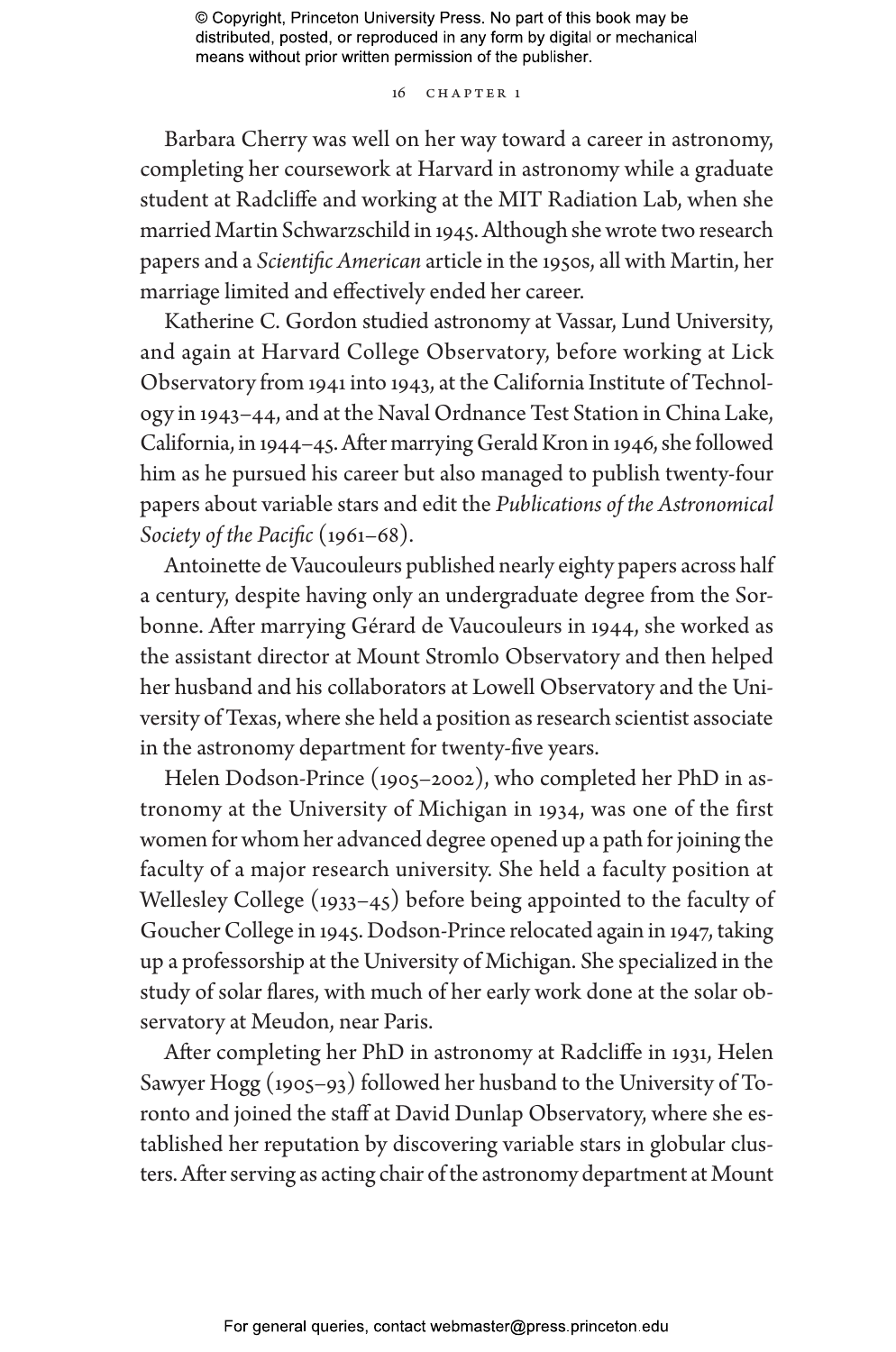Beginnings 17

Holyoke in 1940–41, she returned to the University of Toronto and began teaching, as a substitute for the male faculty who had been called to military duty during World War II. She continued in this position after the war and in 1951 was belatedly promoted to a permanent faculty position.

Also in 1931, Charlotte Emma Moore-Sitterly (1898–1990) earned her PhD in astronomy at Berkeley. Moore had begun her career in 1920 at Princeton as a computational assistant to Henry Norris Russell and would continue to work with him into the 1950s. Moore established herself as an expert in atomic spectroscopy, working at Princeton until 1945 before relocating to the National Bureau of Standards and then the Naval Research Laboratory. Moore's *A Multiplet Table of Astrophysical Interest* and *An Ultraviolet Multiplet* became basic references for all astrophysical line identifications and also of great value to atomic physicists and chemists. Without these references the analyses of stellar atmospheres would not be possible.

E. Dorrit Hoffleit (1907–2007) completed her PhD at Radcliffe in 1938 working under the supervision of Bart Bok. She continued working at the Observatory until she was recruited to Aberdeen Proving Ground in 1943 to compute army artillery firing tables during the war and to White Sands Missile Range to work on Doppler tracking of captured V-2 rockets after the war. In 1948 she took a large pay cut in order to return to a computing position at Harvard Observatory, because that allowed her to return to her work with the Harvard plate collection. Then, in 1956, she accepted Yale Observatory director Dirk Brouwer's offer of a position that had her on the Yale Observatory research staff for six months and as director of the Maria Mitchell Observatory for the other half of each year. At Yale, she took charge of updating and editing what became the third (1964) and fourth editions (1982) and supplement (1983) of the *Yale Bright Star Catalogue* and wrote (with W. F. van Altena and J. T. Lee) the fourth edition (1995) of *The General Catalogue of Trigonometric Stellar Parallaxes*. She continued as director of Maria Mitchell Observatory until 1978, and during those years she left her imprint on modern astronomy by mentoring 102 women and three men in summer undergraduate research programs, including about 25 who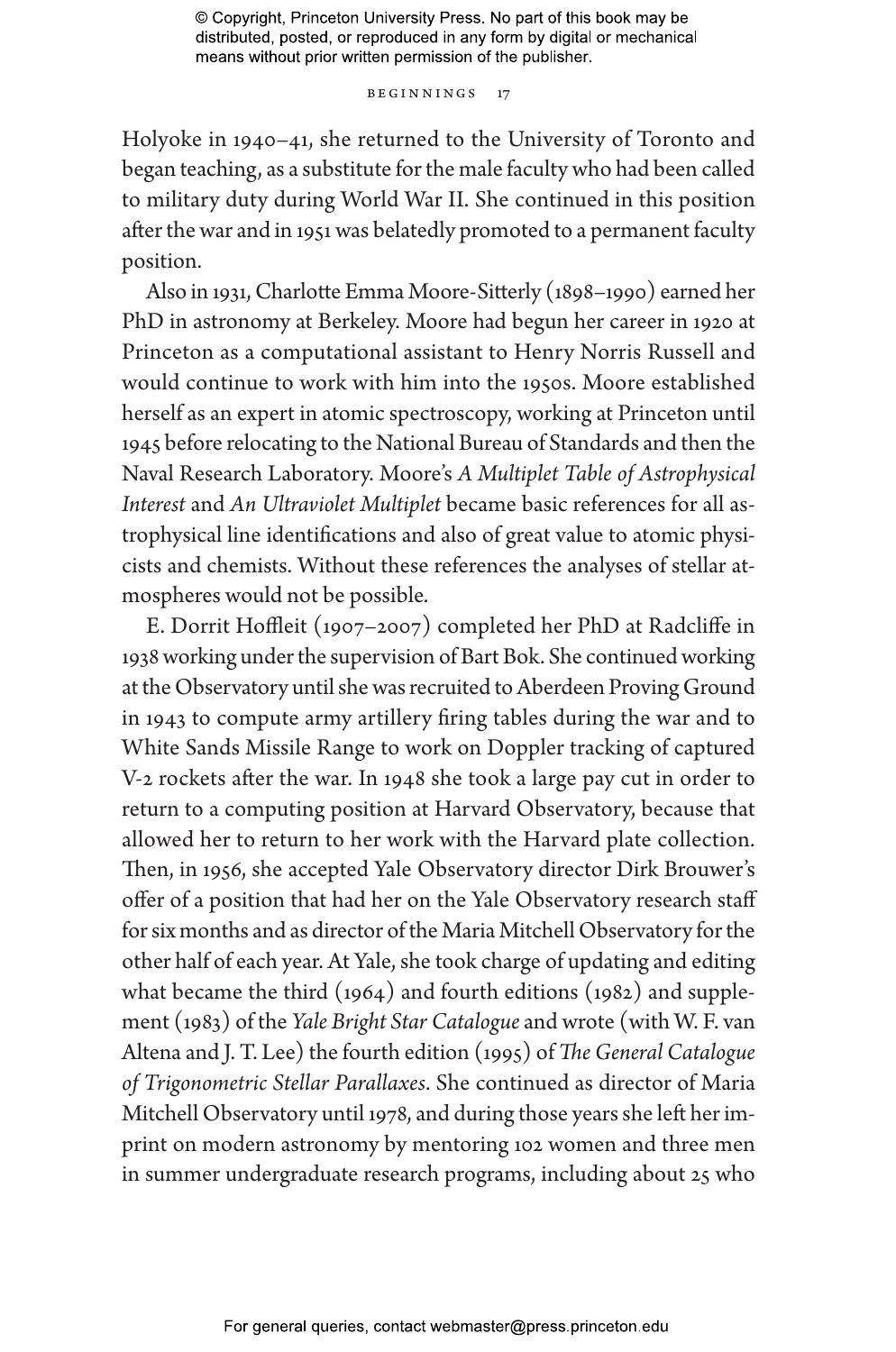#### 18 CHAPTER 1

became professional astronomers,<sup>5</sup> among them Janet Akyüz Mattei (1943–2004; PhD in astronomy from Ege University in Turkey in 1982), who would go on to become the director of the AAVSO for thirty years.

Payne-Gaposchkin, meanwhile, persevered at the Harvard College Observatory for three decades, continuing to work in low-paid, lowprestige research positions because Harvard University did not allow women to be appointed to the faculty. The male astronomers who controlled the hiring of faculty at most American colleges and universities early in the twentieth century had little interest in diversifying their faculties by hiring women, no matter how talented. Nevertheless, Shapley had Payne-Gaposchkin giving lectures, though without an official appointment, and working with graduate students in their research beginning almost immediately after completing her degree. In 1945, after nearly two decades of teaching, her name was printed in the university course catalog for the first time. Another decade later, in 1956, she was at last appointed to a professorship. A few months later, she was tapped as Chair of the Department of Astronomy.

At the University of Chicago, a combination of World War II opportunities and the presence of Subrahmanyan Chandrasekhar led to a quintet of women earning PhDs at that institution in the 1940s.

Margaret Kiess Krogdahl (1920–2013) was the first woman to earn a PhD in astronomy at the University of Chicago, completing her degree in 1944 under the supervision of Chandrasekhar. After a three-year research fellowship at Yerkes Observatory, she moved with her husband, Wasley Krogdahl, who had also been a Chandra student, to Lexington, Kentucky, where he had been appointed to the faculty at the University of Kentucky. She published nine of her own papers, the last in 1960, and then edited his publications, including *The Astronomical Universe: An Introductory Text in College Astronomy*.

Merle Eleanor Tuberg Gold (1921–2017), who studied the Sun, followed quickly in Krogdahl's footsteps. She earned her PhD in astronomy in 1946 at Chicago, also working with Chandrasekhar, publishing her only two research papers along the way. She then took up a postdoctoral position in Cambridge, UK, where she met and married astrophysicist Thomas Gold, with whom she had three daughters. Her career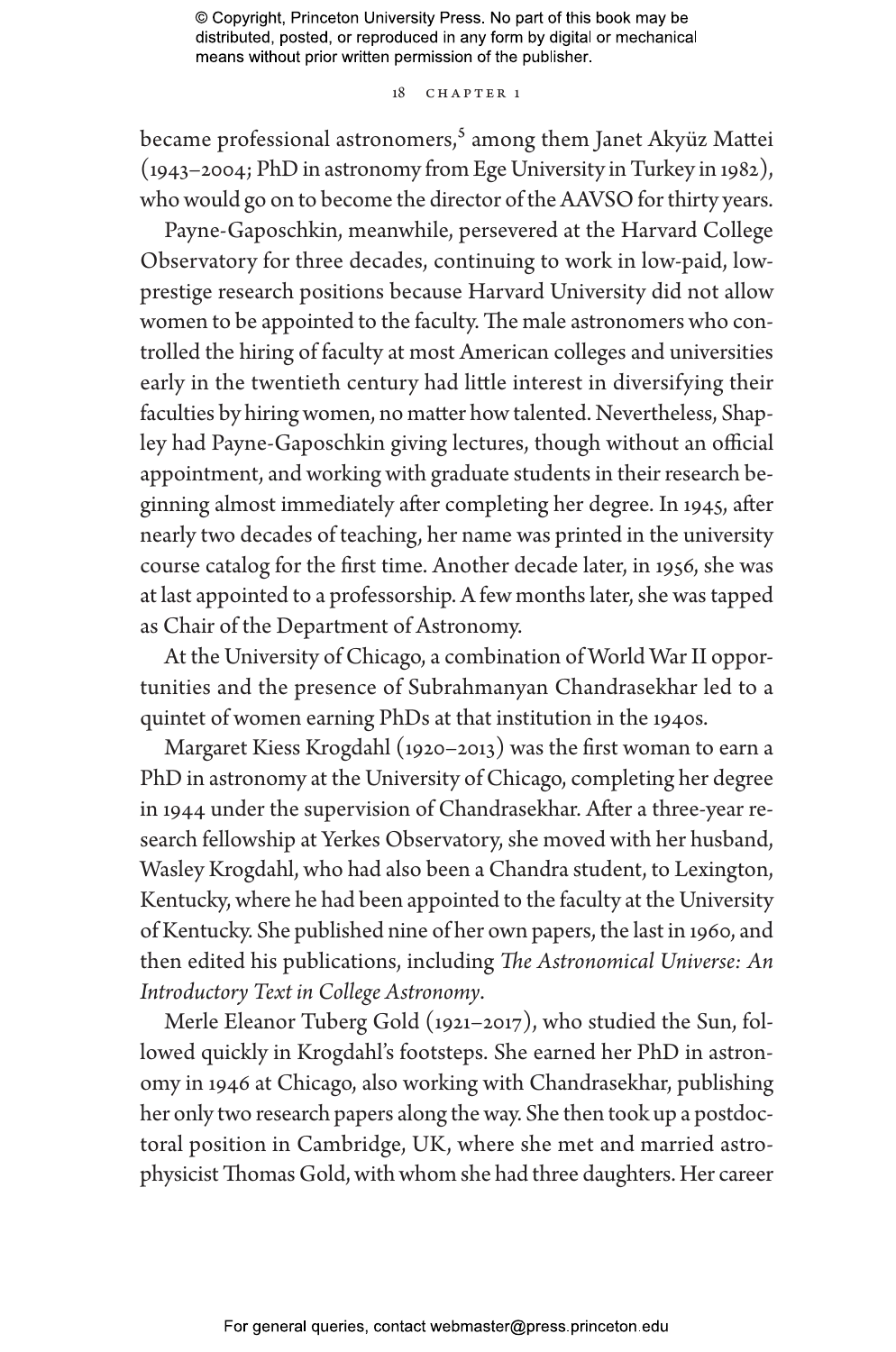#### Beginnings 19

ended at about the time her family started, and it was said in her obituary that she had chosen family over science.

Marjorie Hall Harrison (1918–86) also completed a PhD in astronomy under Chandrasekhar, in 1947. After publishing a half-dozen papers in the 1940s on models of stars with hydrogen-depleted cores, she taught astronomy at Sam Houston State University in Huntsville, Texas.

The last two women who would complete PhDs in astronomy at the University of Chicago in the 1940s went on to very distinguished careers. Anne Barbara Underhill (1920–2003), who also worked with Chandrasekhar, completed her degree in 1948 and Nancy Grace Roman (1925–2018), who worked with W. W. Morgan, did so in 1949.

Underhill, born in Vancouver, Canada, worked as a postdoctoral scholar at Copenhagen Observatory for a year and then did research at Dominion Astrophysical Observatory in Canada until 1962, when she was recruited for and accepted a full professorship at the University of Utrecht in the Netherlands, finally joining NASA in 1970 for the remainder of her career. She specialized in studying hot (early spectral type) stars and computing numerical models of the atmospheres of stars.

Roman worked at Yerkes and McDonald Observatories until 1954 before moving to the Naval Research Laboratory, where she became head of the microwave spectroscopy group in the newly formed radio astronomy program. She then joined NASA in 1959.

Martha Elizabeth Stahr (Patty) Carpenter (1920–2013) earned her PhD in astronomy at Berkeley in 1945, taught at Wellesley from 1945 until 1947, and then was hired onto the faculty at Cornell University, where she was the first female faculty member there in the College of Arts & Sciences. She relocated from Cornell to the University of Virginia in 1965, where she remained until her retirement in 1985. As a radio astronomer, she studied the Sun and 21-centimeter line emission from the Milky Way. An additional, important part of her legacy may have been mentoring Vera Rubin's master's thesis on the kinematics of galaxies and thereby encouraging Rubin to pursue a career in astronomy.

Vera Florence Cooper Rubin completed her PhD in astronomy at Georgetown University in 1954, taught at Montgomery College for a year, and then did research again at Georgetown. Beginning in 1958, she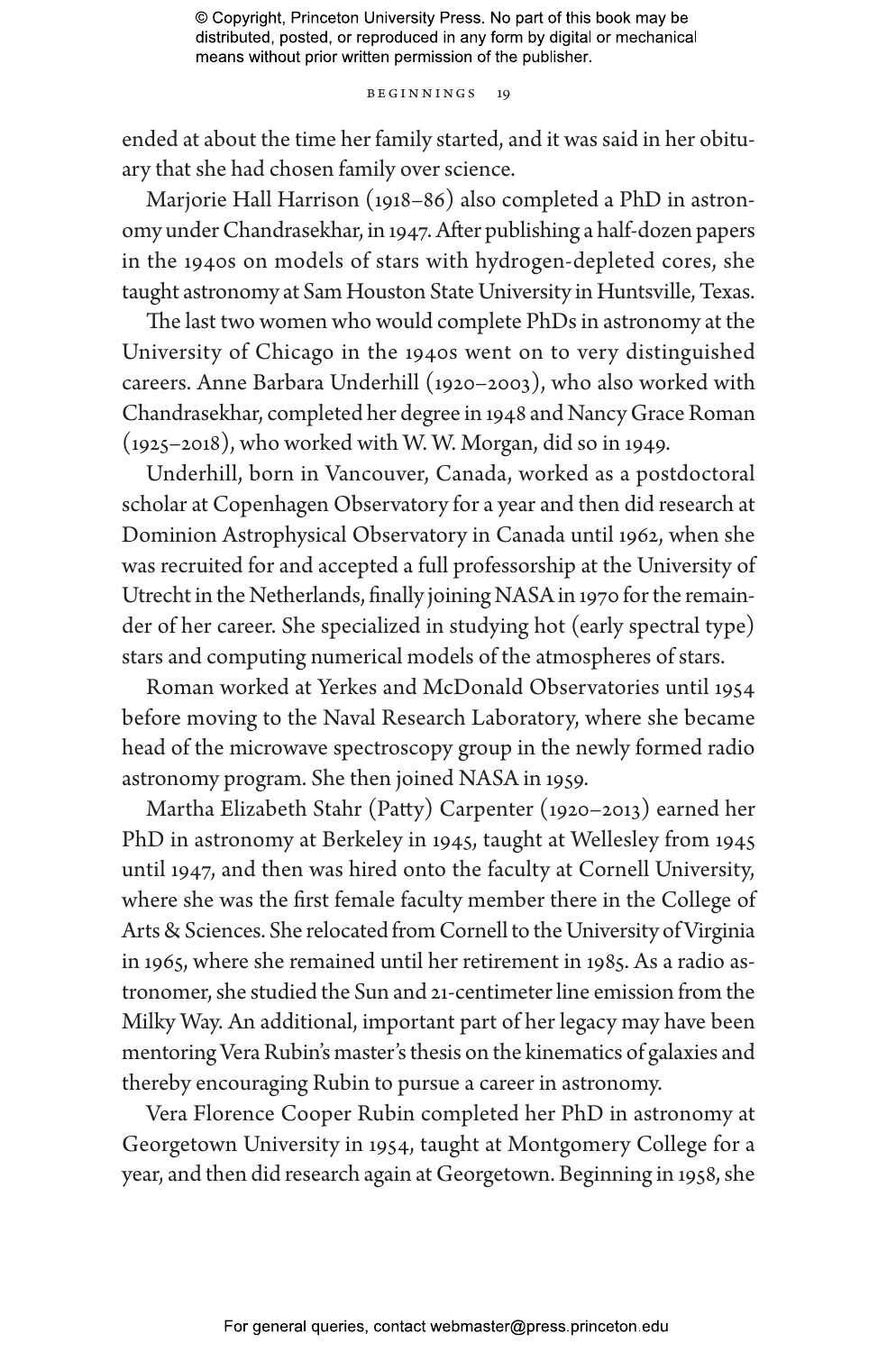### 20 CHAPTER 1

also assumed some lecturing duties there and was appointed as an assistant professor in 1962. After relocating to the Carnegie Institute of Washington in 1965, Rubin carved out one of the most distinguished careers in astronomy in the twentieth century. She set out to study the kinematics of spiral galaxies by measuring their rotation speeds, expecting to find that their rotation curves in their outer parts would be correlated with morphology; to her disappointment, they nearly all turned out to have similar rotation curves. Instead, her measurements demonstrated that a tremendous amount of unseen matter, dark matter, must exist in these galaxies in order for them to hold together.

One unusual PhD recipient was Frances Woodworth Wright (1897– 1989), who earned her doctoral degree in astronomy at Radcliffe College in 1958, after earning her bachelor's degree from Brown nearly forty years earlier, in 1920. Hired as a computer at Harvard College Observatory in 1928, she continued working there as a research assistant until 1961. She made her reputation teaching celestial navigation to military personnel during World War II, beginning in 1942, and was later hired as a lecturer at Harvard in 1958 to teach celestial navigation to Harvard students and sailors, where the course continues to be taught by the Frances W. Wright Lecturer on Celestial Navigation. Wright wrote four books, three on celestial navigation, the last one published in 1980, and a fourth, *The Large Magellanic Cloud* (1967), written with Paul Hodge.

Martha Locke Hazen Liller (1931–2006), who also received her PhD in 1958, hers from the University of Michigan, specialized in observations of variable stars and planetary nebulae. In 1969, after working as a research fellow at the Harvard College Observatory, she was appointed Curator of Astronomical Photographs and in that position took charge of the Harvard Plate Archives for the next several decades.

Thus, at about the time when the space age began, in October 1957, a total of as few as eight women astronomers (Sawyer Hogg, Dodson-Prince, Payne-Gaposchkin, Douglas, Worcester Makemson, Carpenter, Rubin, and Wright)<sup>6</sup> held faculty appointments at any rank at major research universities in North America.

Only four more similar appointments would follow in the 1960s: Beverly Turner Lynds (b. 1929; PhD, UC Berkeley, 1955) was hired by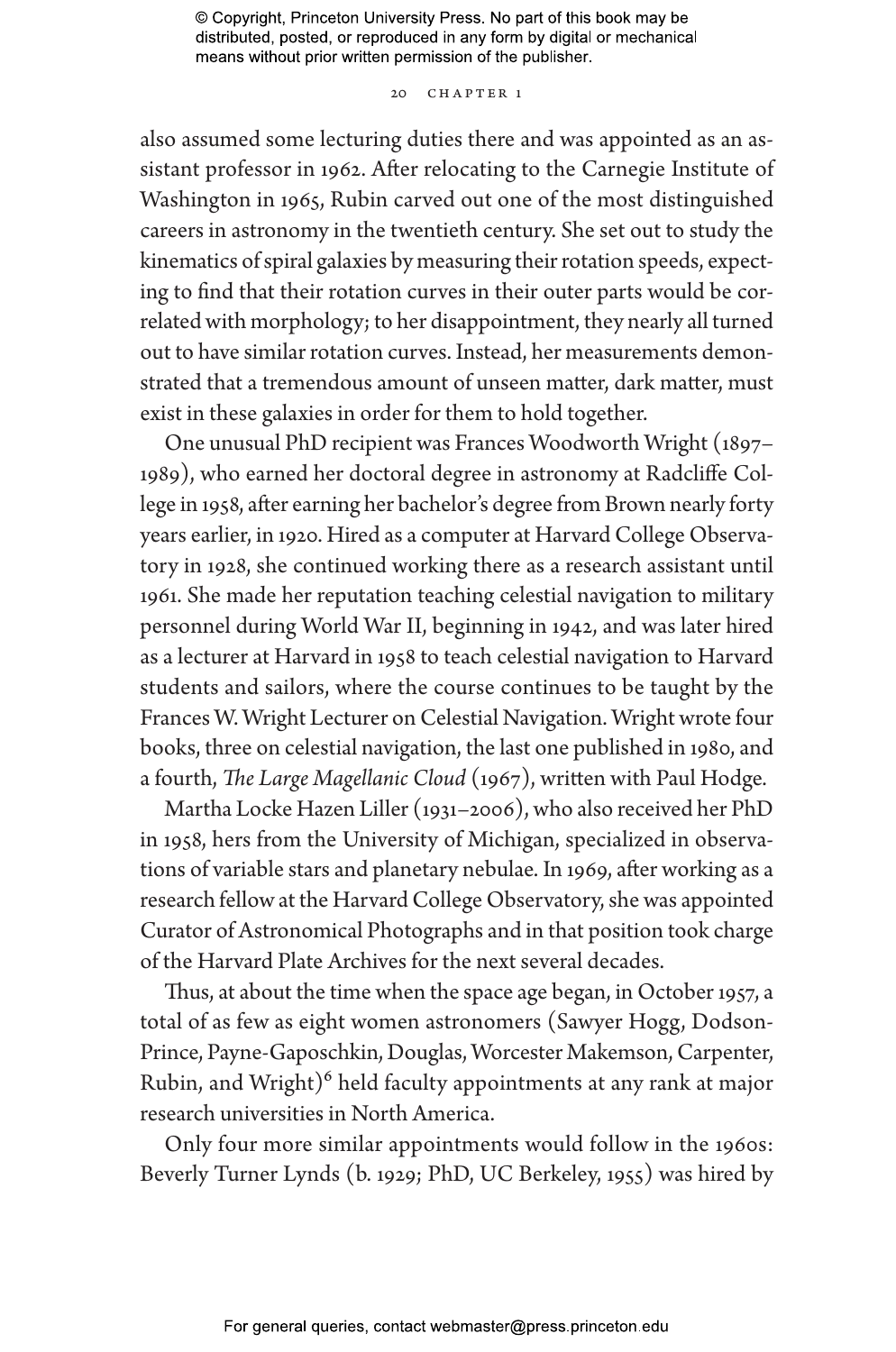Beginnings 21

the University of Arizona in 1961; E. Margaret Peachey Burbidge (1919– 2020; PhD, University College London, 1943) began as a member of the faculty at the University of California, San Diego in 1962; Elske van Panhuys Smith (b. 1929; PhD, Radcliffe, 1956) joined the University of Maryland faculty in 1963; and Ann Merchant Boesgaard (chapter 3) got started at the University of Hawai'i in 1967.

Thousands of dark nebulae are named for Lynds (e.g., Lynds 1551, or just L1551), as are the thousands of stars discovered within them (e.g., L1551 IRS 5), as a result of her publication in 1962 of *Catalogue of Dark Nebulae*. Lynds would serve in 1976–77 as the first female assistant director of Kitt Peak National Observatory.

Burbidge was the lead author on a landmark paper in 1957 on how heavy elements are made through nuclear fusion processes in stars. Generations of astrophysicists learned, only half jokingly, that the Big Bang made hydrogen and helium; then Burbidge, Burbidge, Fowler, and Hoyle made all the rest. Her list of firsts, which is nearly endless, includes first woman President of the International Astronomical Union's commission on galaxies, first female director of the Royal Observatory Greenwich, first woman President of the American Astronomical Society, and Inaugural Fellow of the American Astronomical Society. She also served as the founding director of the Center for Astrophysics and Space Science at UC San Diego, where she helped develop the Faint Object Spectrograph, one of the first instruments launched on the Hubble Space Telescope and which she used to find evidence for a supermassive black hole at the center of the galaxy M82.

Smith studied solar flares and the solar chromosphere and wrote a widely used undergraduate textbook, *Introductory Astronomy and Astrophysics*. After moving into university administration, she served as assistant provost and assistant vice chancellor at the University of Maryland and then as a dean at Virginia Commonwealth University.

In this same time period, Susan Kayser (b. ~1939) became the first woman to earn a PhD in astronomy at Caltech, in 1966. She was informed in the letter that initially rejected her from the program, "Women aren't really suited for observing on the long, cold, lonely nights." Upon completing her degree work, the Associated Press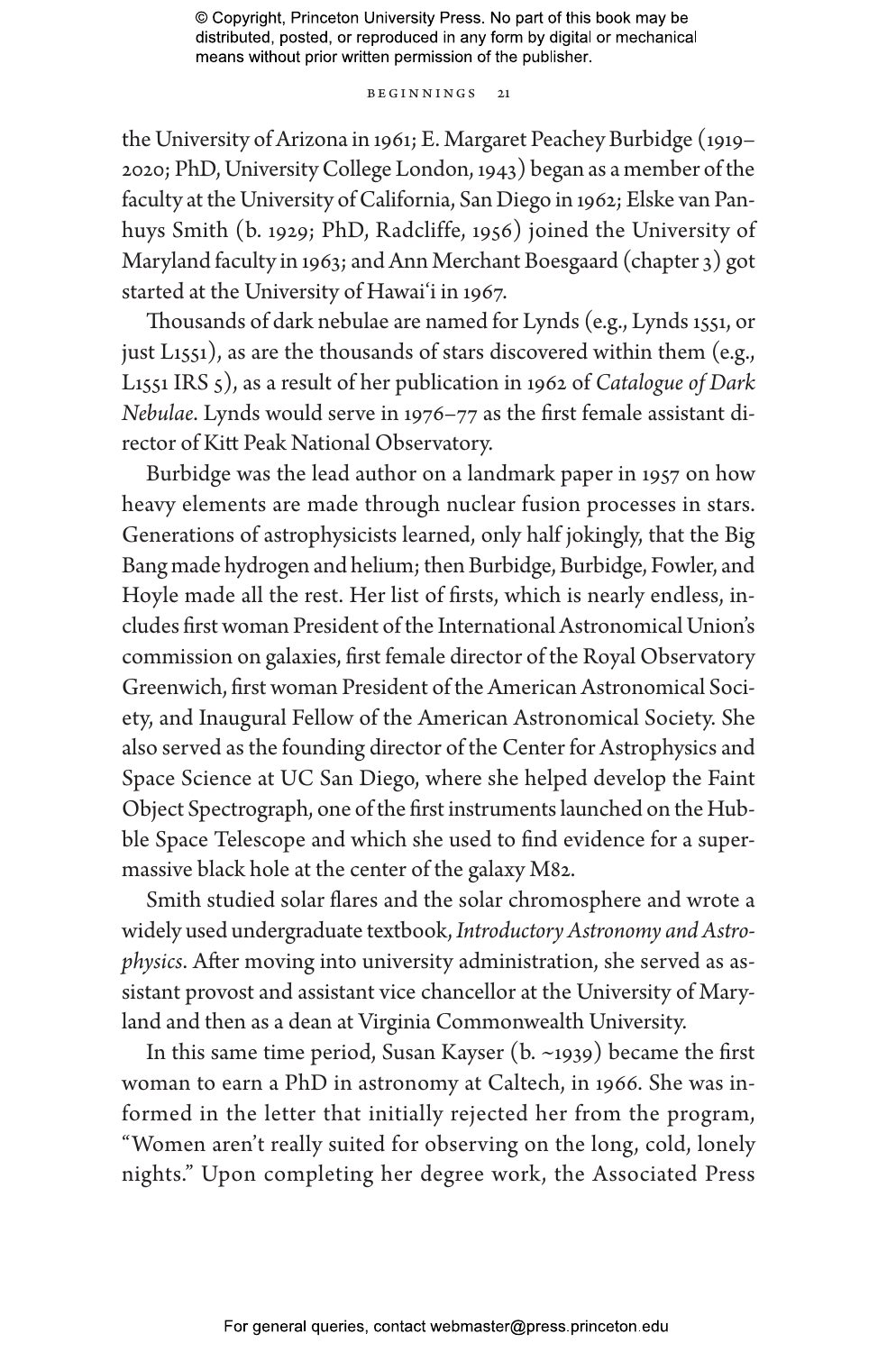22 CHAPTER 1

described her accomplishment with the words "Astrophysicists getting prettier." Nevertheless, Kayser would carve out a distinguished career as a program manager at NASA and the National Science Foundation, working on the Helios and ISEE-3 (later called ICE) spacecraft and radio astronomy experiments at NASA and the Gemini Telescopes at NSF, before finishing her career at the Fermi National Accelerator Laboratory.

Also in the mid-1960s, Sachiko Tsuruta, born in Yokohama in about 1936, earned her PhD in astrophysics from Columbia in 1964, working with A.G.W. Cameron on the cooling of neutron stars, objects which, at that time, were not yet known to exist. Since then, she has become an expert on neutron stars, black holes, and supermassive black holes. After holding positions at the Harvard-Smithsonian Center for Astrophysics and the Max Planck Institute in Munich, she assumed a full-time faculty position at Montana State University in 1989.

In Europe, Julie Marie Vinter Hansen (1890–1960) received an appointment as observer at the University of Copenhagen Observatory, where she spent her entire career, making her the first woman to hold an appointment at the University of Copenhagen. Specializing in calculating orbits of comets and asteroids, she was first appointed as a computer in 1915 and began her university appointment after she finished her education in 1919. Beginning in 1920, she became the Danish editor of *Nordisk Astronomisk Tidsskrift* (Nordic Astronomy Review), and in 1922 she stepped into the role of assisting Elis Strömgren, the editor for the IAU's International News Service, in disseminating both the IAU Circulars (postcard announcements giving information about astronomical phenomena requiring prompt dissemination) and the Central Bureau of Astronomical Telegrams (for announcing new astronomical discoveries). In 1947, she replaced Strömgren as director of the International News Service and as editor of the Circulars and the Telegrams. In 1921, Vinter Hansen and Helene Marie Emilie Kempf (the wife of German astronomer Paul Kempf, who died in 1920) were the first two women elected as members of the Astronomische Gesellschaft (the German Astronomical Society).

In 1939, Frida Elisabeth Palmér (1905–66), having been trained by Knut Lundmark at Lund University, became the first Swedish woman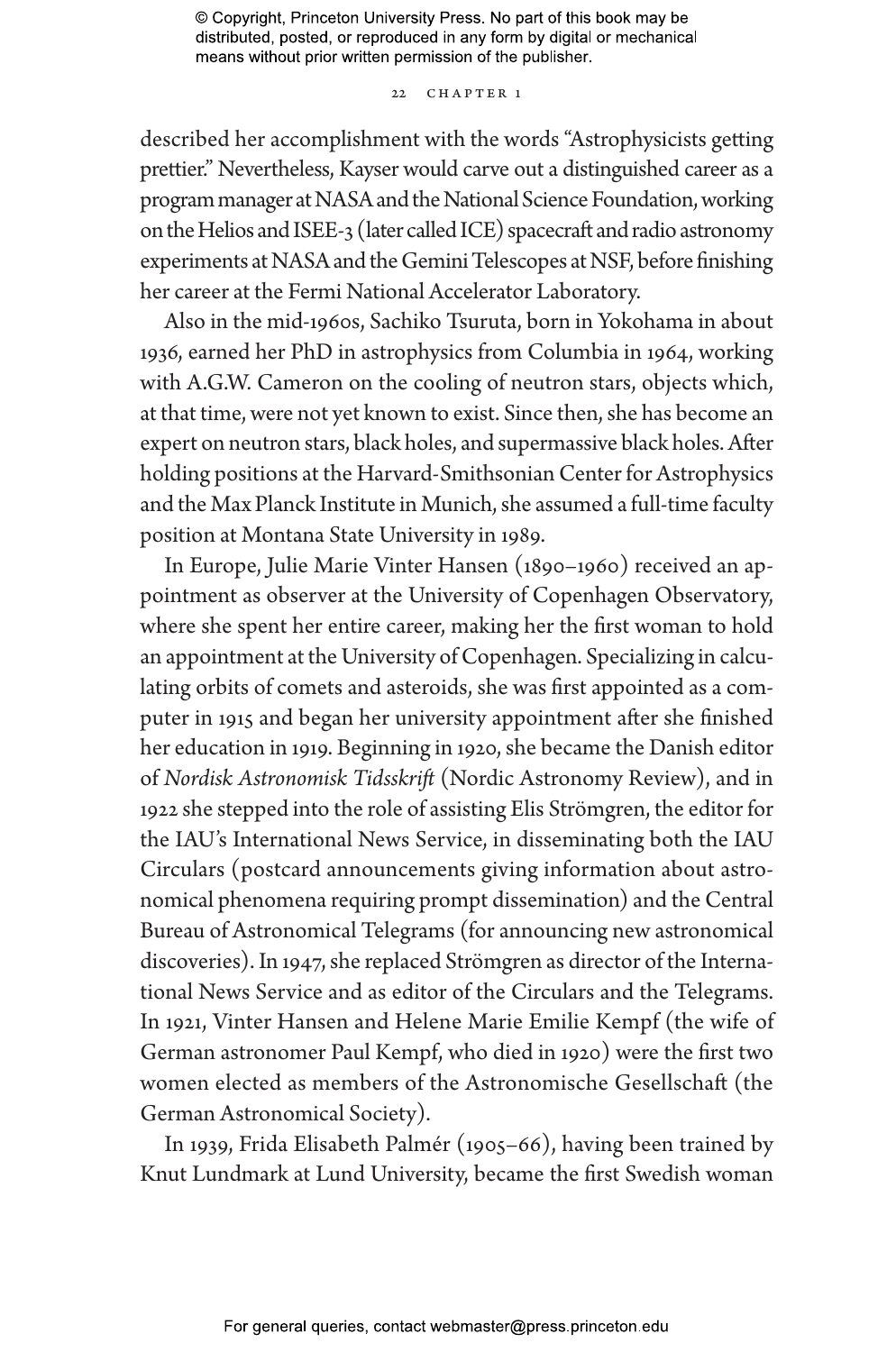Beginnings 23

to earn a PhD in astronomy, publishing her measurements on the positions and proper motions of semi-regular variable stars. During World War II, she worked for the signals intelligence agency Försvarets Radioanstalt decoding Soviet navy messages; after the war, no longer active in astronomy, she taught mathematics and physics at the Halmstad grammar school.

In 1945, Wilhelmina Iwanowska (1905–99), who earned her habilitation degree from Stefan Batory University (now Vilnius University) in Poland in 1937, was a founding faculty member of the Nicholas Copernicus University in Toruń, Poland,<sup>7</sup> served as the first director of the Institute of Astronomy in Toruń, and was the first woman to serve as a vice president of the International Astronomical Union (1973–79).

In 1946, shortly after completing a doctoral degree in physical sciences at the University of Rome, Giusa Cayrel de Strobel (1920–2012) became the first woman appointed as Astronomer in Italy, taking up a position at Asiago Astrophysical Observatory and the University of Padua; after completing a second PhD in 1966, this time in astronomy, she would work for the rest of her career at the Observatoire de Paris and would serve as President of the IAU Commission on Stellar Spectra from 1982 to 1985.

Alla Genrikhovna Massevich (1918–2008) received her doctorate from Moscow University in 1952. She was the first Soviet astrophysicist to undertake theoretical calculations of the structure and evolution of stars and mass loss from stars. After completing her degree, she became Deputy Chairman of the Astronomical Council of the Soviet Academy of Sciences, a position she held for thirty-five years. Among her responsibilities was, beginning in 1957, the optical tracking of Sputnik satellites. In 1972, she would add to her duties a faculty appointment at the Moscow Institute of Geodesy and Cartography.

In 1962, Edith Alice Müller (1918–95), who earned her PhD in mathematics at the University of Zurich in 1943, joined Underhill as a female astrophysicist and faculty member at a European university when she was appointed to the faculty at the University of Neuchâtel, Switzerland. In 1965, Müller joined the professoriate at the University of Geneva. In a major work published in 1960 jointly with Leo Goldberg and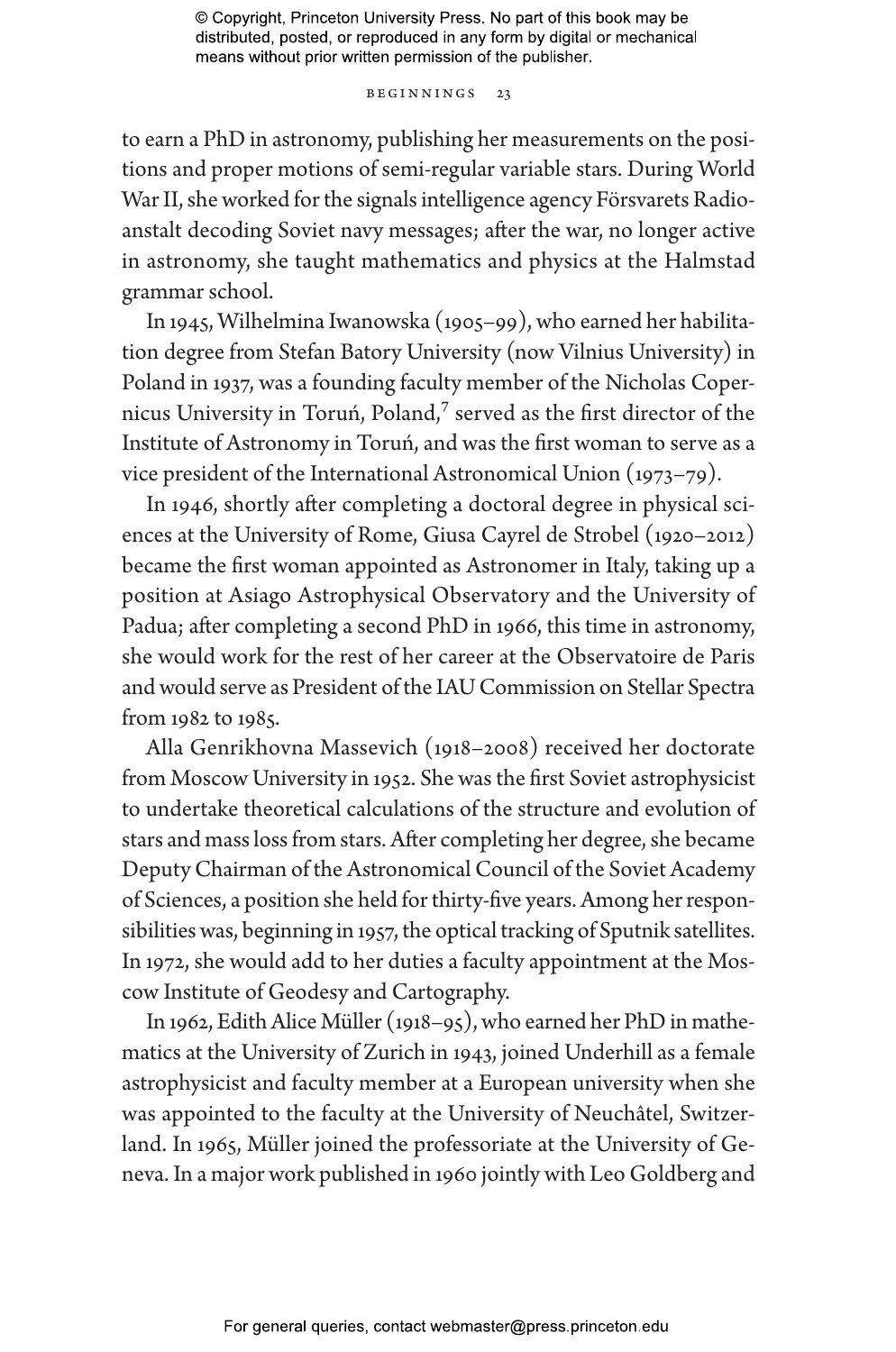24 CHAPTER 1

Lawrence Aller, Müller determined the abundances of the elements in the Sun.

In 1964 Margherita Hack (1922–2013), who completed a thesis on Cepheid variable stars at the University of Florence in 1945, was appointed as full professor at the University of Trieste, Italy, where she remained, as the only female astronomy professor in Italy through the time of her retirement in 1992. She was the first Italian woman to direct the Astronomical Observatory of Trieste.

In the 1970s, many astronomy departments at research universities in North America began to hire women. A more correct understanding, however, would be that many of them decided the time had arrived to hire one woman each.

In 1971, both Virginia Trimble (chapter 6) and Erika Böhm-Vitense (1923–2017; PhD, University of Kiel, 1951) landed faculty positions, Trimble at the University of California, Irvine and Böhm-Vitense at the University of Washington. Trimble may well have been the first woman to be the subject of a hiring competition for astronomy faculty positions, entertaining multiple offers both in 1968 and again in 1971.

Then Roberta Humphreys (chapter 7) broke through at the University of Minnesota in 1972, the same year Sandra Moore Faber (b. 1944; PhD, Harvard, 1972) joined the faculty at the University of California, Santa Cruz and Judith Pipher (chapter 12) entered the professorial ranks at the University of Rochester.

Silvia Torres-Peimbert (chapter 8) joined the faculty at Universidad Nacional Autónoma de México in 1973.

Two years later, in 1975, Yale University hired Beatrice Muriel Hill Tinsley (1941–81; PhD, University of Texas, 1966) and Michigan State University offered an appointment to Susan M. Simkin (1940–2021; PhD, University of Wisconsin-Madison, 1966). Tinsley, who likely was the first woman astronomer an Ivy League school had to compete for in a faculty search, chose Yale over an offer from the University of Chicago.

In 1979, Caltech hired Judy Cohen (chapter 11) and Arizona State University added Susan Wyckoff (b. 1941; PhD, Case Western Reserve University, 1967) onto their respective faculties.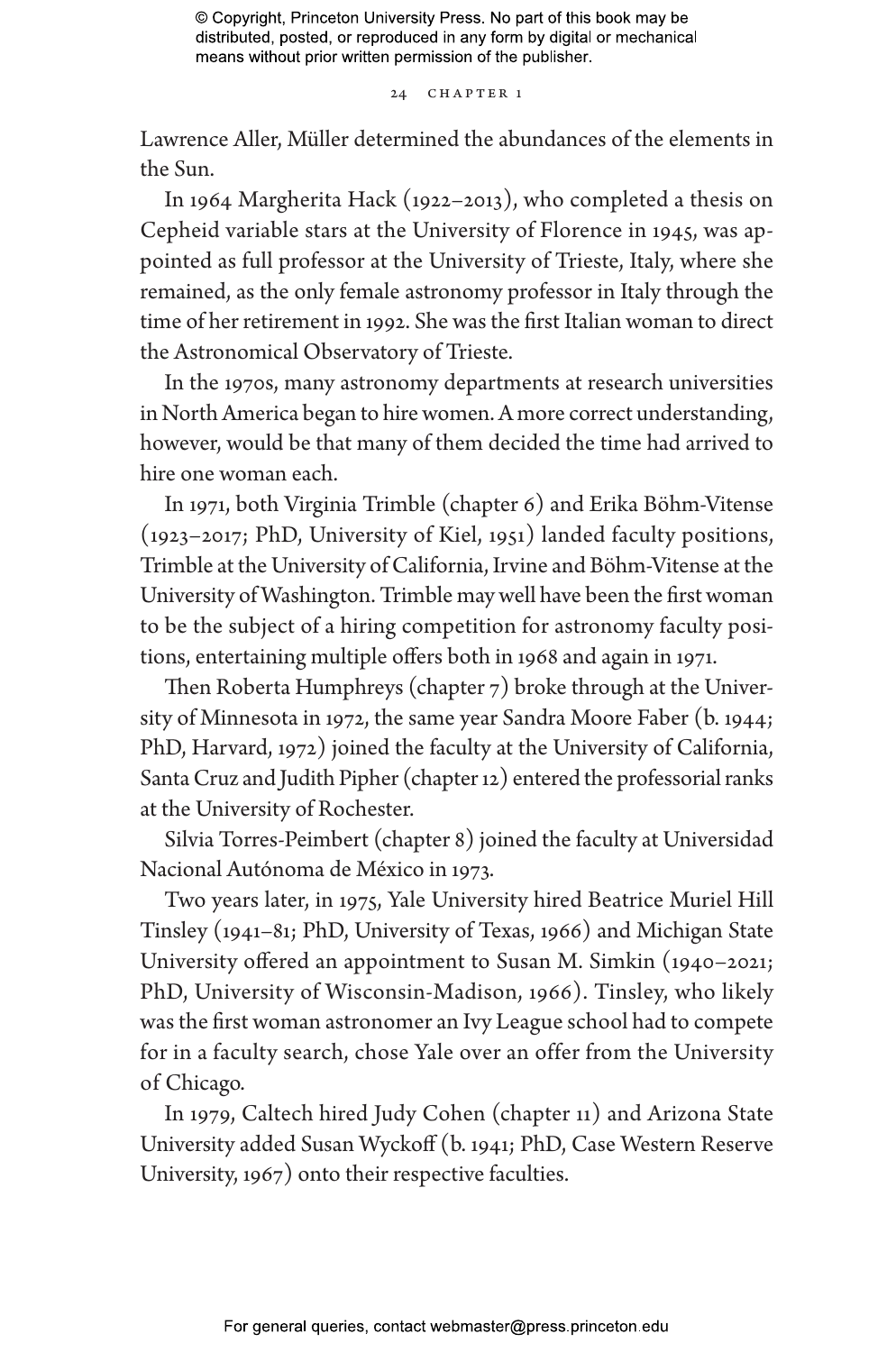Beginnings 25

Thus, one needed all the fingers on two hands, but no more, to count the number of female astronomers hired into professorships at major research universities in North America in the 1970s.

In 1980, Smith College renewed its century-long commitment to women and astronomy by hiring Suzan Edwards (b. 1951; PhD, University of Hawai'i, 1980).

In 1983, after a several-year hiatus in the hiring of women astronomers onto research university faculties in North America, Cornell hired Martha Haynes (chapter 16) and the University of California, Berkeley added Imke de Pater (b. 1952; PhD, Leiden University, 1980).

In 1984, Princeton University added Jill Knapp (chapter 13), the University of Massachusetts hired both Susan G. Kleinmann (b. 1945; PhD, Rice University, 1972) and Judith Young (1952–2014; PhD, University of Minnesota, 1979, and the daughter of Vera Rubin), Indiana University added Phyllis Lugger (b. 1954; PhD, Harvard, 1982), and Dartmouth College added Mary K. Hudson (b. 1949; PhD, UCLA, 1974).

In 1985, the University of Texas at Austin hired Harriet Dinerstein (b. 1954; PhD, UCSC, 1980); and in 1986, the University of California, Los Angeles added Jean L. Turner (b. 1954; PhD, UC Berkeley, 1984).

Also in 1986, the University of Delaware hired Barbara A. Williams, making her the first Black woman astronomer to hold a professorship in the United States. Williams, who made radio telescope observations of compact clusters of galaxies, was also the first Black woman to earn a PhD in astronomy in the United States, doing so in 1981 at the University of Maryland.<sup>8</sup>

Then, in 1988, Johns Hopkins University added Rosemary Wyse (chapter 20), in 1989 Penn State University hired France Córdova (chapter 17) and Princeton University added Neta Bahcall (chapter 9), and in 1990 Ohio State University hired Kristen Sellgren (b. 1955; PhD, Caltech, 1983). That made a total of fourteen more women hired into professorial appointments at major research universities in the United States through 1990.

Amazingly, through 1990 identifying and counting the women hired onto research university faculties in astronomy was fairly easy because the number remained so small. A few major astronomy programs didn't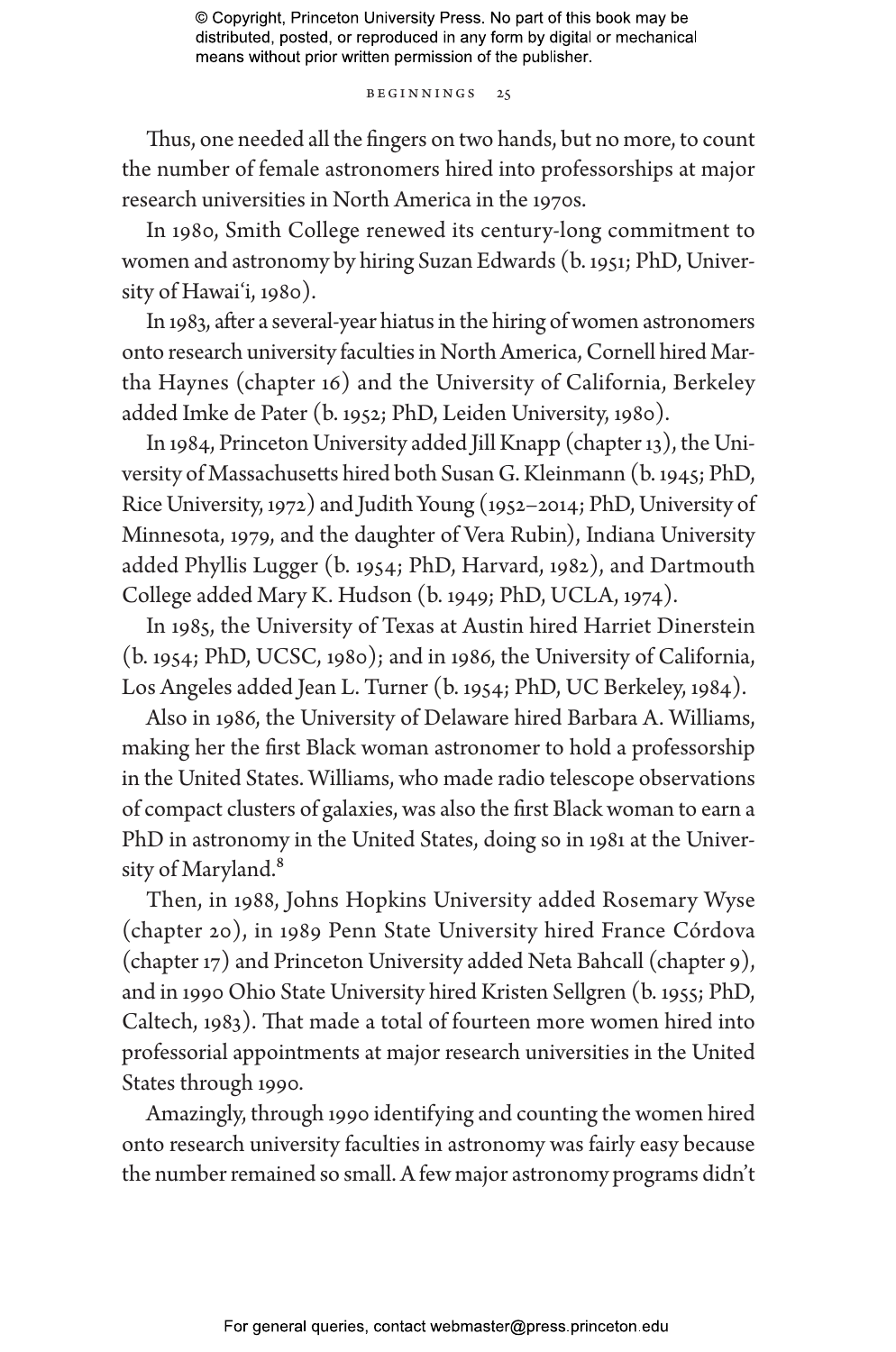#### 26 CHAPTER 1

diversify until the late 1990s or even later, but after 1990 tracking the many women both earning PhDs and receiving faculty appointments in astronomy in the United States becomes much harder because so many more women were earning doctoral degrees, completing postdoctoral appointments, and entering the professoriate.

Among the many scientific accomplishments during this period by these and other women, a few stand out, among them the discovery of pulsars (neutron stars) by S. Jocelyn Bell (later Burnell) (chapter 5) in 1967; the discovery in the late 1960s by Beatrice Tinsley that the luminosities and chemical make-ups of galaxies evolve over cosmic time; Vera Rubin's measurements from the early 1970s onward of the rotation curves of spiral galaxies, which later made clear that nearly all galaxies contain more dark matter than stars and gas, especially in their outskirts; the discovery in 1976 by Sandra Faber and Robert Jackson that the luminosities and orbital speeds of the stars near the centers of galaxies are correlated (the Faber-Jackson relation); and the discovery in 1989 by a team led by Margaret Geller (b. 1947; PhD, Princeton, 1974) and John Huchra of the Great Wall of galaxies that is part of the filamentary structure of the Universe.

Other firsts occurred over these years on the management and leadership side of the profession.

In 1937, Maude Verona Bennot (1892–1982; MS, Northwestern University, 1927) became the acting director of Chicago's Adler Planetarium, a position she would hold until 1945, making her the first woman in the United States, and likely the world, to head a planetarium facility; Bennot was forced out of her job and of a career in astronomy in 1945 when the president of the Chicago Park District board engineered her removal.

In 1959, Nancy Grace Roman was appointed as the first chief of astronomy and relativity in the Office of Space Science at the newly created organization called NASA. She is credited with nurturing the development of several space-based telescopes, including the International Ultraviolet Explorer (IUE), the Cosmic Background Explorer (COBE), and the Hubble Space Telescope (HST), and is widely known as the "mother" of the Hubble. In her honor an infrared telescope due to be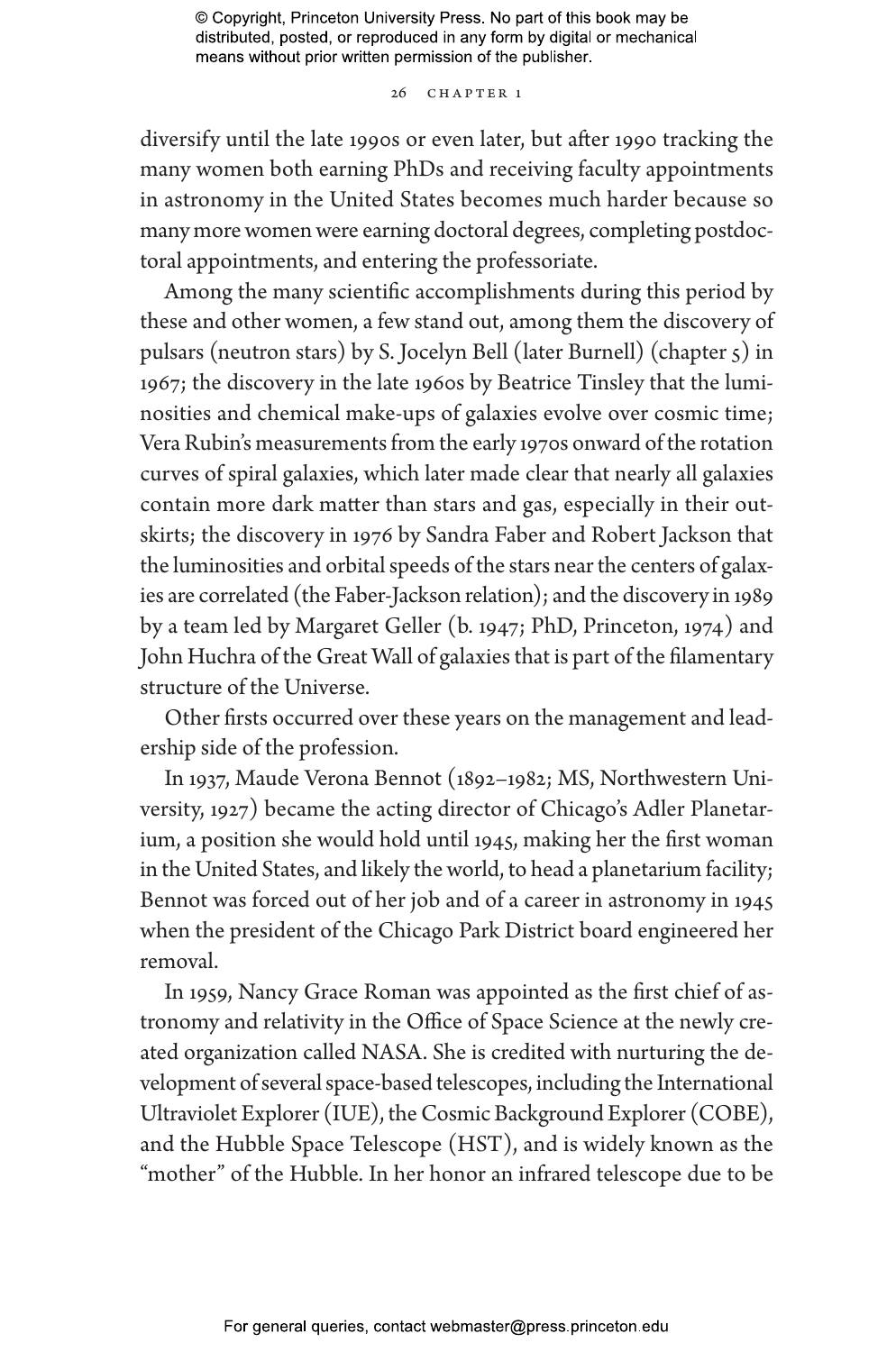Beginnings 27

launched by NASA in the mid-2020s has been renamed the Nancy Grace Roman Space Telescope.

In 1976, Edith Müller became the first woman to be elected as general secretary of the International Astronomical Union, serving in that role until 1979.

In 1976 Sidney Wolff (chapter 4) was appointed as associate director of the Institute for Astronomy at the University of Hawai'i; she served as acting director in 1983–84, became director of Kitt Peak National Observatory from 1984 until 1987, and then was appointed director of and led the National Optical Astronomy Observatory until 2001.

In 1980, Andrea Kundsin Dupree (b. 1939; PhD, Harvard University, 1968) became the first woman and youngest person to serve as associate director of the Harvard-Smithsonian Center for Astrophysics.

In 1983, Neta Bahcall (chapter 9) was appointed as chief of the General Observer Support Branch for the newly formed Space Telescope Science Institute.

And in 1985 Catherine Cesarsky (chapter 10) became the first woman selected as a principal investigator on a European Space Agency project.

As with the progress over the last several decades toward gender equity in management and leadership opportunities, the awarding of important national and international honors is also evolving. Some examples follow.

1959: E. Margaret Burbidge and her husband, Geoffrey, shared the Helen B. Warner Prize for Astronomy, given annually since 1954 by the American Astronomical Society "for a significant contribution to observational or theoretical astronomy during the five years preceding the award." No other woman had previously received this honor, nor would any other woman receive this honor again for nearly fifty years, until Sara Seager (chapter 33) did so in 2007.

1976: Cecilia Payne-Gaposchkin was recognized with the Henry Norris Russell Lectureship, given annually since 1946 by the American Astronomical Society "on the basis of a lifetime of eminence in astronomical research." She was the first woman to present this lecture. The others who have been recognized as Russell Lecturers are E. Margaret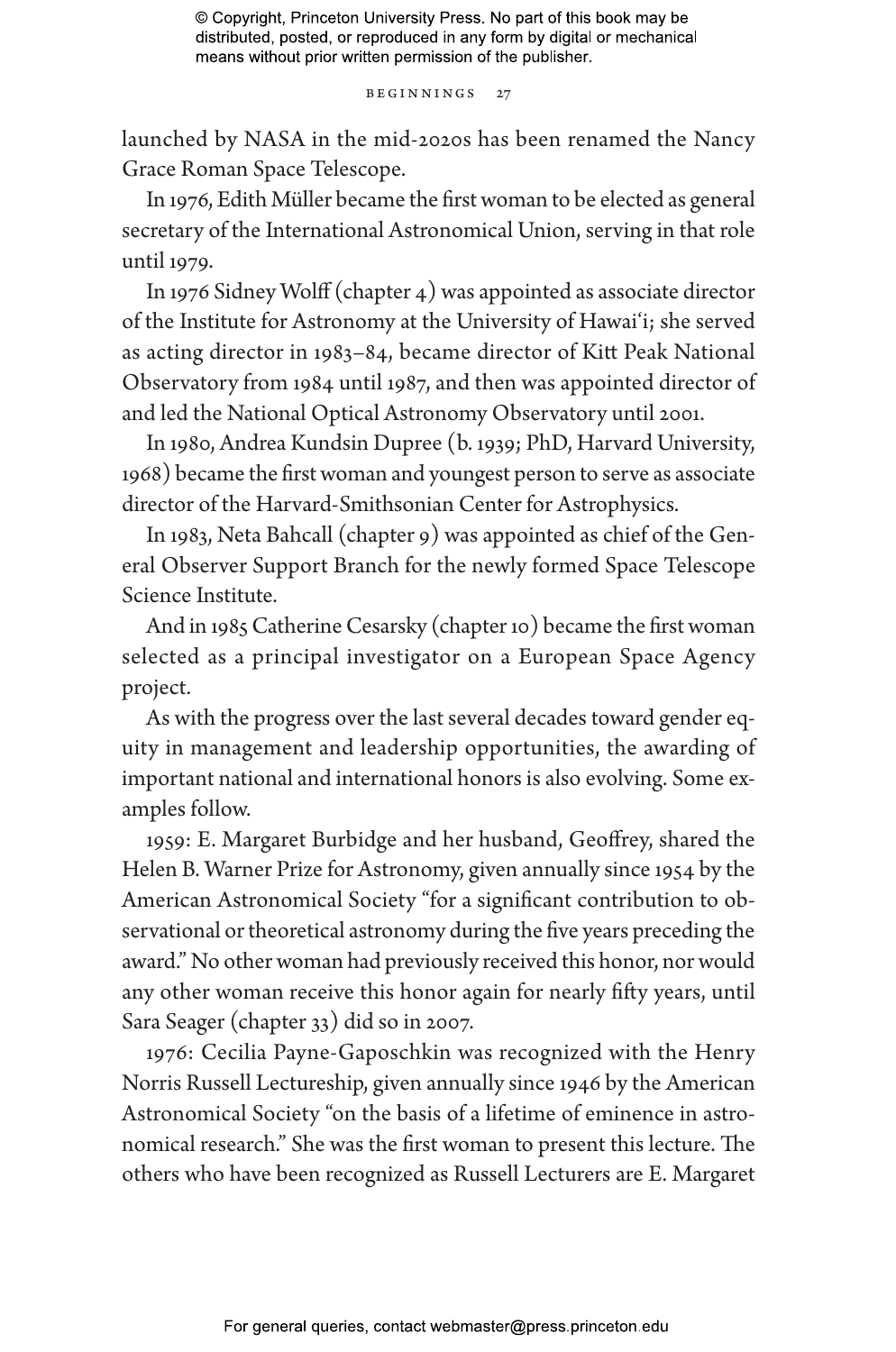28 CHAPTER 1

Burbidge (1984), Vera Rubin (1994), Margaret Geller (2010), Sandra Faber (2011), and Ann Boesgaard (2019, chapter 3).

1989: Jocelyn Bell Burnell (chapter 5) received the Herschel Medal, awarded by the Royal Astronomical Society annually since 1974 for "investigations of outstanding merit in observational astrophysics." As of 2021, no other woman has received this award.

1989: Martha P. Haynes (chapter 16) became only the second woman to receive the Henry Draper Medal, awarded every four years since 1886 by the U.S. National Academy of Sciences "for investigations in astronomical physics." She shared this prize with Riccardo Giovanelli for their work in constructing "the first three-dimensional view of some of the remarkable large-scale filamentary structures of our visible Universe." Annie Jump Cannon was the first woman to receive the Draper Medal, nearly sixty years before, in 1931. No other women have won this award.

1994: Edith Müller became the first woman to receive the Prix Jules-Janssen, for her work in solar spectroscopy. The Prix Jules-Janssen has been awarded annually since 1897 by the Société Astronomique de France for international distinction. Elizabeth Nesme-Ribes (1942–96) shared the award (posthumously) in 1997, as did Thérèse Encrenaz (b. 1946) in 2007. In 2009, Catherine Cesarsky (chapter 10) was the fourth woman so recognized; Suzanne V. Débarbat (b. 1928) received the award in 2013, Suzy Collin-Zahn (b. 1938) did so in 2015, as did Ewine van Dishoeck (chapter 22) in 2020.

1996: Vera Rubin was awarded the Gold Medal by the Royal Astronomical Society, this society's highest honor, for her work in studying galaxy rotation curves. She was the first female awardee since Caroline Herschel received her Gold Medal 168 years earlier. In 2005, E. Margaret Burbidge and Geoffrey Burbidge shared the Gold Medal. In 2020 Sandra Faber and in 2021 Jocelyn Bell Burnell (chapter 5) received the Gold Medal.

2003: Virginia Trimble (chapter 6) became the first person designated as President of a second International Astronomical Union Division (XII, Union-Wide Activities), after serving as President of Division VIII (Galaxies and Cosmology) from 2000 to 2003.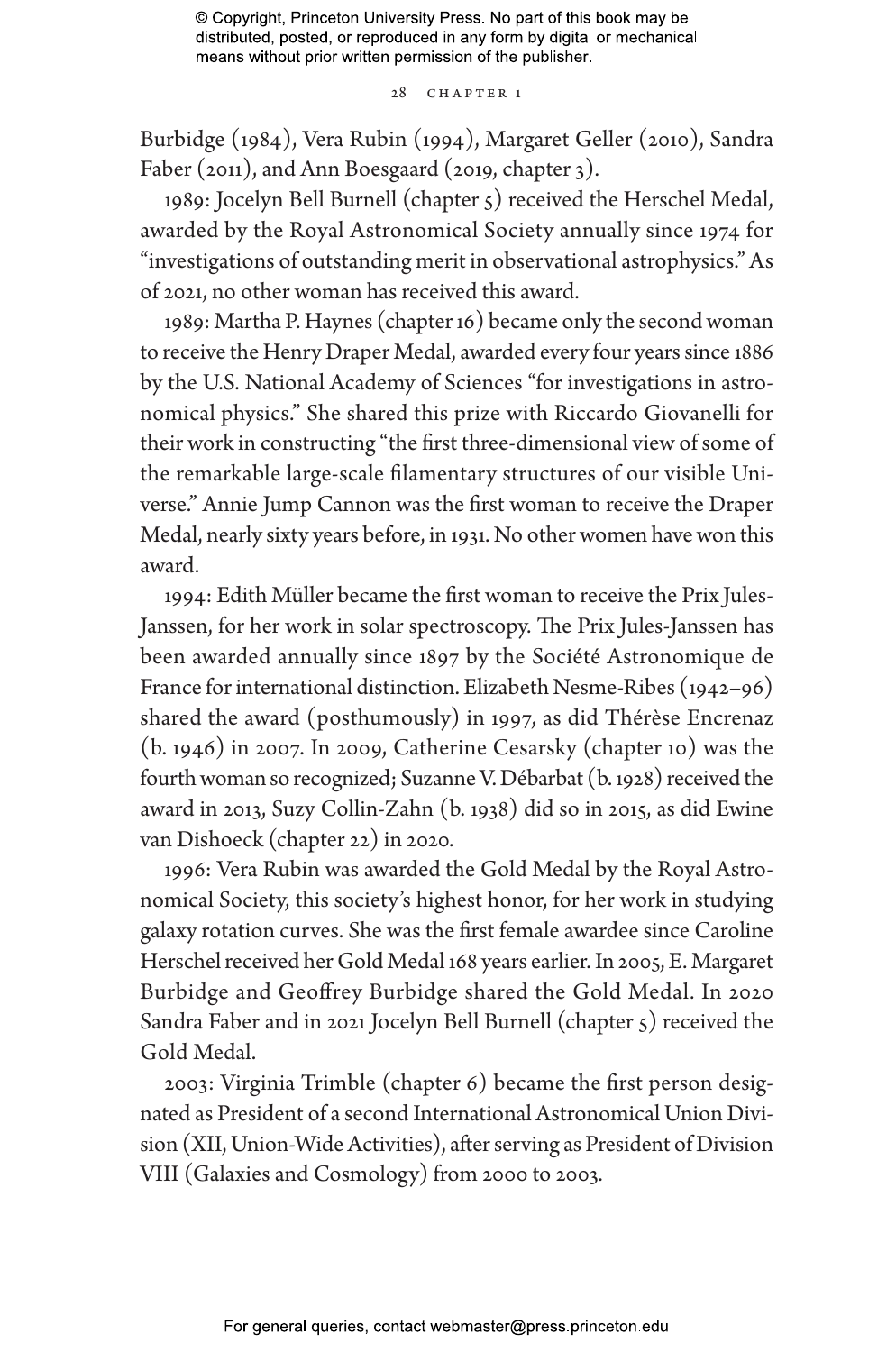#### Beginnings 29

2004: Vera Rubin was the first woman to receive the James Craig Watson Medal, awarded every two years since 1887 by the U.S. National Academy of Sciences "for outstanding contributions to the science of astronomy," for "her seminal observations of dark matter in galaxies, large-scale relative motions of galaxies, and for generous mentoring of young astronomers, men and women." Margaret Geller was honored with this award in 2010 ("for her role in critical discoveries concerning the large-scale structure of the Universe, for her insightful analyses of galaxies in groups and clusters, and for her being a model in mentoring young scientists"), as were Ewine van Dishoeck in 2018 (chapter 22, "for her many important contributions to the field of molecular astrophysics and astrochemistry") and Lisa Kewley (b. 1974) in 2020 ("for her fundamental contributions to our understanding of galaxy collisions, cosmic chemical abundances, galactic energetics, and the star-formation history of galaxies").

2006: Catherine Cesarsky (chapter 10) was elected President of the International Astronomical Union (IAU) for the 2006–9 term. She was the first woman to lead the IAU since it was founded in 1919. Silvia Torres-Peimbert (2015–18; chapter 8) was the second, Ewine van Dishoeck (2018–21; chapter 22) the third, and Debra Elmegreen (b. 1952; 2021–24) the fourth.

2012: Jane Luu was the first woman to win or share the Shaw Prize in Astronomy, which was established in 2002. She shared this prize with David Jewitt for their discovery and characterization of trans-Neptunian bodies. In 2021, Victoria M. Kaspi and Chryssa Kouveliotou became the second and third women so honored when they shared the Shaw Prize in Astronomy for their contributions toward our understanding of magnetars.

2017: Cathie Clarke (chapter 25) was the first woman recipient of the Eddington Medal in Theoretical Astrophysics, awarded annually since 1953 by the Royal Astronomical Society for "investigations of outstanding merit in theoretical astrophysics." In 2018, Claudia Maraston (b. 1966) was the second woman awarded the Eddington Medal, and in 2021 Hiranya Peiris (chapter 34) became the third.

2019: E. Margaret Burbidge was selected as the Inaugural Fellow for the newly created Fellows of the American Astronomical Society.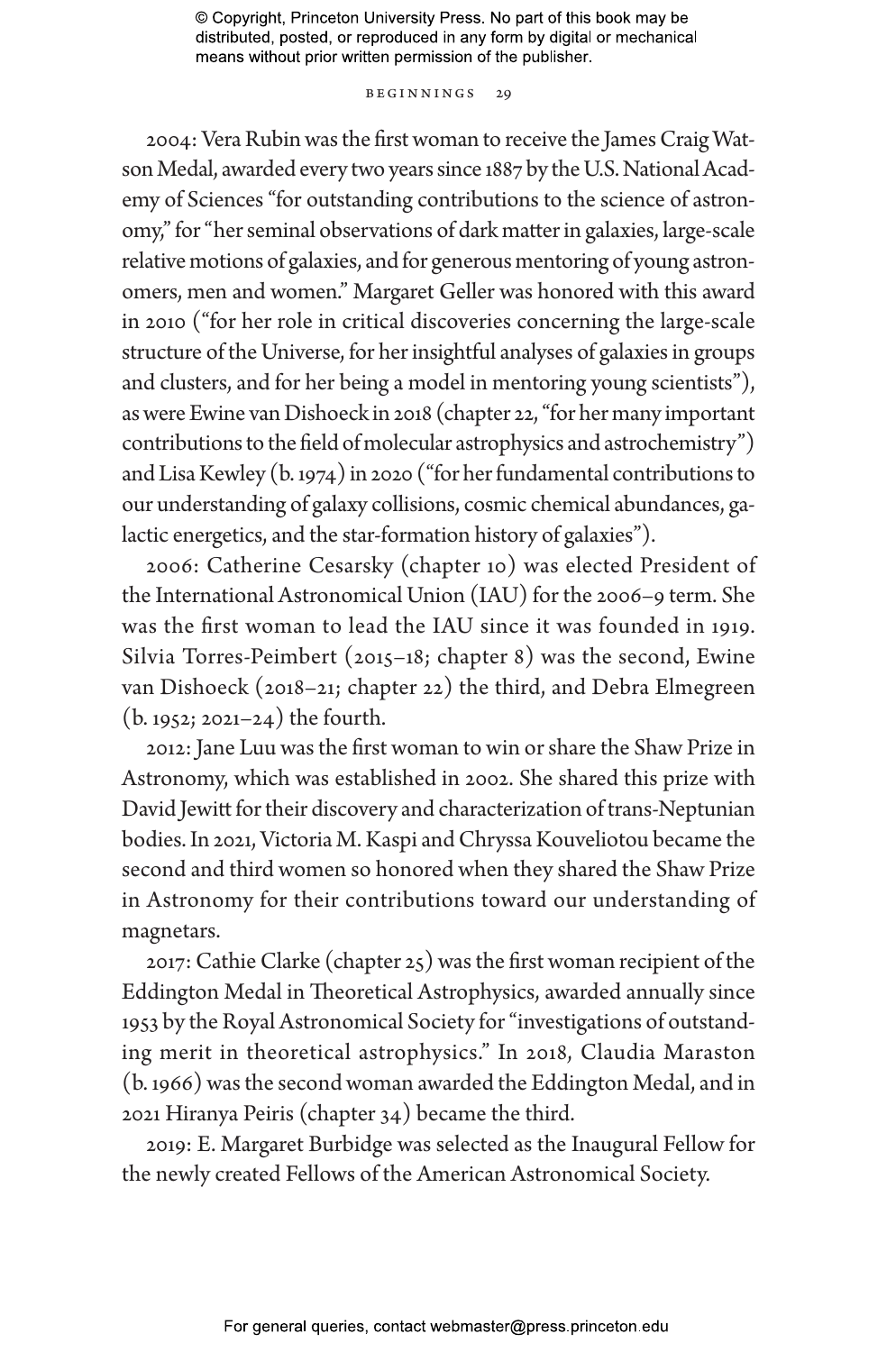30 CHAPTER 1

2020: Andrea Mia Ghez became the first woman to earn the Nobel Prize in Physics for work in astrophysics, sharing the prize with Reinhard Genzel "for the discovery of a supermassive compact object at the center of our Galaxy" and with Roger Penrose, for his work on the formation of black holes.

# **Notes**

1. Emily Elisabeth Dobbin, Williamina S. Fleming, Lucy Ames Frost, Caroline Furness, Ida Griffiths, Antonia C. Maury, Mable C. Stevens, Sarah F. Whiting, Mary W. Whitney, Elva G. Wolffe, and Ida Woods.

2. Leah Brown Allen, Harriet W. Bigelow, Louise Brown, Mary E. Byrd, Mary Ross Calvert, Annie Cannon, Mrs. Henry Draper, Margaret Harwood, Flora E. Harpham, Ellen Hayes, Mary Murray Hopkins, Edith Kast, Eleanor A. Lamson, Jennie B. Lasby, Henrietta Swan Leavitt, Mary Proctor, Helen M. Swartz, Ida W. Whiteside, Mrs. John C. Whitin, and Anne S. Young.

3. The concept that all stars have the same chemical composition was accepted immediately, but the dominance of hydrogen in stars was only embraced much later.

4. The best modern value for this distance is 2.5 million light years (765 kpc).

5. In chronological order: Margo Friedel Aller, Andrea Knudsen Dupree, Barbara Welther, Gretchen Luft Hagen Harris, Nancy Houk, Martha Safford Hanner, Diane Reeve Moorhead, Nancy Remage Evans, Catherine Doremus Garmany, Jane Turner, Jean Warren Goad, Karen Alper Castle, Marcia Keyes Lebofsky Rieke, Judy Karpen, Karen Kwitter, Esther Hu, Bonnie Buratti, Harriet Dinerstein, Melissa McGrath, Constance Phillips Walker, John Briggs, Deborah Crocker, Edward Morgan, and Karen Meech.

6. By 1958, Williams Vyssotsky was no longer involved in astronomy; she published her last paper in 1951.

7. At the end of World War II, when the USSR pushed its borders westward, many of the Polish faculty at Vilnius University relocated westward to Torun and started a new university.

8. Williams would be followed by Mercedes T. Richards (1986, University of Toronto), Jarita C. Holbrook (1997, UC Santa Cruz), and Dara Norman (1999, University of Washington; chapter 32) as Black women earning PhDs in astronomy.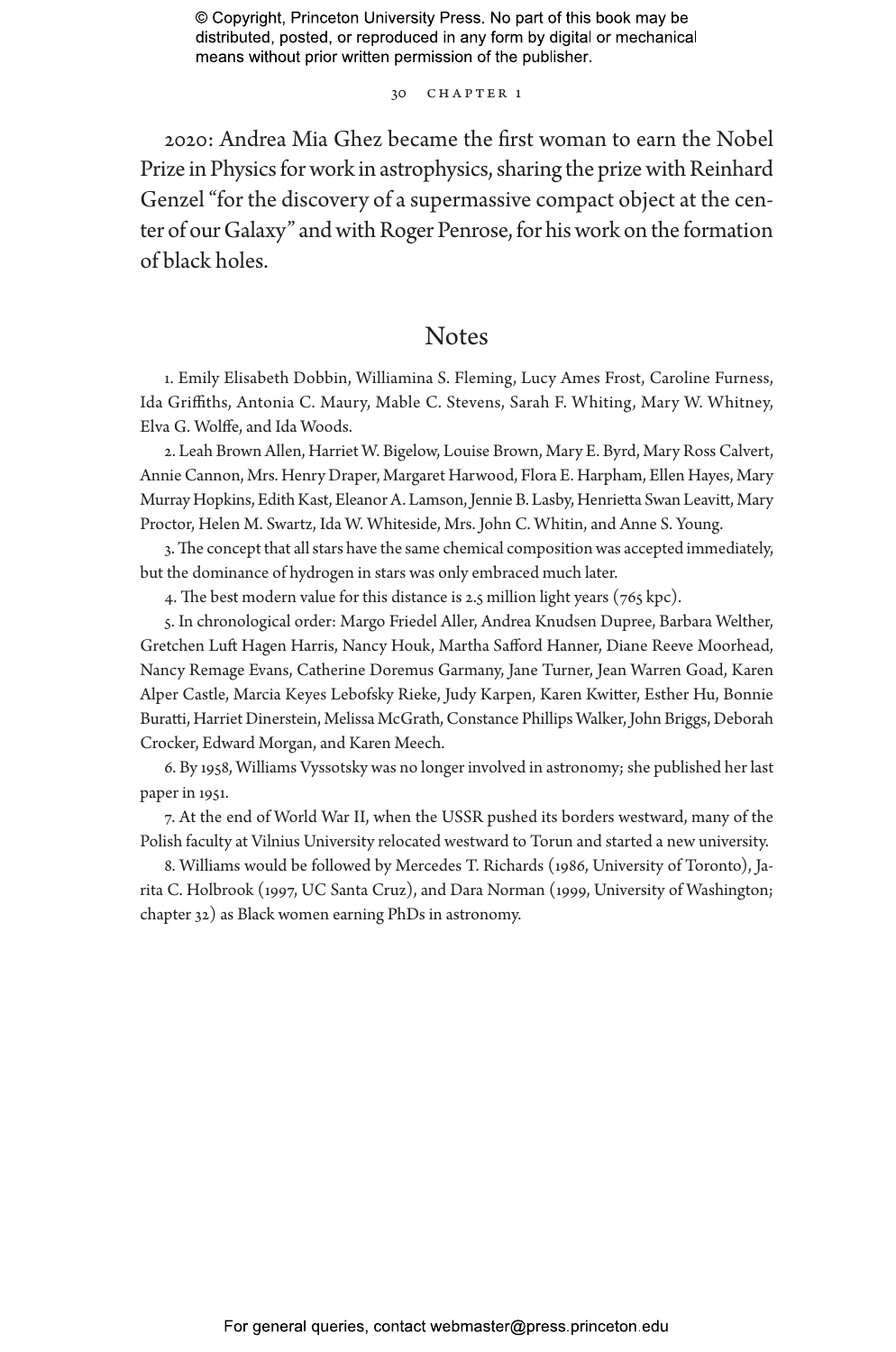# Index of Subjects

21 cm line, 19, 86, 184, 186, 245 61 Cygni, 12 Aarhus University, 309 Abell 2218, 360 Aberdeen Proving Ground, 17 Académie des Sciences, 116, 214, 218, 224 Adler Planetarium, 26, 356 administration, 21, 27, 37, 93, 113, 114, 120–125, 137, 155, 156, 168, 200, 201, 434 advice, 36, 54, 55, 66, 83, 94, 109, 111, 115, 138, 189, 191, 192, 199, 213, 224, 229, 230, 235, 239, 242, 247, 254–255, 261, 270, 310, 320, 332, 335, 339, 342, 347, 376, 392, 394, 412, 427, 428 Aerospace Company, 174 AGN, 157, 236, 241, 274, 355, 359, 439 Albert Lea College, 10 ALFA, 187 ALFALFA, 187–188 Aligarh Muslim University, 391 amateur astronomers, 197–198 American Association of Physics Teachers  $(AAPT)$ , 73 American Association of University Women, 36, 225, 333 American Association of Variable Star Observers (AAVSO), 6, 11, 18, 73, 437 American Astronomical Society (AAS), 9, 11, 21, 27, 31, 36, 38, 40, 46, 52, 53, 63, 74, 76, 82, 83, 93, 110, 114, 128, 131, 155, 225, 256, 267, 275, 276, 322, 333, 442; Legacy Fellows of, 29, 31, 39, 40, 53, 73, 105, 139, 171, 181, 225, 333, 355, 366; Officers of, 38, 46, 105, 110, 114, 131, 171, 267; Publications Board of, 31, 38, 39, 236

American Institute of Physics (AIP), 73, 116, 256, 276, 333 Andromeda Galaxy, 15 Anglo Australian Observatory, 167 *Annals of the Harvard College Observatory*, 5 Arecibo Observatory, 183, 185–187, 191, 192, 193 Argentinian National University, 322 Arizona State University, 24, 31, 37, 38, 265 array detectors, 145–148 Asiago Astrophysical Observatory, 23 Associated Universities, Inc. (AUI), 177, 189 Associated Universities for Research in Astronomy (AURA), 59, 61, 92, 219, 276, 362, 363 asteroids, 6, 22, 40, 53, 63, 73, 85, 105, 139, 147, 150, 157, 171, 181, 204, 244, 256, 289, 300, 301, 366 astronaut, 110, 213, 355–356, 378, 411–412, 414, 415, 417, 421, 422, 424 Astronomical and Astrophysical Society of America. *See* American Astronomical Society Astronomical Institute of Toruń, 23, 437 *Astronomical Journal*, 14, 33, 80 Astronomical Society of the Pacific, 40, 46, 53, 83, 181 Astronomische Gesellschaft, 22, 244 *Astrophysical Journal*, 38, 80, 97, 208 Atacama Large Millimeter/Submillimeter Array (ALMA), 122, 124, 157, 177, 179, 189, 190, 250, 285, 286, 353 Australia Telescope, 167

451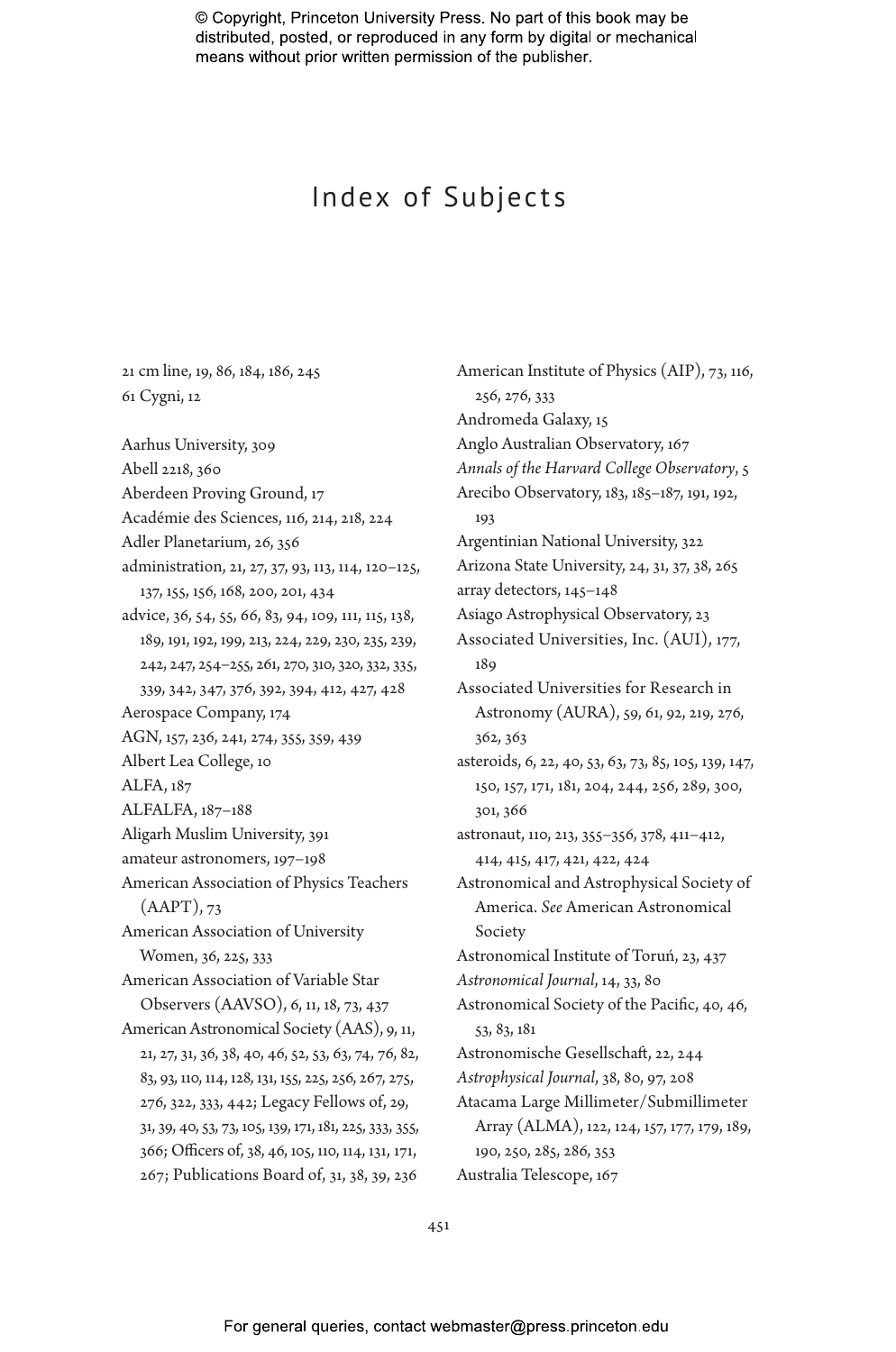452 Index of Subjects

Barnard College, 15, 54 BBC, 386, 387, 406 Bell Labs, 152, 156, 158 Ben Gurion University, 207 Bialystok University, 240, 241 bias (astrophysical data), 99, 155, 252, 360–361, 406 Big Bang, 21, 50, 51, 381, 382 binary stars, 15, 36, 57, 70, 81, 197, 203, 248, 282, 285, 336, 371, 406, 408, 411, 418, 419, 423, 436, 439; common envelope, 406–407; evolution of, 52 biosignatures, 147, 374 Black astronomers, 25, 30, 153, 155, 169, 355–365, 411–422 black hole, 21, 22, 30, 31, 37, 53, 81, 122, 157, 203, 236–241, 267, 270, 278, 282–283, 311, 316–317, 320, 324–331, 333, 334, 339, 341, 342, 344, 351–353, 359, 361 Black Sash, 166 blazar, 185, 203, 271, 274 blue stragglers, 400, 404–405 *Boletín de los Observatorios de Tonantzintla y Tacubaya*, 98, 100 Brazilian Academy of Sciences, 217 *Bright Star Catalogue*, 14, 17, 435, 438 British Astronomical Association, 3 brown dwarfs, 157, 284, 423 Brown University, 20 Bryn Mawr College, 15 *Bulletin of the American Astronomical Society*, 36 Bureau des Measures, 1 Caltech (California Institute of Technology), 16, 21, 24, 25, 42–44, 47, 49, 73, 74, 78, 81, 106–109, 119, 124–125, 127, 129–138, 151, 155, 171–180, 197–198, 248, 263, 327, 380 Caltech Submillimeter Observatory (CSO), 155, 248 Canada-France-Hawaiʻi Telescope (CFHT), 46, 47, 59, 257, 258, 260 Carleton College, 7, 8, 10, 54–55

Carnegie Institute of Science (Washington, D.C.), 20, 43, 130, 264, 265, 372 Carnegie Mellon University, 105 Carnegie Observatories (Pasadena), 15, 133, 260–263 *Carte du Ciel*, 1 Case Western Reserve University, 24 Cassini mission, 188, 443 *Catalogue of Dark Nebulae*, 21 catalogues, 2, 4, 6, 7, 10, 11, 14, 17, 21, 435, 438 CEA-Saclay, 120, 121, 123, 176, 219 celestial navigation, 20, 436 Center for Astrophysics (CfA). *See* Harvard-Smithsonian Center for Astrophysics Central Bureau of Astronomical Telegrams, 22, 435 Cepheid variables, 4, 15, 24, 258–263, 266, 437, 446 Cerro Chajnantor, 181, 184, 190 Cerro Chajnantor Atacama Telescope (CCAT), 190 Cerro Tololo Inter-American Observatory (CTIO), 37, 61, 87, 99, 131, 133 Chandra X-ray Observatory, 199 chemistry, 17, 75, 146, 151, 163, 164, 173 Chicago Park District, 26 children, 2, 3, 5, 18, 25, 41, 54, 64, 69, 85, 86, 90, 91, 99, 100, 106, 108, 109, 111, 112, 113, 115, 117, 121, 124, 125, 140, 149, 151, 157, 162, 163, 172–176, 178, 182, 189, 199, 200, 205, 207, 212, 213, 225, 236, 245, 261, 267, 277, 284, 287, 302, 306, 307, 310, 312, 317, 331, 345, 358, 364, 372, 374, 375, 390, 401, 404, 405, 410, 412, 422, 443 China Space Survey Telescope (CSST), 400, 408 Chinese Astronomical Society, 400, 408, 409 civil engineering, 132, 378 CNPq, 216–217 CNRS, 123, 216 COBE, 26, 142 Cold War, xxvi College for Women, Columbia, South Carolina, 10 Columbia University, 8, 10, 11, 12, 22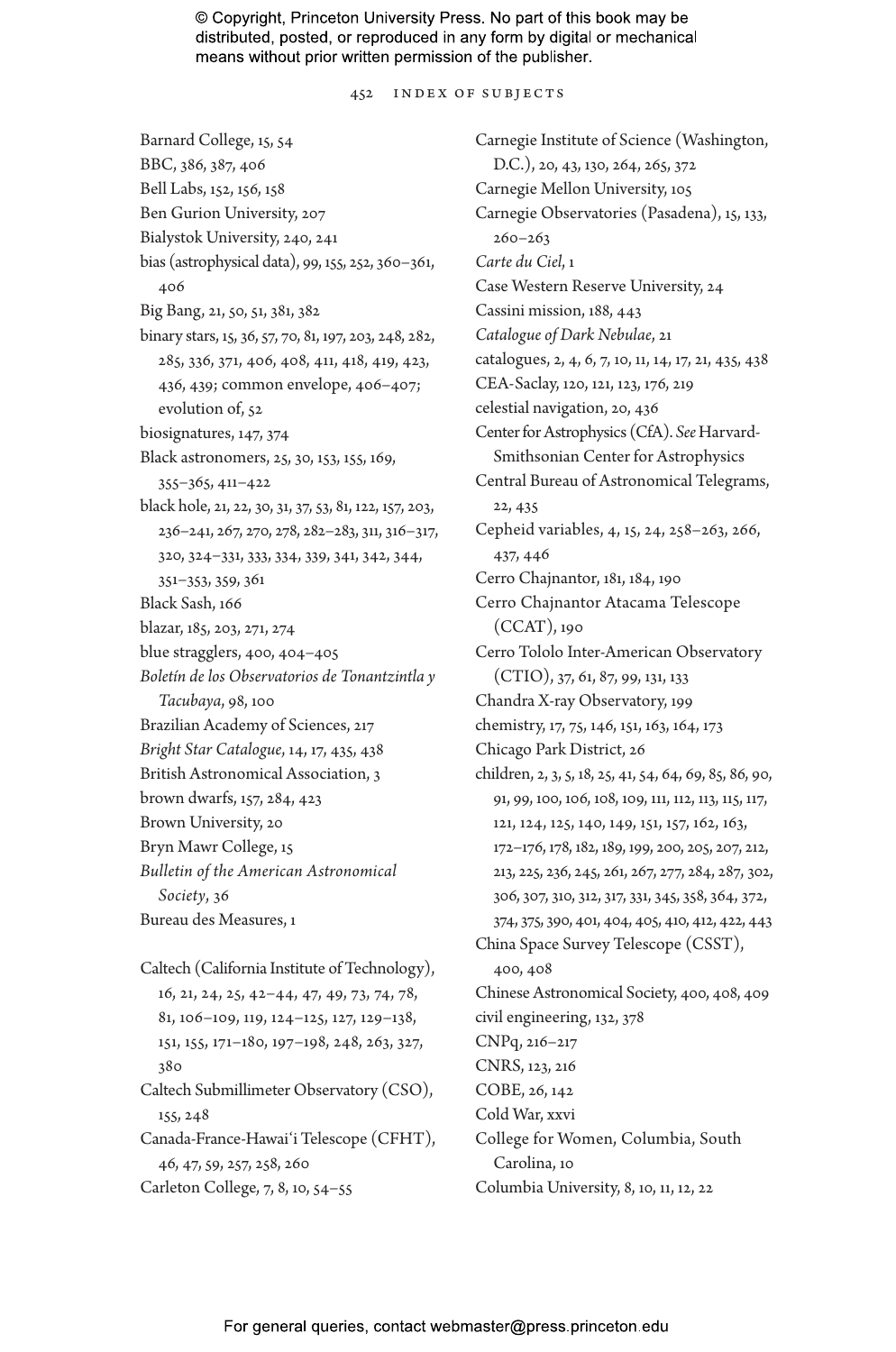Index of Subjects 453

Combined Array for Research in Millimeter-wave Astronomy (CARMA), 171, 179, 180 comets, 2, 7, 8, 10, 11, 22, 147, 168, 191, 204, 208–210, 213, 251, 300, 441 Commissariat à l'énergie atomique (CEA), 116 Committee on Space Research (COSPAR), 116, 125 Committee on the Status of Women in Astronomy (CSWA), 31, 36, 276, 277, 278 Committee on the Status on Minorities in Astronomy (CSMA), 361 computer coding (software), 98, 136, 157, 166, 182, 183, 185, 187, 188, 197, 220, 222, 239, 240, 303, 318, 334, 335, 339, 379, 382, 418 computers (human), xxvi, 3–7, 10, 15, 20, 22, 31 computers (machines), 45, 47, 66, 94, 96, 98, 114, 118, 145, 185, 197, 207, 208, 217, 222, 258, 282, 286, 292, 293, 294, 305, 326, 334, 335, 341, 345, 367, 368, 369, 374, 379, 380, 382, 414, 418 Connecticut College, 12 Conseil Européen pour la Recherche Nucléaire (CERN), 121, 126 Consolidated Lockheed, 13 constellations, 2, 42, 139 Copernicus Astronomical Center (CAMK), 236, 238–239 Córdoba National University, 322 Cornell University, 19, 25, 101, 140, 141, 143, 144, 177, 181, 183, 186, 188, 189, 190 cosmic microwave background, 206, 295, 381–383 cosmic rays, 50, 87, 88, 118, 120, 142, 203 cosmic web, 186 cosmology, 28, 81, 105, 114–115, 183, 228, 232, 256, 265, 338, 350, 355, 377, 381, 382, 385, 386, 417, 441, 442 Council for Scientific and Industrial Research (Australia), 14 Council of Scientific & Industrial Research (India), 392 Crab Nebula, 77–81, 449 Cygnus X-1, 81

dark clouds, 152, 153, 248 dark matter, 20, 26, 29, 106, 108, 114, 186, 213, 344, 350–351, 353, 360, 385, 440 Dartmouth College, 25 David Dunlap Observatory, 16, 140, 367 decadal surveys, 82, 110, 114, 190, 362 density-wave theory, 87 Department of Energy, 60, 198 discrimination/sexual bias, 2, 21, 23, 33, 34, 35, 36, 38, 39, 41, 43, 63, 64, 65, 68–69, 73, 81–82, 86, 87, 88, 89, 91, 92, 94, 111, 129, 136, 137, 140, 141, 143, 151, 152, 155, 159, 170, 172, 173, 206, 208, 210, 215, 226, 229, 242, 261, 271, 272, 273, 274, 275, 276, 278, 291, 311, 312, 314, 318, 320, 331, 337, 353, 358, 360–361, 363, 364, 370, 379, 387, 389, 390, 405, 408, 409, 410, 412, 424–427, 431, 433 disks, 122, 146, 158, 230–233, 239, 240, 244, 248–253, 279, 282–286, 289, 316, 359 diversity/inclusion, 194, 202, 255, 311, 321, 331, 355, 361–363, 427, 431 Dominion Astrophysical Observatory, 19, 38 Doppler tracking, 17 dust, 142, 143, 152, 167, 175, 177, 210 Dyer Observatory, 86 dyslexia, 162–163 Earth, 147, 183, 192, 195, 196, 200, 202, 248, 250, 257, 286, 300, 307, 323, 324, 325, 327, 360, 366, 372–375, 396, 425 earthquake, 50, 59

economic status, 34–37, 89, 91, 132, 133, 134–136, 138, 142, 156, 162, 182, 189, 204, 246, 264, 267, 268, 275, 309, 314, 316, 335, 336, 337, 342, 356, 364, 379, 380, 381, 393, 401, 414, 415, 423 Eddington Limit, 90 Ege University, 18 Einstein Cross, 359 EIROs, 121–122, 125 elements, 24, 53, 100, 439; H, He, 12, 21, 103; heavy, 4, 21, 42, 49, 55, 97, 103, 133, 203, 396, 406; Li, Be, 42–51, 131 Energy, 123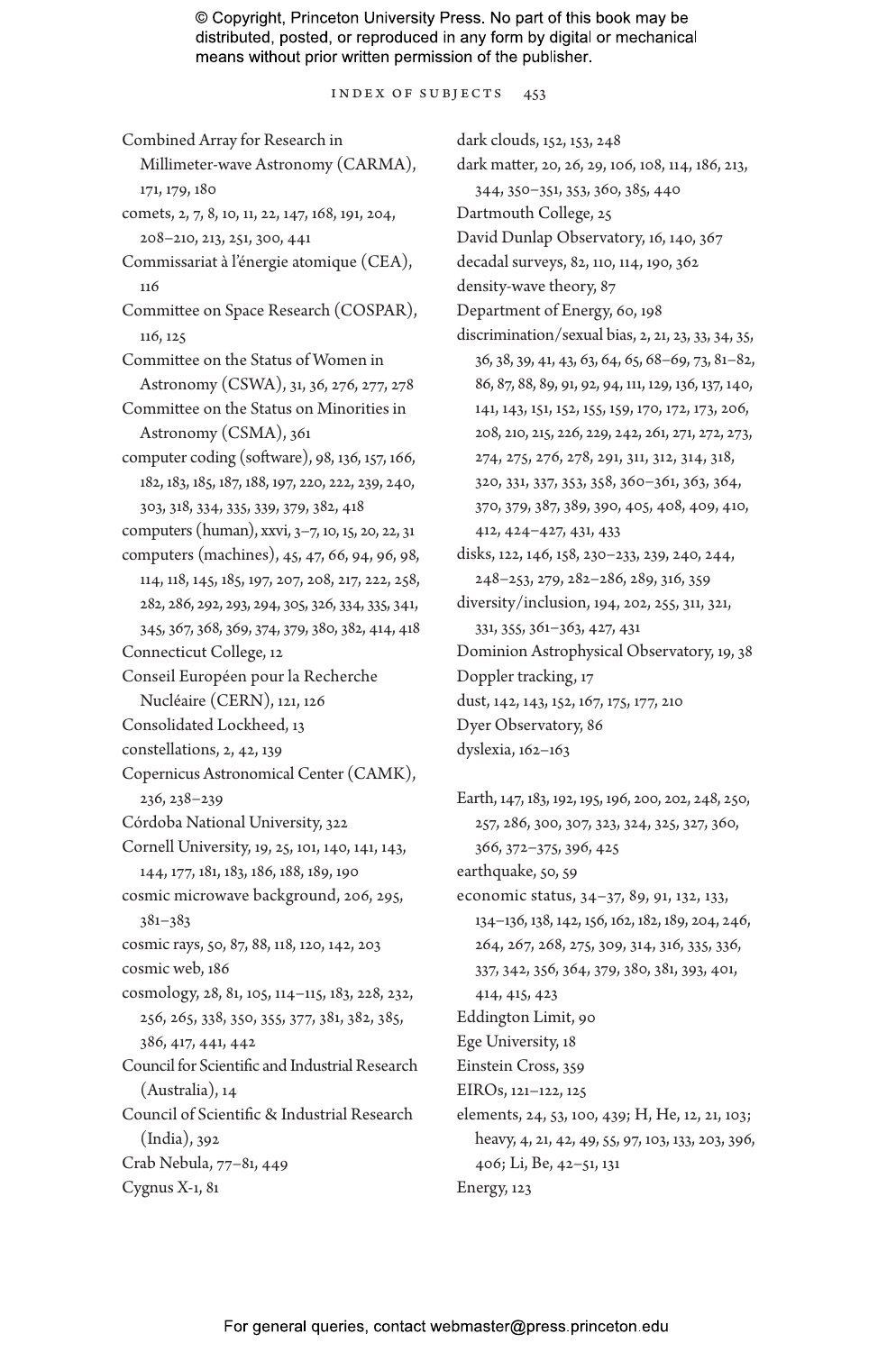454 Index of Subjects

Eta Carinae, 90, 94, 166 European Southern Observatory (ESO), 81, 116, 121–123, 126, 178, 217, 220–223, 247, 249, 253, 306, 308 European Space Agency (ESA), 27, 100, 116, 120, 176, 199, 248, 252, 383 European Union, 309, 320, 335 exoplanets, 146, 147, 158, 177, 285, 366, 368–376 Extremely Large Telescope (ELT), 61, 122, 124, 222, 223, 253 family, 116, 117, 129, 176, 192 fathers, xxvi, 1, 3, 31–32, 33, 41, 54, 64, 70, 75–76, 95, 106, 108, 110, 127, 137, 140, 150, 151, 161–162, 182, 205, 214, 215, 217, 225, 237, 244, 245, 256, 267, 270, 280, 301–302, 313, 314, 330, 337, 342, 343, 344, 345, 367, 384, 390, 392 Faulkes Telescopes, 317 Federal University of Rio Grande do Sul, 220 Fermi National Accelerator Laboratory, 22 Flower Observatory, 11 Försvarets Radioanstalt, 23 Fortran, 189, 197, 220 Fred Young Submillimeter Telescope, 184, 190 Gaia mission, 308, 410 Galactic bulge, 220 Galactic center, 30, 122, 142 galaxies, 19, 20, 26, 64, 121, 133, 157, 183, 184, 188; clusters of, 25, 108, 111, 114, 115; dwarf, 15; evolution of, 185; Seyfert, 316; superclusters of, 114, 181, 185, 186 gamma ray bursts, 300, 311, 317, 341, 388, 396 gamma rays, 69, 70, 198, 317 Gemini Telescopes, 22, 53, 60–62, 219, 222 general relativity, 76, 237, 323 Georgetown University, 19 German literature, 15 Giant Magellan Telescope (GMT), 62 Glasgow University, 64, 65, 314 Goodsell Observatory, 8, 10 Goucher College, 16

322–332, 339–342, 352, 388, 406, 420 Green Bank Observatory, 142, 143, 152, 153, 183, 186, 189, 191, 192 H I (neutral hydrogen) regions, 152–153 H II (ionized hydrogen) regions, 95, 99, 103, 142, 144 Harvard College Observatory. *See* Harvard University Harvard-Smithsonian Center for Astrophysics, 22, 27, 46, 240, 338, 417, 419, 441 Harvard University, 3, 4, 5, 6, 8, 12, 15, 16, 17, 18, 20, 24, 25, 27, 33, 54, 105, 118, 124, 127, 128, 129, 133, 163, 190, 199, 246–247, 265, 266, 274, 368, 411, 414–415, 417, 422, 442, 443 Hat Creek Radio Observatory, 178 Hebrew University of Jerusalem, 106, 205, 206, 208, 210 Helios, 22 *Henry Draper Catalogue*, 4 Herschel Space Observatory, 247, 250 Hertzsprung Russell diagram, 89, 97 high commissioner, 116, 123, 125, 126 High Energy Astrophysics Observatory (HEAO), 197 HL Tauri, 122, 177, 179 Holocaust, 106 Howard University, 364 Hubble constant, 256, 260, 262, 265, 357, 360, 370, 408, 417 Hubble Space Telescope (HST), 5, 21, 26, 49, 90, 92, 101, 110, 111, 112, 148, 220, 260, 262, 300 Humphreys-Davidson Limit, 90 IAU Circular, 22, 435

gravitational lens/lensing, 270, 284–285,

gravitational pull, 80, 186, 196, 359, 402 gravitational waves, 65, 84, 202–203, 300,

344, 350–351, 359–361

Imperial College, 164–165 imposter syndrome, 173, 363, 396, 398, 417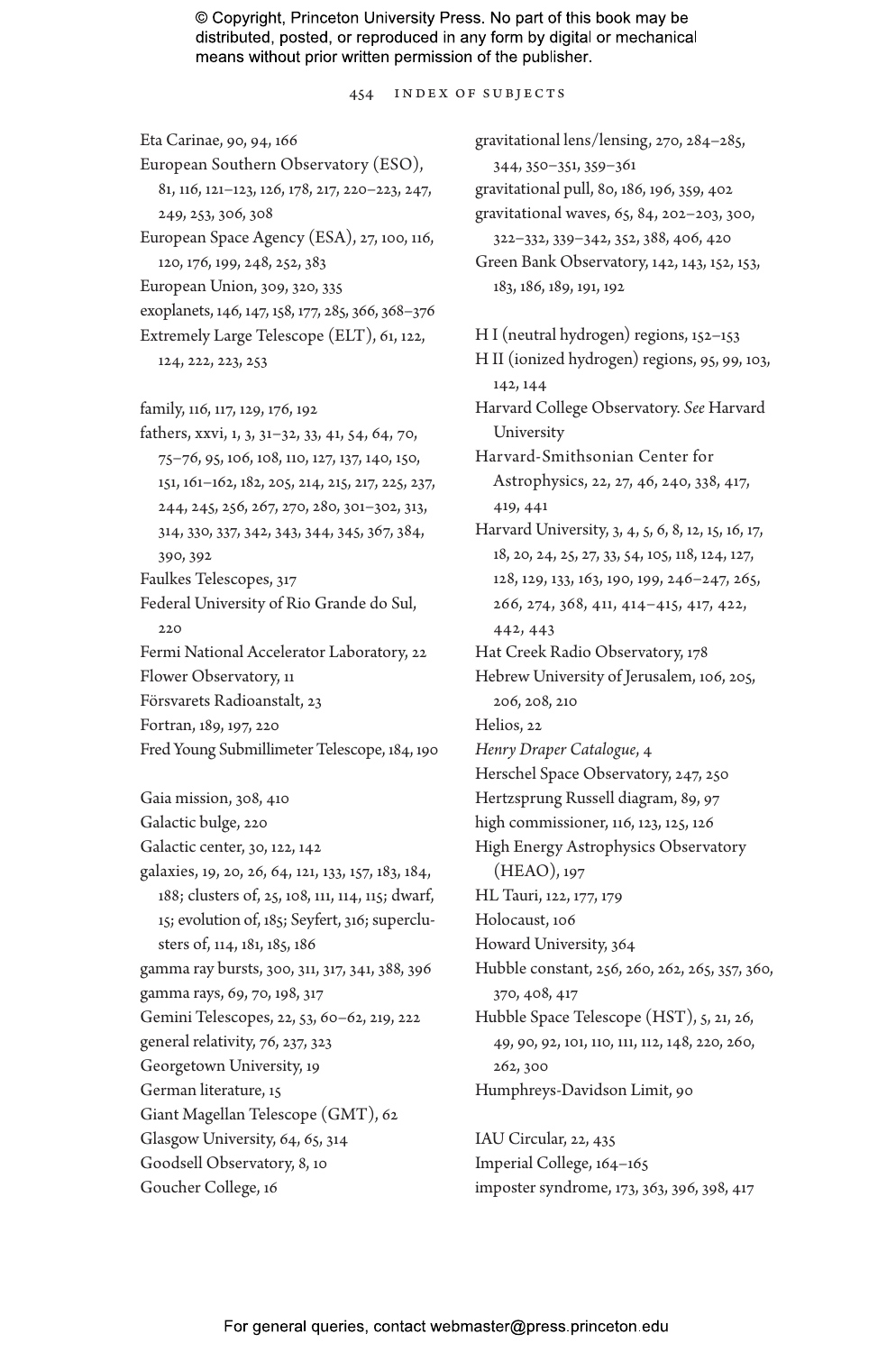Index of Subjects 455

Indiana University, 25, 60, 85, 182 infrared, 26, 57, 70, 87, 88, 120, 133, 140–146, 165–167, 174, 175, 199, 220, 221 Infrared Space Observatory (ISO), 116, 120, 177, 248–252 Infrared Telescope Facility (IRTF), 46, 59, 60 Institut d'Astrophysique, 46, 176, 219 Institute for Advanced Study, Princeton (IAS), 109, 110, 112, 156, 232, 247, 369 Institute for Astronomy (IfA), 27, 40, 43, 45, 49 Institute of Astronomy (IoA), 23, 228–233, 279, 283–284, 287, 384, 402 Institute of Theoretical Astronomy (IOTA), 77, 176 Instituto de Astronomía (São Paulo), 214 Instituto de Astronomía (UNAM), 96, 98, 429, 430 instruments, 43, 134, 152, 164, 182, 222 interferometry, 122, 131, 142, 143, 174, 175, 178, 183, 252, 316, 325, 326, 330, 342, 352; Fabry-Perot, 131 International Astronomical Union (IAU), 9, 15, 21, 22, 23, 27, 28, 29, 45, 71, 73, 76, 83, 95, 100, 102, 103, 116, 123, 126, 161, 175, 204, 209, 211, 214, 215, 216, 218, 223, 246, 253, 255, 289, 301, 304, 306, 411, 420, 435, 439; Divisions of, 28, 73, 83, 214, 218, 219, 253, 289 International Scintillation Array, 63, 67 International Ultraviolet Explorer (IUE), 26, 100 International Union of Pure and Applied Physics, 83, 301 interstellar medium, 50, 103, 120, 150, 155, 157, 158, 246, 422 *Introduction to Astrodynamics*, 13 ionosphere, 183 IRAC, 145–147 ISEE-3 (ICE), 22 ISOCAM, 116, 120–121, 177 Ithaca College, 145 IYA (International Year of Astronomy), 102–103, 123, 214, 223

James Clerk Maxwell Telescope ( JCMT), 70, 296–299 James Webb Space Telescope ( JWST), 112, 252, 309, 352, 442 Jet Propulsion Laboratory ( JPL), 134, 135, 146–147, 148, 149, 376, 377, 378, 380, 387 Jodrell Bank Observatory, 65, 315–316, 319, 397 Johns Hopkins University, 25, 225, 227, 233, 271, 274 Jupiter, 168, 183, 362, 368, 378, 380, 425, 431, 440, 443 Keck Telescope/Observatory, 47, 49, 50, 82, 122, 127, 134–137 Kitt Peak National Observatory (KPNO), 21, 27, 59, 60, 61, 87, 89, 100, 128, 132, 133, 142 *Knowledge*, 3 Kuiper Airborne Observatory (KAO), 143, 144 Lake Erie College, 10 large-scale structure, 28, 29, 105, 111, 114, 115, 186 Large Sky Area Multi-Object Fiber Spectroscopic Telescope (LAMOST), 407, 410 Large Synoptic Survey Telescope (LSST) (now the Vera Rubin Observatory), 60, 61, 385 Laser Interferometer Gravitational-Wave Observatory (LIGO), 322–331, 338–342 Leavitt Law, 5, 263 Légion d'Honneur, 1, 116 Leiden University, 25, 244–251, 255 Lick Observatory, 16, 43, 56, 57, 97, 173, 217 Liverpool John Moores University, 222, 317, 318 LMCX-3, 37, 445 LORAN, 15 Los Alamos National Laboratory, 198–199 Louisiana State University, 322, 327 Lowell Observatory, 16 LRIS, 127, 134–136 Lund University, 16, 22 Lynds 1551, 21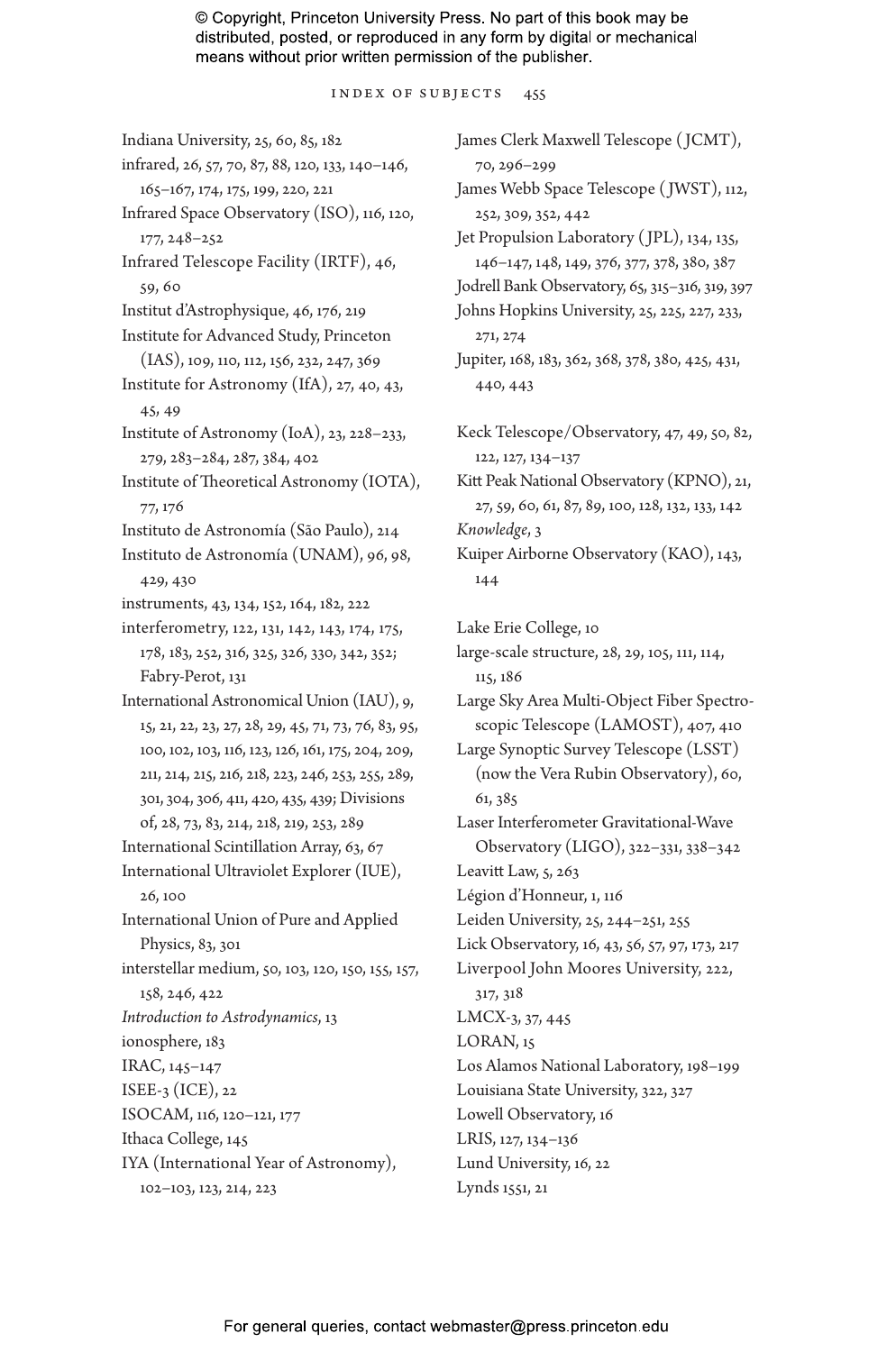456 Index of Subjects

M31, 445 M33, 90 M67, 97 M82, 21 Magellanic Clouds (LMC, SMC), 4–5, 15, 20, 89, 103, 166, 263, 301, 307, 447, 449 magnetic field, 55, 57, 308, 318, 359, 367 Maidanak Observatory, 303 Maria Mitchell Observatory, 6, 17 mathematics, 8, 9, 10, 11, 13, 23, 54, 64, 75, 85, 95, 96, 106, 117, 122, 124, 140, 151, 156, 158, 163, 164, 197, 205, 215, 225, 227, 229, 237, 280, 281, 287, 302, 312, 346, 347, 385, 390, 391, 415, 418 Max Planck Institute for Extraterrestrial Physics, 22, 253 Max Planck Institute for Radio Astronomy, 336 Mayan astronomy, 13 McCormick Observatory, 13 McDonald Observatory, 19, 34 McGill University, 13 medicine, 106, 201, 314, 367 Mercury, 368 MERLIN, 316 meteor showers, 8 Meudon solar observatory, 16 Michigan State University, 24 Milky Way Galaxy, 5, 12, 15, 19, 31, 37, 50, 68, 80, 86, 89, 103, 118, 122, 127, 133, 136, 150, 171, 214, 225, 231–233, 263, 301, 306–307, 339, 400, 436 Mill Hill Observatory, 164 millimeter waves, 122, 152, 155, 174, 175, 177–180, 184, 249–250, 252, 295, 299 Milton Board of Selectmen, 192 minor planets, 10, 209 MIT, 16, 46, 118, 196, 197, 199, 206, 271, 272, 274, 326, 327, 346, 347, 356, 357, 366, 372–374, 415, 416 molecular cloud, 22, 143, 155, 171, 174–177, 248, 295 molecules, 13, 22, 29, 220, 245–251, 293, 325, 418

Moletai Astronomical Observatory, 309 Montana State University, 22 Montgomery College, 19 *Monthly Notices of the Royal Astronomical Society*, 3, 406 Moon (lunar), 9, 40, 41, 85, 97, 107, 117, 154, 190, 298, 313, 366, 376, 424, 431 Moscow Institute of Geodesy and Cartography, 23 Moscow University, 23 mothers, 26, 32, 41, 42, 69, 73–76, 79, 95, 106–109, 126–129, 139, 150, 151, 162–163, 174, 182, 192, 195, 205, 214, 215, 217, 225, 236–237, 244, 253, 257, 268, 280, 281, 301, 302, 307, 311, 312–313, 320, 322, 342, 344–346, 356, 367, 378–379, 404–405, 413, 414, 415, 422 Mount Holyoke College, 7, 8, 10, 11, 14, 16–17, 42, 47 Mount Stromlo Observatory, 12, 16 Mount Wilson Observatory (MtW), 7, 15, 40, 42–44, 127, 130, 174, 175, 300 Mullard Radio Astronomy Observatory, 67 Mullard Space Science Lab, 69 multi-messenger astronomy, 199, 203, 340, 341, 352 Multiplet Tables, 17, 436 music, 57, 75, 76, 314, 315, 415 Nancy Grace Roman Space Telescope, 27 Nankai University, 403 NASA, 19, 22, 26, 27, 43, 56, 60, 86, 92, 94,

100, 112, 114, 135, 143, 148, 171, 177, 194, 199, 200, 203, 252, 275, 344, 366, 370, 374–376, 377, 384, 414, 415, 424 NASA Ames, 145, 283 NASA GSFC, 145, 271, 274, 275, 357, 382 National Academy of Sciences (NAS), 28, 29, 73, 105, 110, 114, 116, 127, 138, 147, 171, 181, 186, 187, 244, 256, 267, 322, 331, 333, 366 National Astronomical Observatory of Japan, 289, 290 National Bureau of Standards, 17 National Optical Astronomy Observatory (NOAO), 27, 58, 60, 61, 132–133, 361–364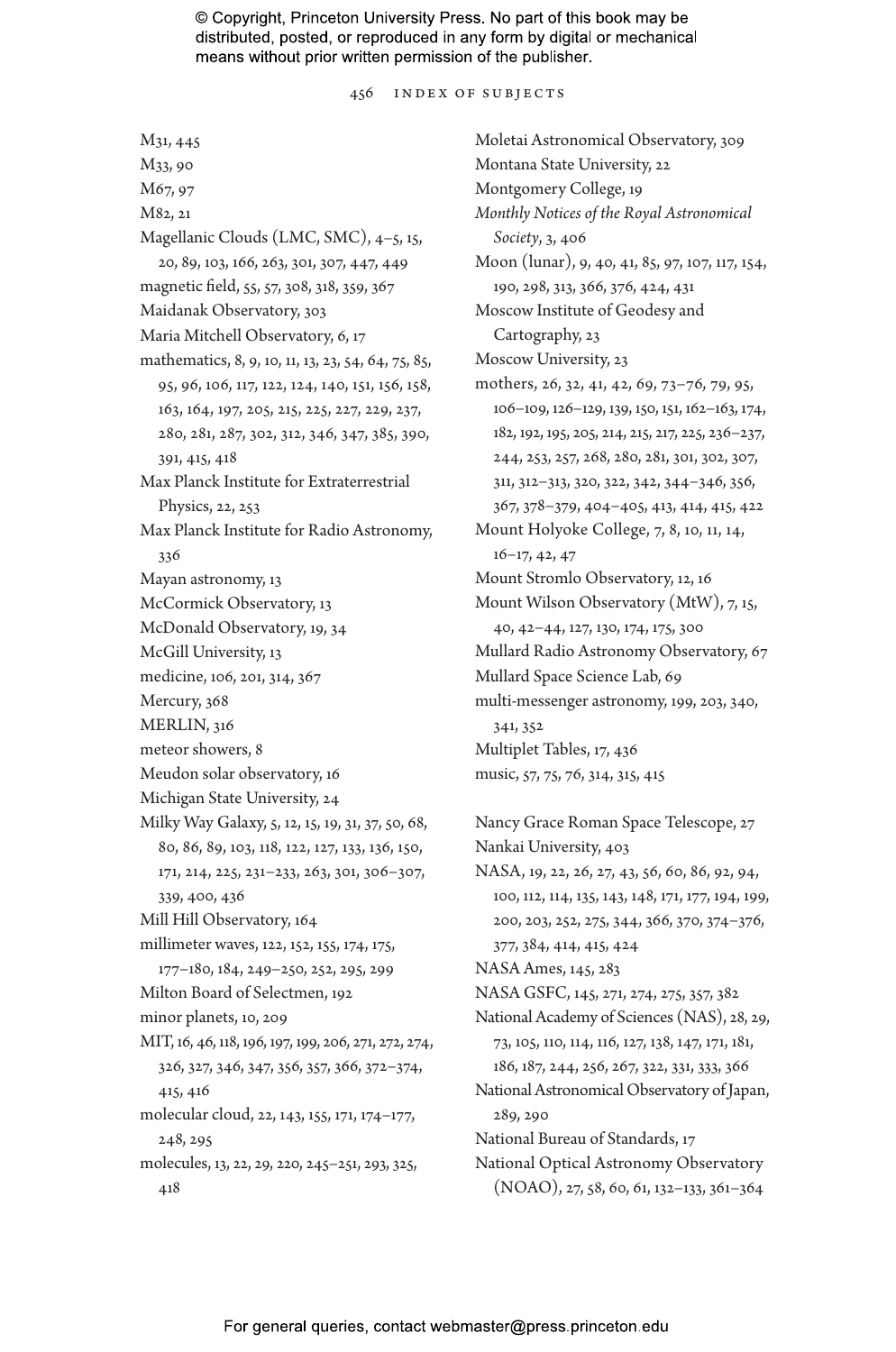#### Index of Subjects 457

National Radio Astronomy Observatory (NRAO), 152, 153, 177, 181, 183–184, 189–190, 192, 270, 395 National Research Council (NRC), 171, 177 National Science Board, 189, 201 National Science Foundation (NSF), 22, 35, 47, 53, 60, 92, 94, 111, 136, 143, 156, 177–179, 194, 201–203, 247, 276, 344 National Society of Black Physicists (NSBP), 361, 364 National Solar Observatory (NSO), 61 NATO, 46, 78, 232, 334, 336 Naval Ordnance Test Station, 16 Naval Research Labs, 17, 19 nebulae, 2, 21, 99, 100; planetary, 20, 95, 99, 100, 101, 103, 417, 419, 422 Nederlandse Organisatie voor Wetenschappelijk Onderzoek (NWO), 246 NEO Surveyor, 139, 147–149 Neptune, 374 neutrinos, 98, 107, 110, 203, 213, 314 neutron star, 22, 26, 37, 63, 67–69, 81, 83, 196, 206, 315, 317, 331, 333, 334, 336, 339, 341, 400, 406, 442 *New Scientist*, 314 New York University, 127 NGC 188, 97 NGC 205, 2 NGC 752, 51 NGC 4151, 447 NGC 5128, 445 NGC 6791, 97 NGC 7009, 101 Nice Observatory, 46 Nicholas Copernicus University, 23 Nobel Prize, 30, 74, 78, 80, 82, 107, 110, 122, 173, 189, 196, 207, 330, 339 NOIRLab, 61, 62, 355 Nordic Institute for Theoretical Physics (NORDITA), 306–307 Nordic Optical Telescope, 305 Northwestern University, 26, 333, 334, 340 novae, 207–210, 213

nuclear physics, 107, 121, 172, 306 nucleosynthesis/nuclear fusion, 4, 21, 49, 55, 58, 98, 121, 161, 219, 422, 439 Observatoire de Paris, 1, 16, 23, 216–219, 231, 425, 441 Observatorio Astronómico Nacional at San Pedro Mártir, 102, 423 Observatorio Nacional (Cordoba), 11 Observatorio Nacional (Rio de Janeiro), 216 Ohio State University, 25 Open University, 69, 70 ORIGINS Space Telescope, 147 Orion Nebula, 3, 449 Owens Valley Radio Observatory (OVRO), 155, 171, 174, 175, 177, 178, 180

Palomar Observatory, 43, 47, 108, 127, 130, 131, 174, 186, 260 Palomar Observatory Sky Survey, 92, 94, 270 Part III, 229–230 Peking University, 403 Penn State University, 25, 199, 276, 326 *Philosophical Transactions of the Royal Society*, 2 photographic plates, 3, 5, 17, 20, 57, 92, 94, 99, 108, 231 planets, 3, 7 Pluto, 71–72 Polaris, 11 Polynesian astronomy, 13 *Popular Astronomy*, 8, 10 Potsdam Observatory, 7 Princeton University, 8, 17, 25, 26, 70, 105, 106, 108–114, 118, 129, 150–152, 155, 156, 158, 159, 206, 231, 232, 247, 371, 380, 381 prisons, 158–159 Project Astro, 335 protostars, 146, 174, 249, 250, 252 *Publications of the Astronomical Society of the Pacific*, 16, 31, 38, 219, 439, 442 pulsar. *See* neutron star Purdue University, 194, 201, 267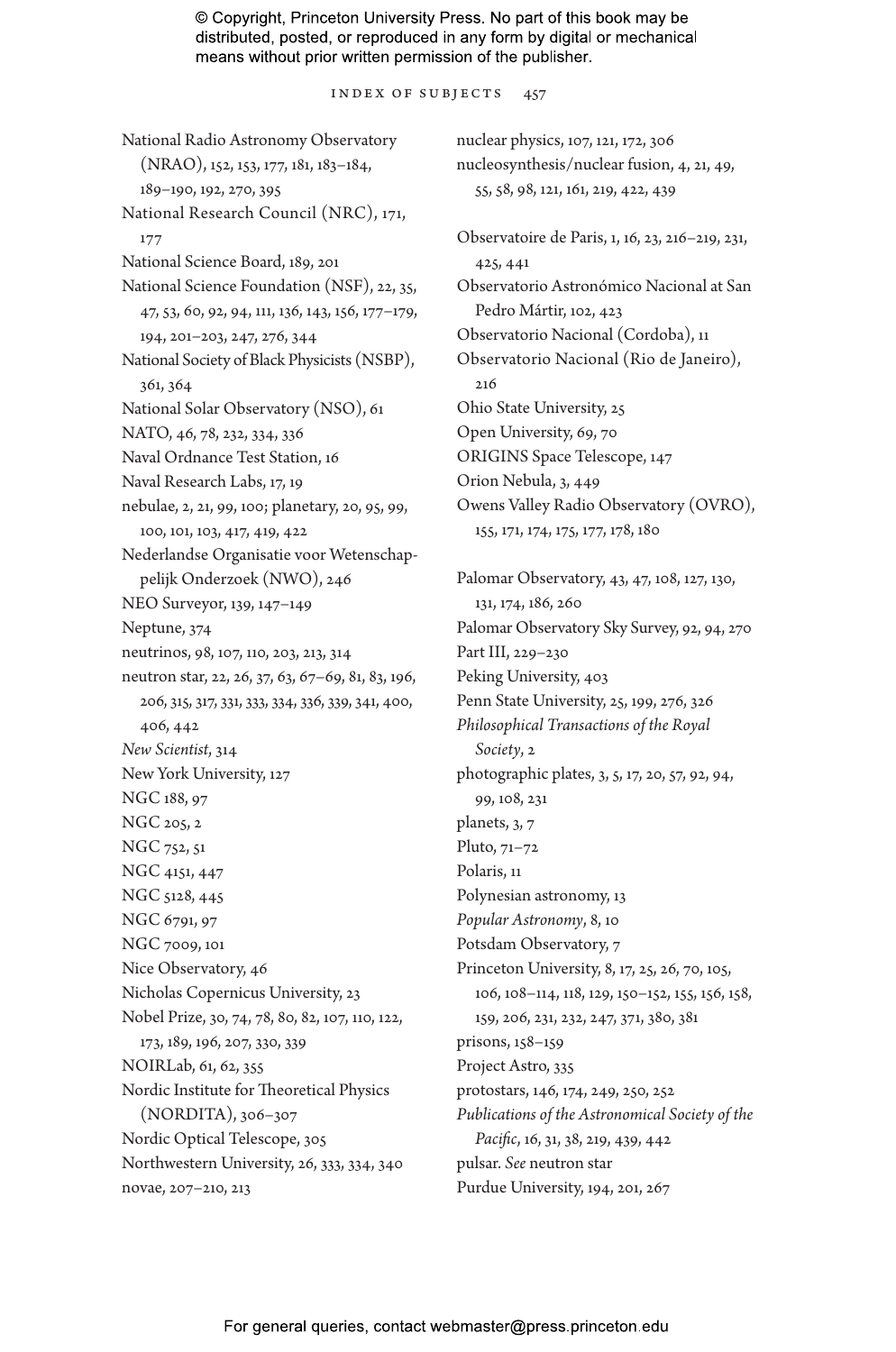#### 458 Index of Subjects

quasar, 53, 66, 67, 83, 106, 108, 111, 114, 157, 240, 241, 270, 271, 352, 353, 355, 359–361 Queen Mary College, University of London, 227, 228, 235 Queen's University, Ontario, 13 racism, 158, 160, 358–359, 387, 432 radar, 14, 183, 438 Radcliffe College, 5, 6, 12, 13, 15, 16, 17, 20, 21, 33, 128, 165 radio astronomy/telescope, 14, 19, 25, 64–65, 70, 118, 124, 152–153, 167, 170, 183, 184, 185, 186, 193, 199, 293, 298, 396, 438, 439 redshifts, 77, 80, 114, 146, 157, 185–186 *Revista Mexicana de Astronomía y Astrofísica*, 101 Rice University, 25, 179 RINGO, 318 rockets, 17, 140–144, 196–197 rotation curves, 20, 26, 28, 186 Royal Astronomical Society (UK), 2, 3, 7, 10, 28, 29, 70, 116, 286, 317, 387 Royal Astronomical Society, Canada, 13, 376 Royal Dutch Academy, 244 Royal Irish Academy, 194 Royal Observatory, Edinburgh, 70, 151, 172 Royal Observatory, Greenwich, 6, 21, 172 Royal Society of Edinburgh, 63, 70, 171 Royal Society of South Africa, 161 Rutgers University, 158–159 Rutherfurd photographs, 10 Sam Houston State University, 19

Santa Ana College, 7 Saturn, 1, 183, 188, 286, 425, 431, 442 SBRC, 145 science fiction, 226, 334, 378 *Scientific American*, 16, 170, 334 sexual harassment, 38, 131, 137, 202, 287 Shanghai Astronomy Museum, 410 *Shapley-Ames Catalogue of Bright Galaxies*, 6 *Sidereal Messenger*, 8

Siding Spring Observatory, 233 Sloan Digital Sky Survey (SDSS), 150, 157, 240, 410 SMBH (supermassive black hole), 21, 22, 30, 157, 267, 270, 278, 316, 344, 351, 353 Smith College/Observatory, 8, 10, 12, 25, 42, 76–77, 78, 81 Smithsonian Astrophysical Observatory (SAO), 128, 145 Smithsonian Institution, 201, 265 SN 1987A (Supernova 1987A), 78, 161, 166, 167, 314, 334 solar flares, 16, 21, 68, 118, 438 solar prominences, 3 Sorbonne, 16 South African Astronomical Observatory (SAAO), 161, 165–170, 419 South African Large Telescope (SALT), 168, 169, 241, 420 Southampton University, 69 Southern Astrophysical Research Telescope (SOAR), 53, 60, 62, 222 Southern Cross, 58, 214 Soviet Academy of Sciences, 23 space race, xxvi, 20 Space Telescope Science Institute (STScI), 27, 105, 111–112, 114, 156, 232, 233, 260, 274–278, 360 Special Astrophysical Observatory, 304 spectral lines, 4, 131, 152, 240, 369 spectral types, 3, 4, 19, 45 spectrographs, 21, 57, 133, 134, 158, 164, 183, 220, 222, 306, 357 spectroscopy, 7, 17, 19, 28, 31, 42, 49, 58, 147, 186, 199, 301, 306, 376, 417; atomic, 17 spiral galaxies, 20, 26, 86, 87, 103, 186, 285, 316 Spitzer Space Telescope (SST), 112, 145–147, 249, 252, 263 spouses, 1, 2, 3, 5, 6, 12, 13, 15, 16, 18, 22, 27, 32, 33–35, 40, 43–51, 54, 55, 57, 59, 69, 74, 78, 91, 106, 107, 108, 115, 117, 120, 121, 128, 130, 134, 140, 149, 152, 159, 162–163, 166, 175, 180, 182, 199, 200, 207, 209, 211, 228, 240, 245,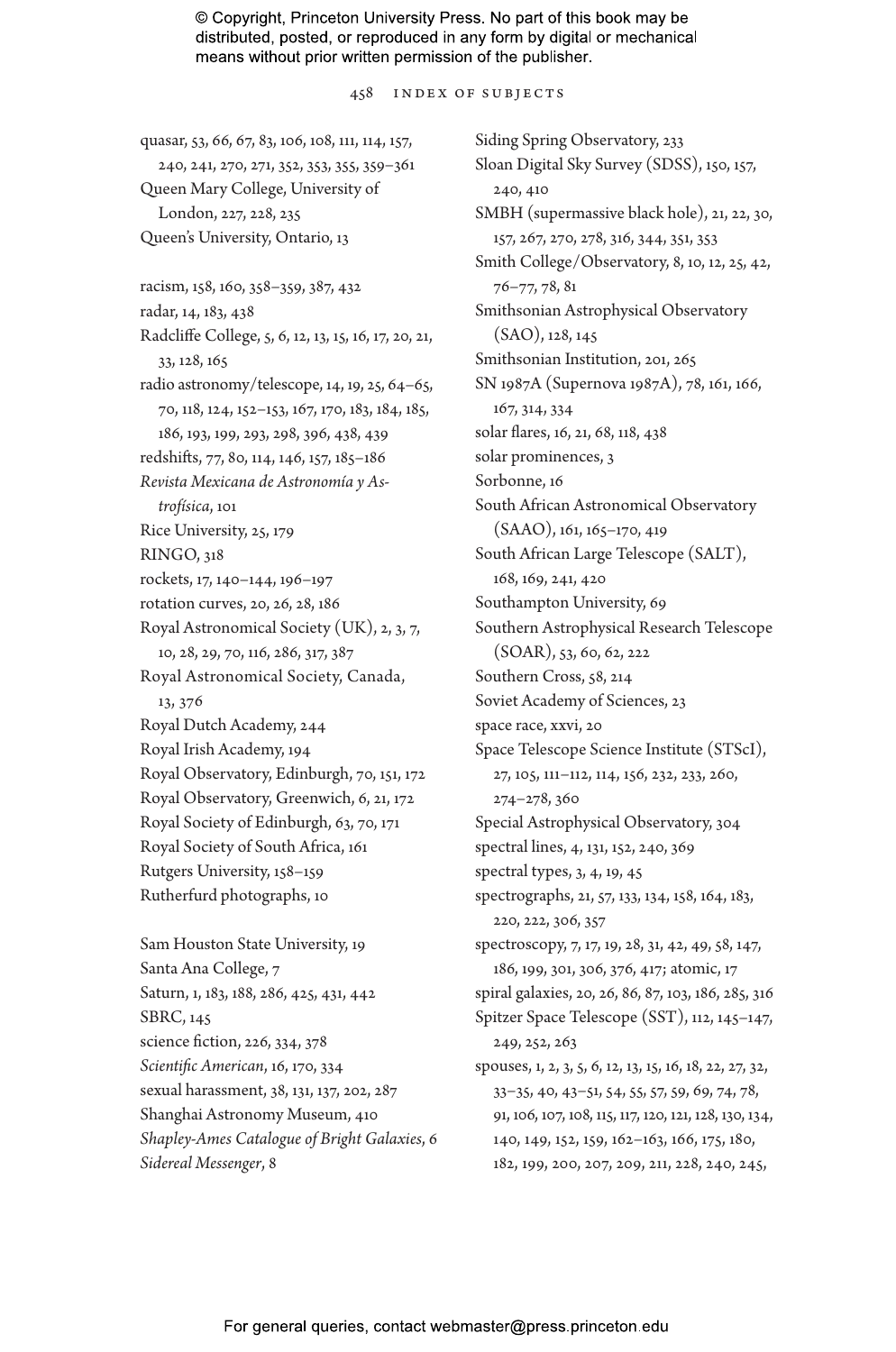Index of Subjects 459

272, 275, 284, 307, 316, 323, 331, 358, 361, 364, 369, 374, 375, 385, 389, 405, 417, 419 Sputnik, 23, 42 Square Kilometre Array (SKA), 116, 124, 170, 397, 420 Stanford University, 195, 207 star clusters, 2, 47, 283, 307, 350, 404, 438; galactic, 51, 97, 305; globular, 16, 51, 133, 136, 140, 220, 221, 230, 305, 437 stars: dwarf, 4; formation of, 29, 58, 121, 142, 143–144, 146, 155, 174, 175, 177, 178; giant, 4, 46, 62, 133; magnetar, 29; main-sequence, 4, 118, 238, 404; metal poor, 220; peculiar A, 55; supergiant, 87; variable, 10, 11, 20, 23, 166, 197 Stefan Batory University (now Vilnius University), 23 Stellaburgum, 1 stellar atmospheres, 17, 19, 133 stellar evolution, 23, 31, 40, 58, 78, 81, 136, 207, 208 stellar models, 19, 97, 98, 118 stellar motions, 11, 13, 23, 92 stellar spectra, 45, 58, 218 Steward Observatory, 87 Stockholm University, 377 submillimeter waves, 122, 155, 157, 184, 190, 248, 250, 253, 296, 297, 299, 300 Sun (solar), 2, 7, 14, 16, 19, 21, 24, 28, 98, 152, 185 sunspots (solar cycle), 6, 10, 367 supernovae, 50, 78, 161, 166, 167, 262, 314, 324, 334, 388, 396, 405–406, 417–418 Swarthmore College, 8 Syracuse University, 323, 326 Technion, 206 technology, 139, 141, 165 Tel Aviv University, 204, 206, 209 telescopes, 55, 60, 81, 164, 168, 183, 223 TESS, 309, 366, 374, 376 Thirty Meter Telescope (TMT), 61, 289, 290, 298–300

Tokyo Astronomical Observatory, 292, 293, 295, 297 Tonantzintla Observatory, 98, 101 trans-Neptunian objects, 29 Trieste Astronomical Observatory, 24, 440 Tsinghua University, 403 *Twilight Saga*, 404 *Twilight Zone (Miss)*, 78 two-body problem, 34, 45, 69, 70, 80, 91, 185, 191, 275, 277, 323, 326, 385 United Kingdom Infrared Telescope (UKIRT), 46, 47, 59 United States Naval Observatory (USNO), 33, 101 universe, 5, 12, 26, 28, 29, 42, 73, 83, 103, 105, 106, 111, 114, 115, 121, 126, 163, 181, 186, 188, 192, 195, 197, 203, 237, 247, 250, 251, 253, 256, 258, 260, 266, 277, 291, 297, 300, 301, 312, 315, 321, 327, 330, 344, 350–353, 361, 366, 368, 377, 382–385, 396, 404, 406, 410, 422, 424, 432 Universidade de São Paulo, 214–217 Universidad Nacional Autónoma de México (UNAM), 24, 95, 96, 98, 99, 102, 423, 429 University College London, 32, 100, 164–165, 377, 384 University/Observatory of Copenhagen, 19, 22 University of Amsterdam, 336 University of Arizona, 12, 21, 61, 132, 147, 148, 149, 264, 265 University of Bath, 70, 311, 318, 319, 320 University of Buenos Aires, 117, 124 University of California, Berkeley (UCB), 6, 11, 12, 13, 17, 19, 20, 25, 42, 47, 54–55, 96–98, 131, 132, 134, 158, 178, 216, 231, 232 University of California, Irvine (UCI), 24, 73, 79–80 University of California, Los Angeles (UCLA), 13, 25, 73–75, 78, 81, 82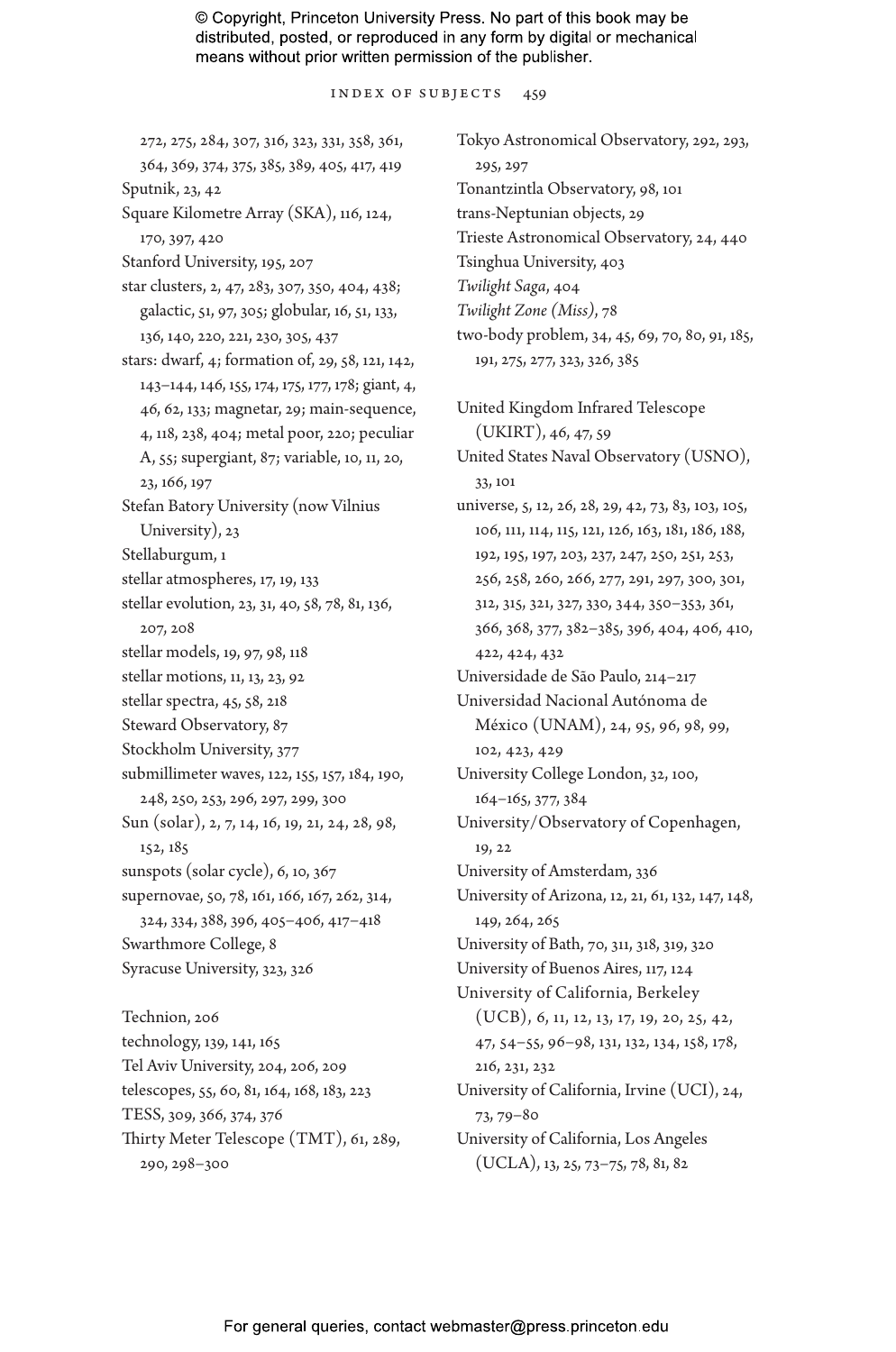460 Index of Subjects

University of California, Riverside (UCR), 194, 200–201 University of California, San Diego (UCSD), 21, 173 University of California, Santa Barbara (UCSB), 200 University of California, Santa Cruz (UCSC), 24, 25, 30, 47, 55, 134, 282–283 University of Cambridge, 3, 8, 13, 18, 65–68, 76–78, 81, 118, 217, 229, 281, 308, 347, 379, 404 University of Cape Town, 161, 165, 166, 168, 169, 170, 411, 420 University of Central Lancashire (Preston Polytechnic), 165 University of Chicago, 9, 18–19, 24, 34, 256, 265, 267–268 University of Chile, 179 University of Colorado, Boulder, 357 University of Delaware, 25 University of Delhi, 344 University of Dundee, 63 University of Edinburgh, 151, 171, 172, 310 University of Florence, 24, 101 University of Geneva, 23 University of Groningen, 175 University of Hawaiʻi, 21, 25, 27, 43, 45, 49, 55–58 University of Illinois at Urbana-Champaign, 336 University of Kentucky, 18 University of Kiel, 24 University of Manchester, 172, 315 University of Maryland, 21, 25, 80, 151, 152, 155, 316 University of Massachusetts, 25, 42 University of Michigan, 10, 16, 20, 33, 34, 35, 86, 87 University of Minnesota, 24, 25, 85, 87–92 University of Missouri, 9 University of Neuchâtel, 23 University of Oxford, 4, 63, 165, 211, 257, 281, 282, 417, 422

University of Padova, 23, 220 University of Paris, 1 University of Pennsylvania, 11 University of Rochester, 24, 139, 142, 145, 147, 148, 149 University of Rome, 23 University of Sydney, 14 University of Texas, 16, 24, 25, 105, 139, 265 University of Thessaloniki, 334 University of Tokyo, 291, 292, 295 University of Toronto, 16–17, 30, 140, 257, 367 University of Trieste, 24 University of Utrecht, 19 University of Virginia, 13, 19 University of Warwick, 429 University of Washington, 24, 30, 97, 101, 357 University of Wisconsin-Madison, 24, 54, 233 University of Zurich, 23 Uppsala Astronomical Observatory, 305 U.S. Coast Survey, 7 U.S. Navy Hydrographic Office, 15 Vanderbilt University, 86–87, 426–427 Vassar College/Observatory, 7, 8, 10, 13, 16, 41 Vega, 57 Vera C. Rubin Observatory. *See* Large Synoptic Survey Telescope Very Large Array, 142, 189 Very Large Telescope (VLT), 122, 123, 220, 221, 222, 249, 308 Vilnius University, 23, 30, 301, 303, 306, 310 Virginia Commonwealth University, 21 Virgo Cluster, 186, 262 Warsaw University, 237–238, 241

weather, 186, 192 Weizmann Institute, 106–107 Wellesley College, 8, 12, 16, 19, 32–33, 183, 192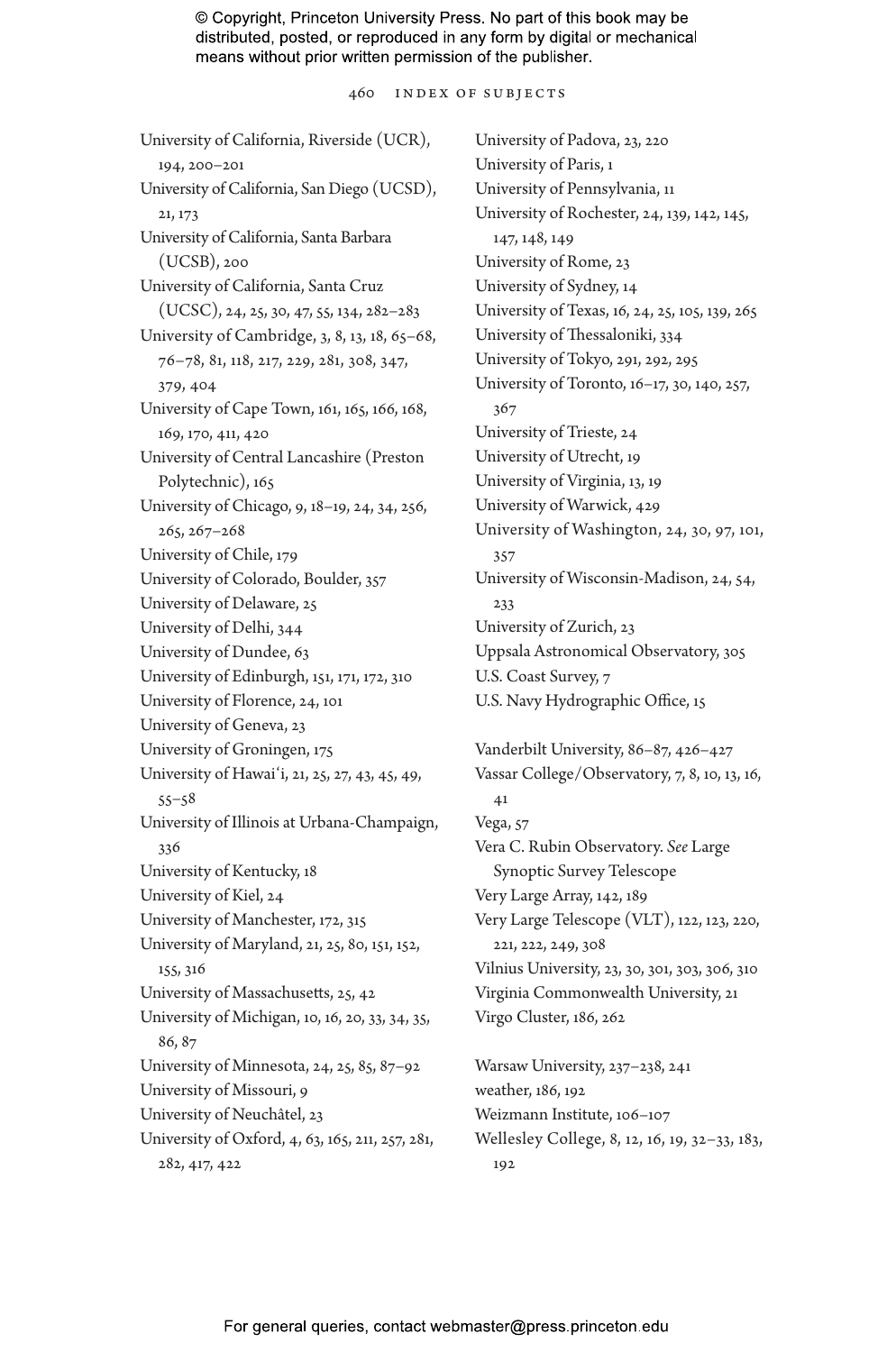Index of Subjects 461

| white dwarfs, 68, 77, 80, 157, 210, 213, 282,   | XMM, 199                                     |  |
|-------------------------------------------------|----------------------------------------------|--|
| 333, 334, 336, 405-407, 417-418, 422            | X-rays, 36–37, 70, 81, 164, 196–197, 198,    |  |
| Whitehall, 319                                  | 199, 240, 271, 274, 285, 336, 338, 339,      |  |
| White Sands Missile Range, 17, 141              | 341, 396                                     |  |
| Whitin Observatory, 8, 183                      |                                              |  |
| Williston Observatory, 11                       | Yale University/Observatory, 10, 11, 14, 17, |  |
| Wisconsin-Indiana-Yale-NOAO Telescope           | 24, 60, 178, 267, 276, 277, 344, 349         |  |
| $(WIYN)$ , 53, 60, 61                           | Yale Zone Catalogues, 11, 435                |  |
| WISE, 148                                       | Yerkes Observatory, 9, 18, 19, 34            |  |
| World Academy of Sciences, 219                  | Yunnan University/Observatory, 400, 402,     |  |
| World War I, xxvi, 5, 7, 8, 9, 21, 237          | 403, 404, 408, 409                           |  |
| World War II, xxvi, 14, 15, 17, 18, 20, 23, 30, |                                              |  |
| 74, 106, 117, 150, 196, 237, 291, 312           | Zeeman, $57-58$                              |  |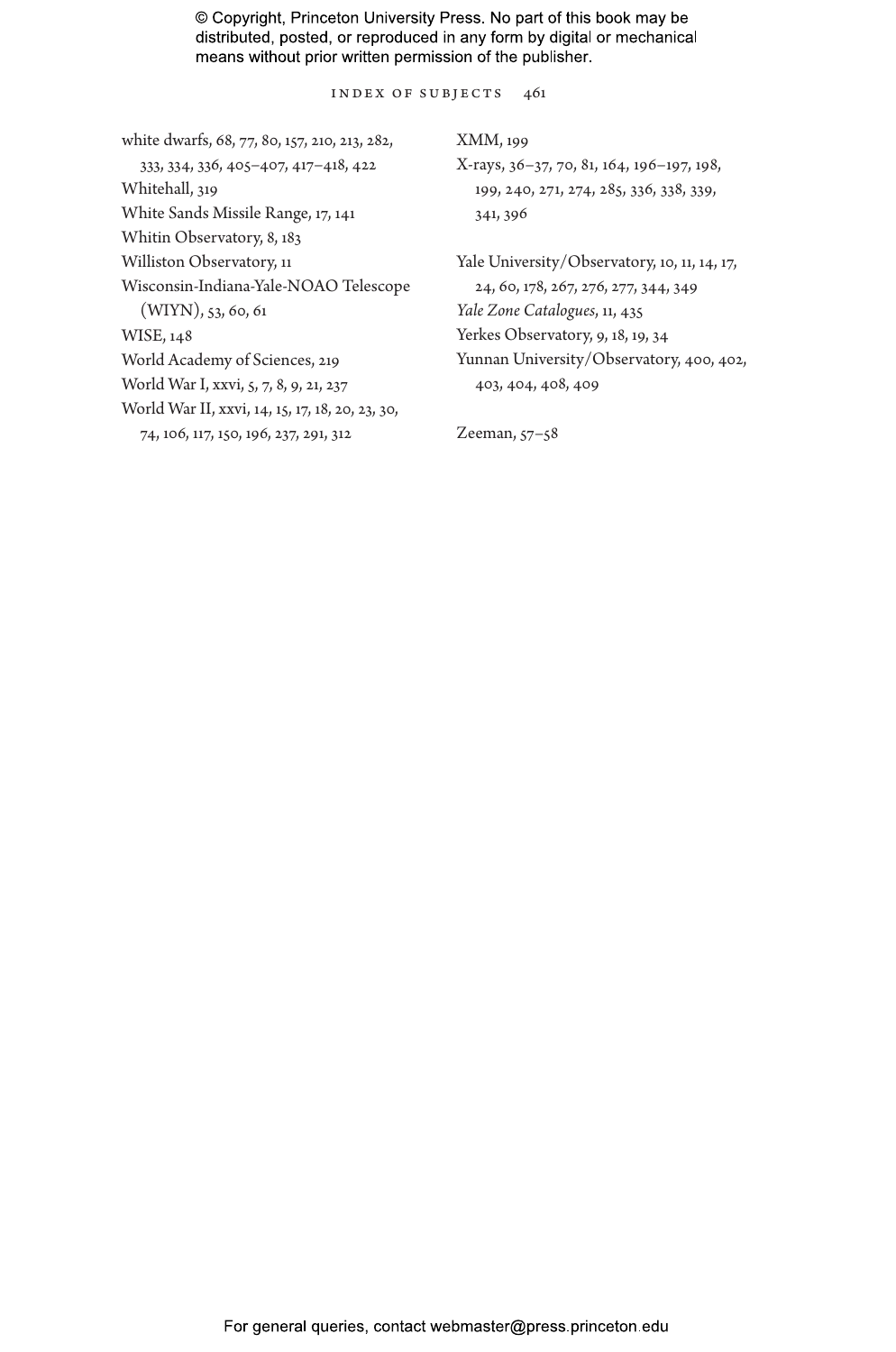# Index of People

Baym, Gordon, 335

Aaronson, Marc, 261 Abraham, Zulema, 118 Abramowicz, Marek, 238–240 Adams, Walter, 7, 35 Adunas, Gilma, 427 Allen, Leah Brown, 30 Aller, Lawrence, 24 Aller, Margo Friedel, 30 Alves-Brito, Alan, 222 Ames, Adelaide, 5 Anderson, Rebecca, 158 Angel, Roger, 264 Angus, "Abe," 151 Araya, Gaston, 131–135 Arce, Héctor, 178 Arlot, Jean-Eudes, 425 Armandroff, Taft, 60 Armstrong, Neil, 85, 154 Atkinson, Richard, 200 Auternaud, Danièle, 120 Baade, Walter, 15

Becklin, Eric, 176 Beckwith, Steven, 176, 177, 178 Bell Burnell, Jocelyn. *See* Burnell, Jocelyn Bell Bennot, Maude Verona, 26, 436 Benowitz, Ellen, 159 Bergman, Larry, 135 Bhattacharjee, Yudhijit, 215 Bica, Eduardo, 220 Bickley, Maureen, 163 Bidelman, Billy (W. P.), 86 Bigelow, Harriet Williams, 10, 14, 30 Black, John, 247 Blackwell, Elizabeth, 269 Blagg, Mary Adela, 9 Blake, Geoffrey, 248 Blitz, Leo, 234 Bodenhamer, Hans, 424 Boesgaard, Ann Merchant, 21, 28, 40–52, 55, 60, 444 Boesgaard, Hans, 43, 51, 52, 55 Boffin, Henri, 81 Böhm, Karl-Heinz, 96 Böhm-Vitense, Erika, 24, 96, 440 Bok, Bart, 12, 17, 87, 436 Bok, Priscilla Fairfield, 12, 14, 87, 436 Bond, Selina Cranch, 5 Bond, William Cranch, 4, 5 Bonsack, Walter, 57, 58 Boroson, Todd, 60 Bowers, Mr., 257 Briggs, John, 30 Brouwer, Dirk, 17, 225, 235

Bahcall, John, 98, 106–115, 156, 232, 247, 371 Bahcall, Neta, 25, 27, 105–115, 156, 157, 275, 443 Bailes, Matthew, 335 Baker, Robert, 53 Bally, John, 152 Balona, Luis, 166 Barbuy, Beatriz, 214–224, 444 Bardwell, Elisabeth, 8, 36 Barish, Barry, 330 Barney, Ida M., 11, 14, 435 Baron, Nicole, 425

463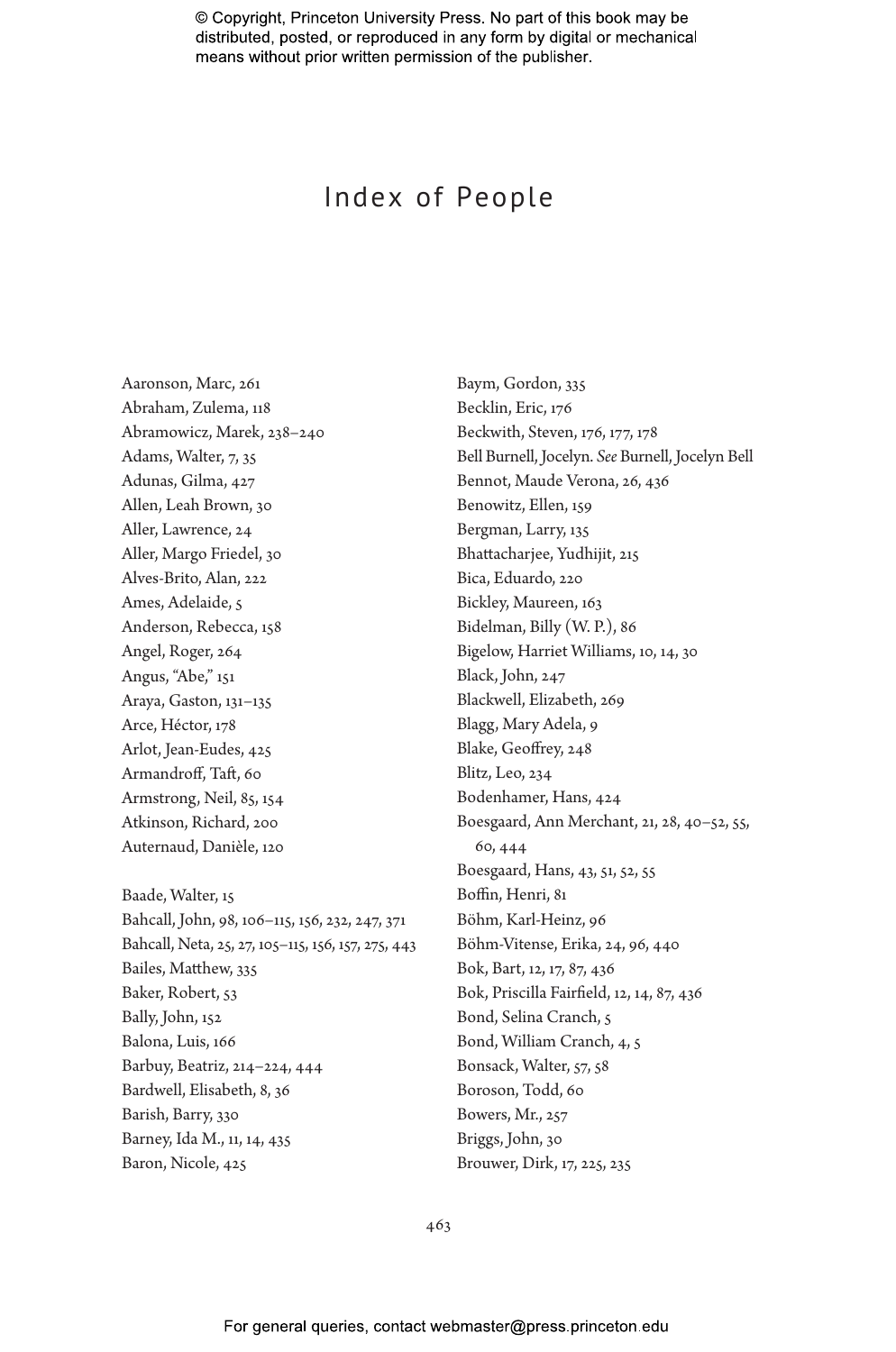464 INDEX OF PEOPLE

Brown, Bob, 276 Brown, George E., 147 Brown, "Hen," 151 Brown, Leah, 30 Brown, Louise, 30 Brück, Mary, 151, 152 Buratti, Bonnie, 30 Burbidge, E. Margaret Peachey, 21, 27, 28, 29, 36, 43, 46, 89, 93, 107, 108, 173, 176, 266, 439 Burbidge, Geoffrey, 21, 27, 28, 44, 89, 107, 173, 176 Burbidge, Sarah, 173 Burnell, Jocelyn Bell, 26, 28, 63–72, 196, 315, 417, 444 Burns, John A., 45 Burns, "Teeny," 151 Burwell, Cora Gertrude, 7 Bush, George W., 201 Byrd, Mary Emma, 8, 10, 14, 30 Calvert, Mary Ross, 30 Cameron, A.G.W., 22 Canizares, Claude, 271 Cannon, Annie Jump, 3–6, 8, 9, 28, 30, 36, 93, 225, 267, 275, 333, 433, 443 Cannon, Russell, 234 Carigi, Leticia, 430 Carlberg, Ray, 234 Carnegie, Andrew, 264 Carpenter, John, 179, 448 Carpenter, Martha Elizabeth Stahr, 19, 20, 439 Castilho, Bruno, 220, 222 Castle, Karen Alper, 30 Catchpole, Robin, 166, 167 Cayrel, Giusa, 23, 216, 439 Cayrel, Roger, 216, 218, 220 Cesarsky, Catherine, 27, 28, 29, 116–126, 176, 444 Cesarsky, Diego, 117–120 Chakrabarty, Deepto, 340 Chandra, Poonam, 388–399, 444 Chandrasekhar, Subrahmanyan, 18, 19, 34, 80, 131, 197, 417–418

Chapman, Clive, 164 Charles, Phil, 164 Charles I, 162 Chase, Eve, 343 Chaucer, 163 Chen, Xuefei, 400–410, 444 Christian VIII, King, 7 Clarke, Arthur C., 378 Clarke, Cathie, 29, 279–288, 445 Clarke, Dave, 318 Clarke, Margaret, 66 Clerke, Agnes Mary, 3 Cleveland, Harlan, 45 Clinton, President, 110, 200 Coelho, Paula, 220, 222 Cohen, Judith Gamora, 24, 84, 127–138, 445 Cohen, Marshall, 107 Cohen, Shirley, 107 Collins, Robin, 68 Collin-Zahn, Suzy (also, Collin-Souffrin, Suzy), 28, 441 Conti, Roberto, 39 Corder, Stuart, 179 Córdova, France Anne, 25, 176, 194–203, 276, 329, 445 Costero, Rafael, 430 Cowley, Anne Pyne, 31–39, 86, 445 Cox, Arthur, 97 Crampton, David, 36 Crawley, Helen, 270 Crewe, Muriel, 166 Crocker, Deborah, 30 Crockett, Rob, 158 Cunningham, Susan Jane, 8 Curie, Marie, 151, 302, 334 Czerny, Bożena, 236–243, 445 Dalgarno, Alexander, 246 Danly, Laura, 276

da Silva, Licio, 216 Davidson, Kris, 88–91, 94 Davis, Raymond, 98 Débarbat, Suzanne V., 28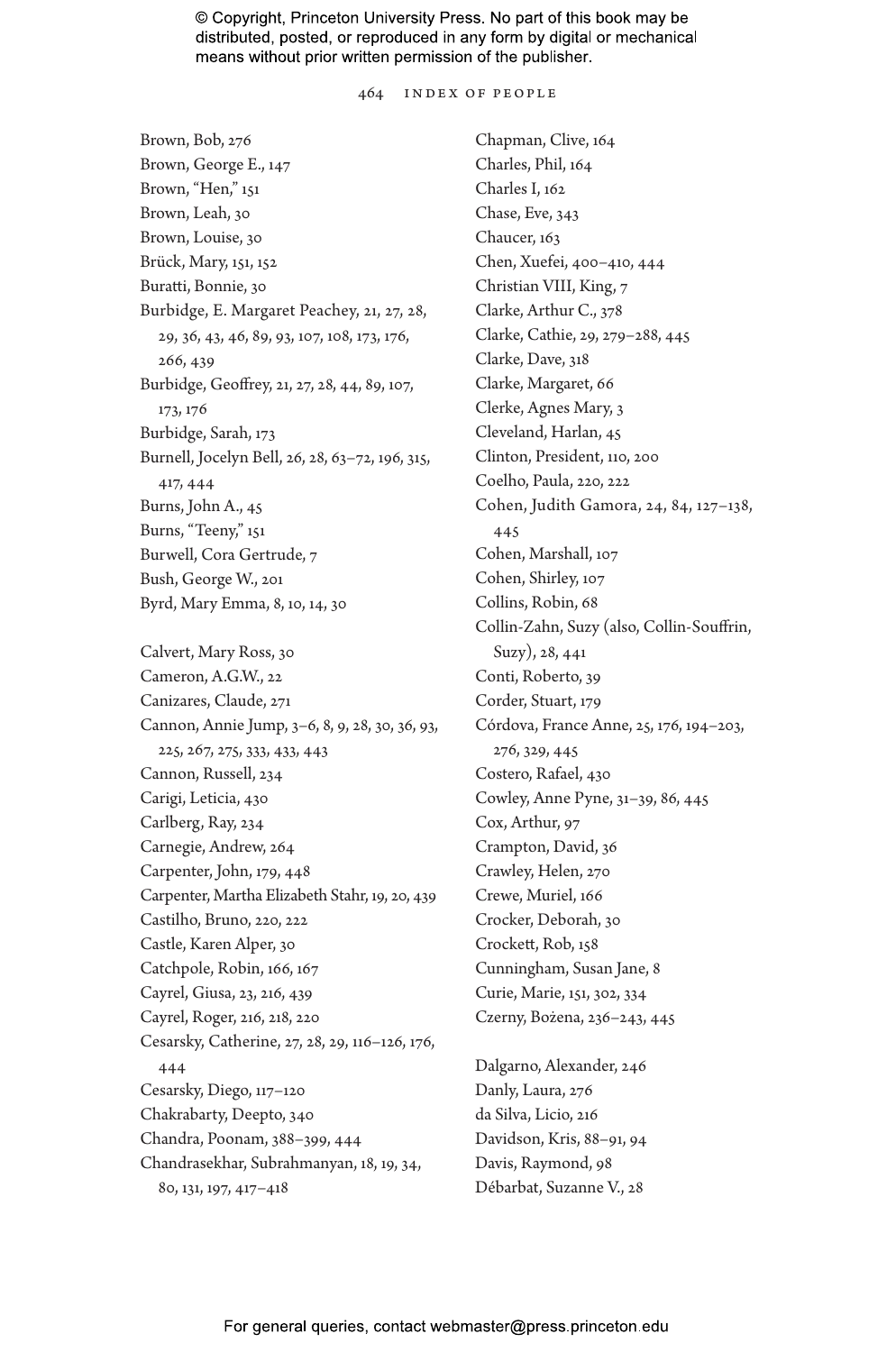INDEX OF PEOPLE 465

de Graauw, Thijs, 247–248, 251 Delhaye, Jean, 216 de Moraes, Abrahão, 216 de Pater, Imke, 25 de Recillas, Paris Marie Pişmiş. *See* Pişmiş de Recillas, Paris Marie de Strobel, Giusa Cayrel. *See* Cayrel, Giusa de Vaucouleurs, Antoinette Piétra, 15, 16, 440 de Vaucouleurs, Gérard, 16, 105, 139 de Zeeuw, Tim, 245 Dias, Bruno, 222 Dickinson, Emily, 203 Dinerstein, Harriet, 25, 30 Djorgovski, George, 135 Dobbin, Emily Elisabeth, 9, 30 Dodson Prince, Helen. *See* Prince, Helen Dodson Dosopoulou, Fani, 343 Douglas, Allie Vibert, 13, 14, 20 Draper, Anna Palmer (Mrs. Henry Draper), 4, 30 Draper, Henry, 4, 28 Drever, Ron, 65 Drew, Nancy, 198 Duncan, Doug, 276 Dunkley, Jo, 157 Dupree, Andrea Kundsin, 27, 30, 441 Dyson, Freeman, 109

Earhart, Amelia, 231, 269 Easther, Richard, 384 Eddington, Arthur, 13, 29, 90, 279, 286, 377 Edvardsson, Bengt, 307 Edwards, Suzan, 25 Einstein, Albert, 109, 244, 323, 324, 330, 331, 334, 359 Ekers, Ron, 170 Eliot, T. S., 197 Elliot, Jim, 357 Elmegreen, Debra, 29, 126 Elvis, Martin, 240 Encrenaz, Thérèse, 28 Epstein, Eugene, 174 Ergma, Ene, 441

Ernandes, Heitor, 222 EtShalom, Yonah, 427 Evans, Nancy Remage, 30 Evans, Neil, 176 Evershed, John, 3 Evershed, Mary, 3 Faber, Sandra Moore, 24, 26, 28, 124, 155, 266, 442 Faedi, Francesca, 428 Farmer, Virginia Frances, 74 Fazio, Giovanni, 145, 448 Feast, Connie, 166 Feast, Michael, 166–168 Feynman, Richard, 78, 129 Fitzgerald, Sara, 35 Fleming, Williamina, 3, 5, 30, 433, 442, 443 Forrest, Bill, 145 Fowler, William, 21, 107, 108, 176, 377 Freedman, Wendy L., 256–266, 445 Freeman, Ken, 134, 445 Freier, Phyllis, 88, 91 Friel, Eileen, 39 Frogel, Jay, 133 Frost, Lucy Ames, 30 Furness, Caroline Ellen, 9, 10, 13, 14, 30

Galileo, 223 Gallagher, Jay, 233 Gamow, George, 215, 237 Gandhi, Indiram, 82 Garmany, Catherine Doremus, 30, 85 Garmire, Gordon, 197 Gatley, Cathy, 176 Gatley, Ian, 176 Geller, Margaret J., 26, 28, 29, 442 Gelman, Andrew, 382 Genzel, Reinhard, 30, 122, 253 Gezari, Dan, 176 Gezari, Pirio, 176 Ghez, Andrea Mia, 30, 122, 443 Giacconi, Riccardo, 111, 122, 189, 192, 196, 260–261, 274–275 Giaime, Joe, 326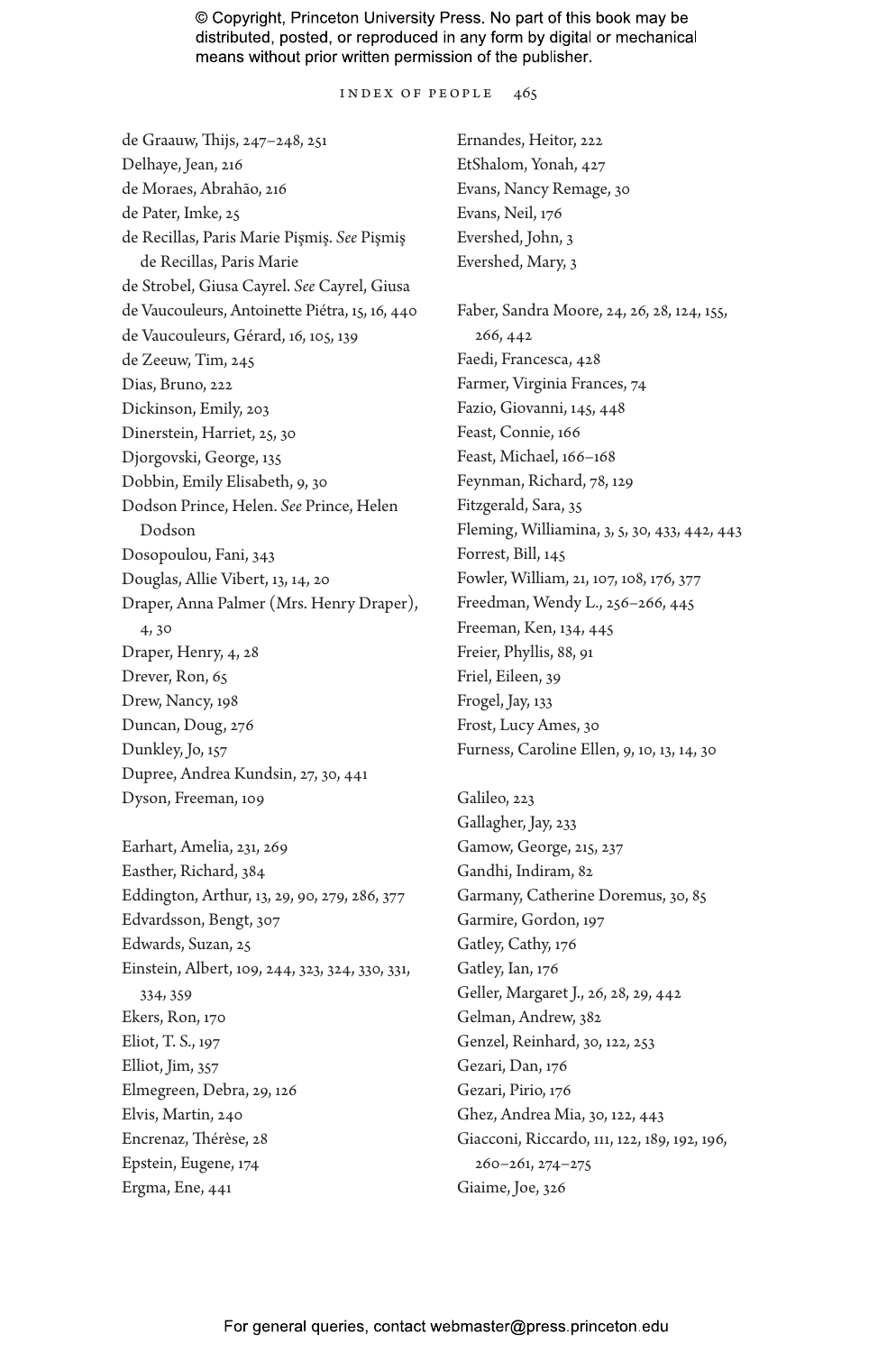466 INDEX OF PEOPLE

Gianotti, Fabiola, 126 Gilmore, Gerard (Gerry), 231–234, 308 Giovanelli, Riccardo, 28, 182, 185–188, 190–191, 192–193 Glancy, Anna Estelle, 11, 14 Glass, Ian, 166 Goad, Jean Warren, 30 Goeppert-Mayer, Maria, 173, 333 Gold, Merle Eleanor Tuberg, 18 Gold, Thomas, 18 Goldberg, Leo, 23, 33 Goldin, Dan, 148, 199, 200 Goldreich, Peter, 107, 119, 125, 133, 174 Goldreich, Sue, 107 Gómez Maqueo Chew, Yilen, 423–432, 446 González, Edward, 194 González, Gabriela, 322–332, 446 Gormley, Antony, 348 Green, Richard, 60 Greene, Jenny, 157, 158 Greenstein, Jesse, 42, 43, 47, 80, 129, 173 Griffiths, Ida, 30 Grunsfeld, John, 110 Guinan, Ed, 39 Gunn, James E., 129, 152, 155, 157 Guth, Alan, 347

Haas, Emma Phoebe Waterman, 11 Habing, Harm, 246–247 Hack, Margherita, 24, 440 Hanner, Martha Safford, 30 Hansen, Julie Marie Vinter, 22, 435 Haro, Guillermo, 96, 100–101 Harpham, Flora Ellen, 10, 14, 30 Harris, Gretchen Luft Hagen, 30 Harrison, Marjorie Hall, 19 Hartmann, Dieter, 39 Hartwick, David, 32 Harwit, Martin, 140–142 Harwood, Margaret, 6, 30, 435 Hawking, Stephen, 330, 347, 404 Hayashi, Saeko S., 289–300, 446 Hayes, Ellen, 30 Haynes, Martha Patricia, 25, 28, 181–193, 446 Hazen Liller, Martha Locke, 20 Hebb, Leslie, 428 Hegel, Georg Wilhelm Friedrich, 215, 409 Henyey, Louis, 96–98 Herbig, George, 43 Herschel, Caroline Lucretia, 2, 10, 28, 105 Herschel, John, 2 Herschel, William, 1, 2, 28, 63 Hevelius, Elisabetha, 1 Hevelius, Johannes, 1 Hewish, Tony, 66–67 Hill, Sarah, 33 Hills, Richard, 296 Hockey, T., 435–439 Hodge, Paul, 20 Hoffleit, E. Dorrit, 17, 435, 438, 443 Hoffman, Alan, 145 Hogg, Helen Sawyer, 16, 20, 140–141, 437 Holbrook, Jarita C., 30 Holmes, Martha, 427 Holmes, Sherlock, 35 Hopkins, Mary Murray, 12, 14, 30 Horstman, Katelynn, 81 Houck, Jim, 140–142 Houk, Nancy, 30 Howard, Bill, 152 Howard, Robert, 42 Hoyle, Fred, 21, 53, 64, 68, 78, 107, 176, 308, 377 Hryniewicz, Krzysztof, 240 Hu, Esther, 30 Hubble, Edwin, 5, 260, 262 Huchra, John, 26 Hudson, Mary K., 25 Huggins, Margaret Lindsay, 3, 15, 433 Huggins, William, 3 Hugo, Victor, 215 Humphreys, Roberta, 24, 36, 85–94, 446 Hutchings, John, 36

Iben, Icko, 118 Illingworth, Garth, 234 Imbault, Danièle, 120 Irfan, Prof., 392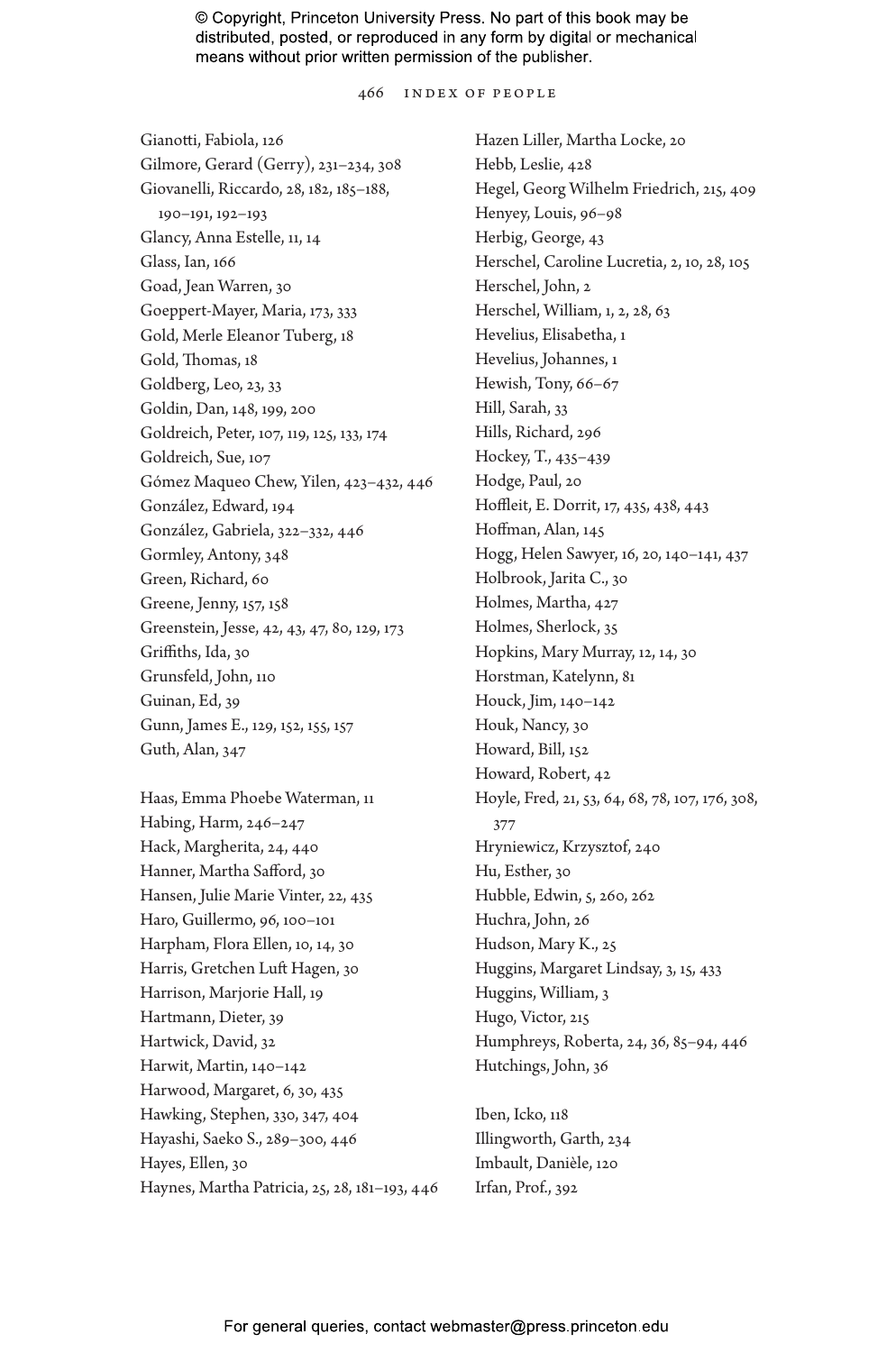INDEX OF PEOPLE 467

Isella, Andrea, 179 Iwanowska, Wilhelmina, 23, 437

Jackson, Robert, 26 Jamieson, Kiki, 158 Jamison, Mae, 362 Janiuk, Agnieszka, 243 Jannuzi, Buell, 60 Jefferies, John, 43, 45, 56, 58 Jenkins, Louise Freeland, 14 Jewitt, David, 29 Johns, Matt, 264 Johnson, Matthew, 384 Jones, Barrie, 143 Jones, Bernard, 230 Jørgensen, Jes, 252 Joyce, Dick, 176 Kaifu, Norio, 294

Kalogera, Vicky, 333–343, 447 Kama, Mihkel, 254 Kamai, Brittany, 428 Kapteyn, J. C., 7, 44, 130 Karpen, Judy, 30 Kaspi, Victoria M., 29 Kast, Edith Dabele, 11, 14, 30 Kawagoye, Mitsunori, 75 Kayser, Susan, 21–22 Keck, 134 Keller, Evelyn Fox, 347 Kempf, Helene Marie Emilie, 22 Kempf, Paul, 22 Kennicutt, Rob, 262 Kern, Barb, 39 Kerr, Frank, 151, 152 Kewley, Lisa, 29 Kim, Jung-hee, 271 Kimball, Chase, 343 King, David, 319 King, Ivan, 96 Kinney, Anne, 276 Kivelson, Margaret G., 440 Kjeldsen, Hans, 309 Kleinmann, Susan G., 25

Klumpke Roberts, Dorothea, 1, 9, 14 Knapp, Gillian, 25, 150–160, 447 Knight, Beth, 159 Knight, Christopher, 284 Koch, Lydie, 125 Kolenkow, Robert, 54 Komatsu, Eiichiro, 381–382 Koopman, Catherina Elisabetha. *See* Elisabetha Hevelius Kouveliotou, Chryssa, 29 Kovetz, Attay, 206, 207, 209 Kremer, Kyle, 343 Krogdahl, Margaret Kiess, 18 Krogdahl, Wasley, 18 Kron, Gerald, 16 Kron, Katherine C. Gordon, 15, 16, 439 Krumholz, Mark, 158 Kuhi, Len, 93 Kulsrud, Russell, 118 Kuraszkiewicz, Joanna, 243 Kurucz, Robert, 128, 129, 133, 305 Kwitter, Karen, 30

La Belle, Jenijoy, 136 Lamb, Fred, 335 Lambert, David, 218 Lamson, Eleanor A., 30 Landaberry, Sayd Jose Codina, 216 Langer, Norbert, 419 Lasby, Jennie Belle, 7, 30 Layzer, David, 118 Leavitt, Henrietta Swan, 4–5, 9, 30, 266, 443 Lee, J. T., 17 Leighton, Robert, 174 Levine, Joel, 128 Lewis, Anna Delia, 10, 14 Li, Xiaohu, 254 Liller, Martha Locke Hazen. *See* Hazen Liller, Martha Locke Lin, Doug, 282 Linke, Rich, 152 Linnartz, Harold, 251 Livio, Mario, 207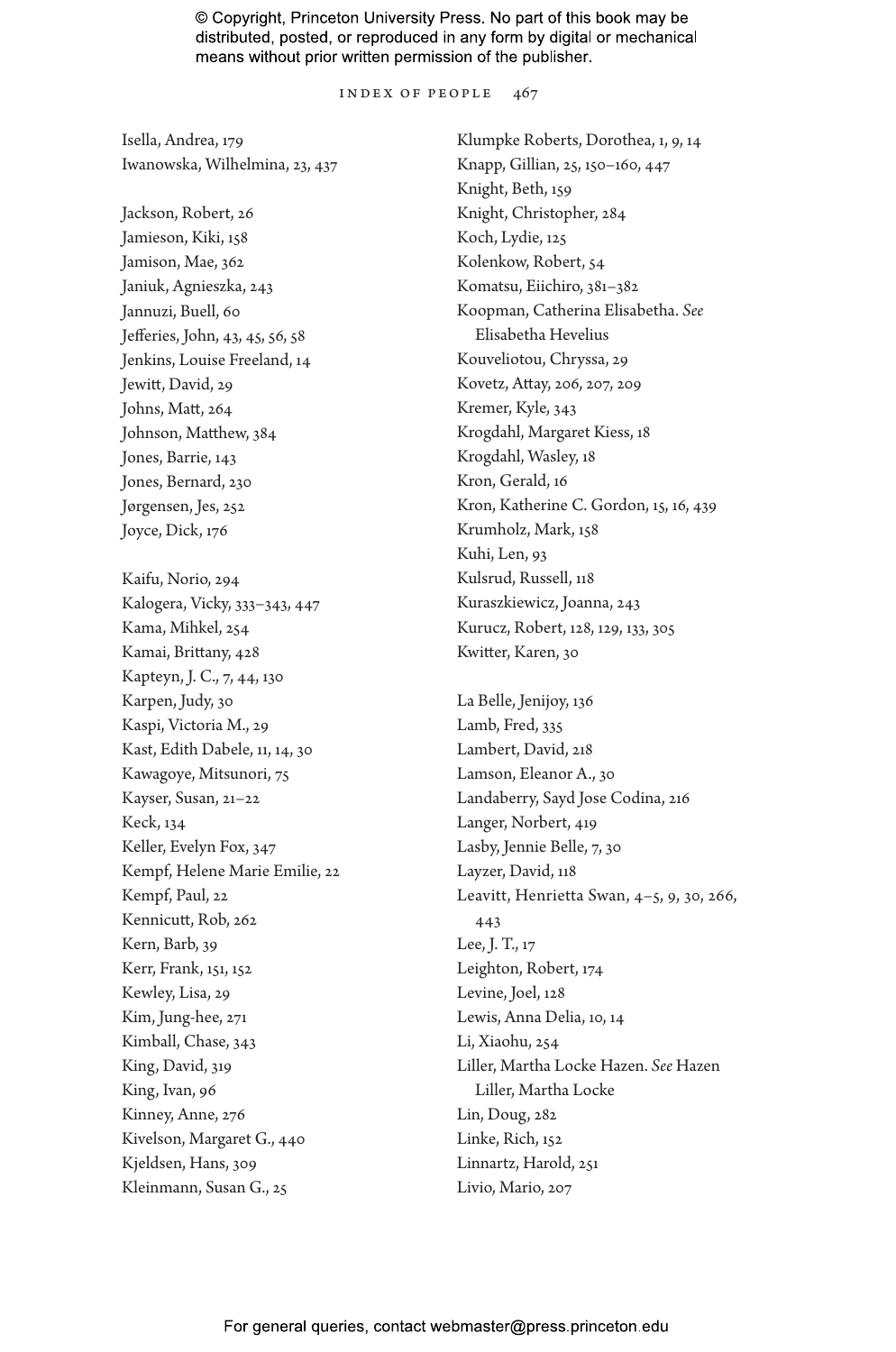468 INDEX OF PEOPLE

Lo, Fred, 176 Locanthi, Dorothy Davis, 98, 438 Lovell, Bernard, 315 Low, Frank, 132 Lugger, Phyllis, 25 Luhman, Janet, 125 Lundmark, Knut, 22 Luu, Jane, 29 Lynden-Bell, Donald, 230, 347 Lynds, Beverly Turner, 20, 21, 36, 441 Lyne, Andrew, 335 Madhusudhan, Nikku, 374 Madore, Barry, 261 Makemson, Maud Worcester, v, 13, 14, 20, 436 Mandela, Nelson, 167 Mankiewicz, Lech, 242 Maraston, Claudia, 29 Marchant, Pablo, 343 Marshall, Thurgood, xxv Martin, Terry, 380 Mason, Keith, 164 Massevich, Alla Genrikhovna, 23, 439 Mateo, Mario, 234 Mattei, Janet Akyüz, 18 Maunder, Annie Scott Dill, 6, 15 Maunder, Walter, 6 Maury, Antonia C., 4, 5, 30 Mayall, Margaret Walton, 6, 11, 437 McGrath, Melissa, 30 McMath, Robert Raynolds, 35 Meech, Karen, 30 Meiman, Sheila, 159 Meléndez, Jorge, 220, 222 Mendoza, Eugenio, 96 Menzies, John, 165–167 Merrill, Winifred Edgerton, 8, 14 Meyer, Dave, 340 Mill, John Stuart, 151 Milone, André, 222 Mitchell, George, 264 Mitchell, Maria, 7, 10, 442, 443 Moffet, Al, 155

Mohamed, Shazrene S., 411–422, 447 Mokhele, Khotso, 168–169 Moody, Jay, 39 Moore, Patrick, 314 Moore-Sitterly, Charlotte Emma, 17, 81, 436 Moorhead, Diane Reeve, 30 Morgan, Edward, 30 Morgan, W. W., 19 Morrison, David, 60 Mortlock, Daniel, 384 Mościbrodzka, Monika, 243 Mould, Jeremy, 262 Mountain, Matt, 60 Müller, Edith Alice, 23–24, 27, 28, 33, 439 Müller, Karl, 9 Münch, Guido, 80, 131 Mundell, Carole, 311–321, 447 Mushotzky, Richard, 271

Naddaf, Mohammad, 243 Narayan, Ramesh, 339 Natarajan, Priyamvada, 344–354, 447 Nelson, Jerry, 47, 134, 137 Nesme-Ribes, Elizabeth, 28 Neugebauer, Gerry, 165, 174 Neugebauer, Marcia, 125 Ney, Ed, 87 Nightingale, Florence, 269 Nikołajuk, Marek, 240 Nochlin, Linda, 272 Nomoto, Ken, 166 Norman, Dara, 30, 355–365, 447 Nurkin, Andrew, 158

Obama, Barack, 171, 201, 330, 362 O'Dell, Bob (C. Robert), 110, 427 Oertel, Goetz, 276 Oke, J. Beverly, 74, 134, 135, 136 Oliveira, Raphael, 222 Onon, Eleanor, 164 Oort, Jan, 245 Oropeza, Laura, 430 Ortolani, Sergio, 220 Orton, Glen, 380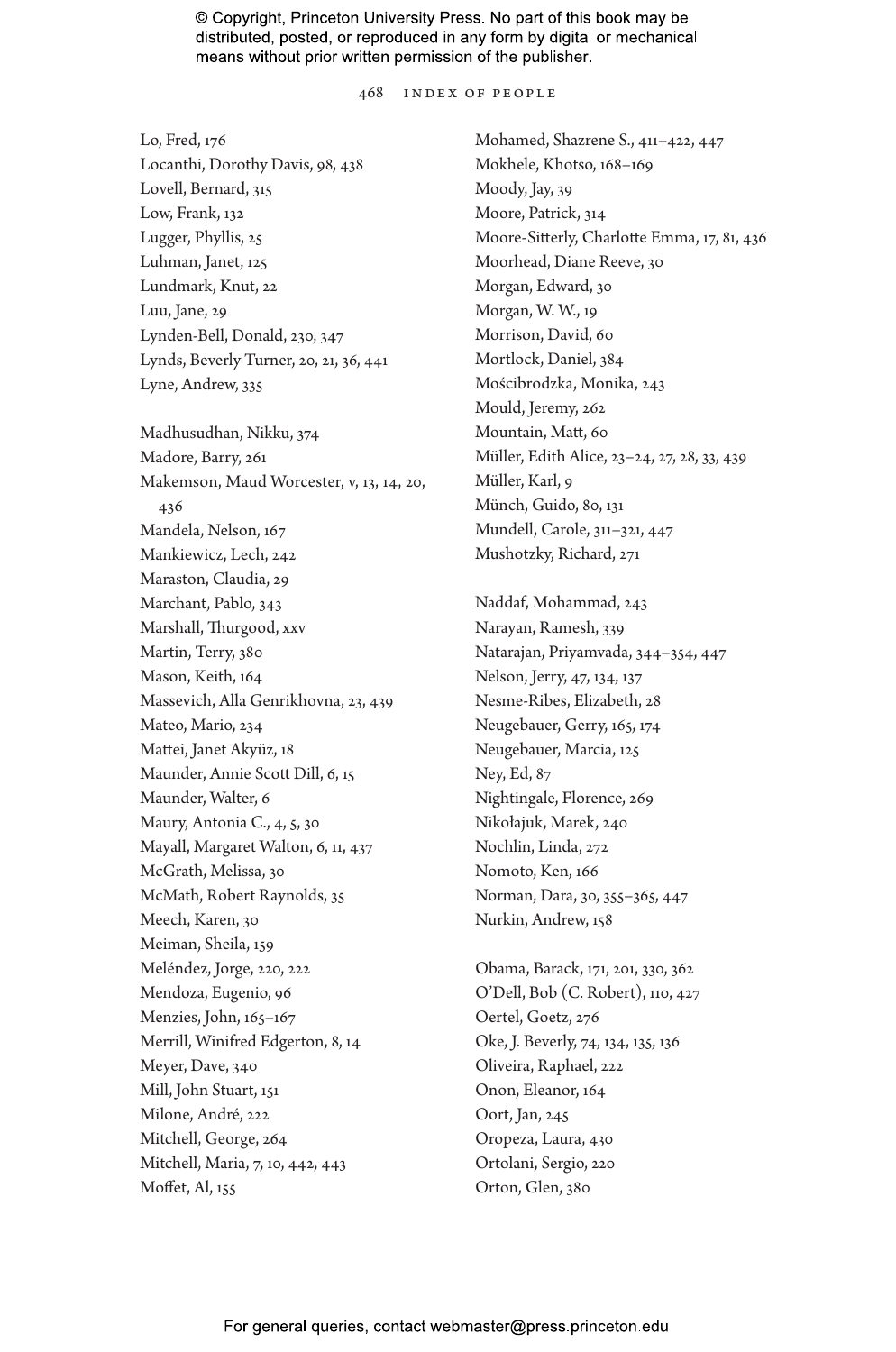INDEX OF PEOPLE 469

| Oschmann, Jim, 60                               | Pringle, Jim, 281, 347                      |
|-------------------------------------------------|---------------------------------------------|
| Osmer, Pat, 60                                  | Proctor, Mary, 3, 7, 30                     |
| Ostriker, Eve, 157                              | Proctor, Richard, 3                         |
| Ostriker, Jerry, 111, 112, 151, 156             | Pullin, Jorge, 323, 324                     |
|                                                 |                                             |
| Pacini, Franco, 223                             | Raghavan, Nirupama, 346                     |
| Paczyński, Bohdan, 78, 238-240, 242             | Randich, Sofia, 308                         |
| Padovani, Paolo, 203, 274                       | Razera, Roberta, 222                        |
| Pagel, Bernard E. J., 306-308                   | Rees, Martin, 230, 347                      |
| Palmér, Frida Elisabeth, 22-23, 437             | Reeves, Hubert, 219                         |
| Palmer, Margaretta, 9-10, 14                    | Regev, Oded, 207                            |
| Panda, Swayamtrupta, 243                        | Reid, Neill, 231                            |
| Pankow, Chris, 343                              | Reipurth, Bo, 284                           |
| Parks, Rosa, 47                                 | Reitze, David, 327, 329-331                 |
| Payne-Gaposchkin, Cecilia Helena, 12, 13,       | Richards, Mercedes T., 30                   |
| 14, 18, 20, 27, 33, 36, 105, 127, 266, 433, 437 | Richardson, John, 61                        |
| Payne-Scott, Ruby, 14, 438                      | Ride, Sally, 362                            |
| Peck, Charles, 137                              | Rieke, Marcia Keyes Lebofsky, 30, 442       |
| Pécresse, Valérie, 122                          | Ring, Jim, 164                              |
| Peimbert, Manuel, 96, 99, 103                   | Roberts, Dorothea Klumpke. See Klumpke      |
| Peiris, Hiranya, 29, 377-387, 448               | Roberts, Dorothea                           |
| Penrose, Roger, 30                              | Roberts, Isaac, 1                           |
| Penston, Margaret Evans, 172                    | Roberts, Mort, 183-185, 189, 192            |
| Penzias, Arno, 152, 295                         | Robinette, Mike, 424                        |
| Perez, Laura, 179                               | Roden, Chie, 159                            |
| Persson, Eric, 133                              | Roden, Don, 159                             |
| Peterson, Bruce, 157                            | Rogers, Leslie, 374                         |
| Pethick, Chris, 335                             | Rogers, R. T., 5                            |
| Phillips, Mark, 60                              | Rogers, William, 5                          |
| Phillips, Tom, 155, 248                         | Roman, Nancy Grace, 19, 26, 440             |
| Pickering, Edward C., 4-5, 8                    | Rook, Tony, 163                             |
| Pilachowski, Caty, 60, 61                       | Rosenbluth, Marshall, 109                   |
| Pilkington, John, 68                            | Rossi, Silvia, 222                          |
| Pinto, Ross-Sinclair, 417                       | Rowan-Robinson, Michael, 228, 229           |
| Pipher, Judith Lynn, 24, 139-149, 448           | Roxburgh, Ian, 228, 229                     |
| Pişmiş de Recillas, Paris Marie, 438            | Różańska, Agata, 243                        |
| Podsiadlowski, Philipp, 418                     | Rubin, Vera Florence Cooper, 13, 19-20, 25, |
| Pollacco, Don, 428                              | 26, 28, 29, 36, 115, 138, 266, 440          |
| Pond, Alice, 10                                 | Ruderman, Mal, 335                          |
| Pontzen, Andrew, 384                            | Ruiz, Ana Claudia, 429                      |
| Porco, Carolyn, 442                             | Russell, Henry Norris, 17                   |
| Preston, George, 55, 57                         |                                             |
| Prialnik, Dina, 204-213, 448                    | Sánchez, Carlos, 165                        |
| Prince, Helen Dodson, 16, 20, 438               | Sandage, Allan, 90                          |
|                                                 |                                             |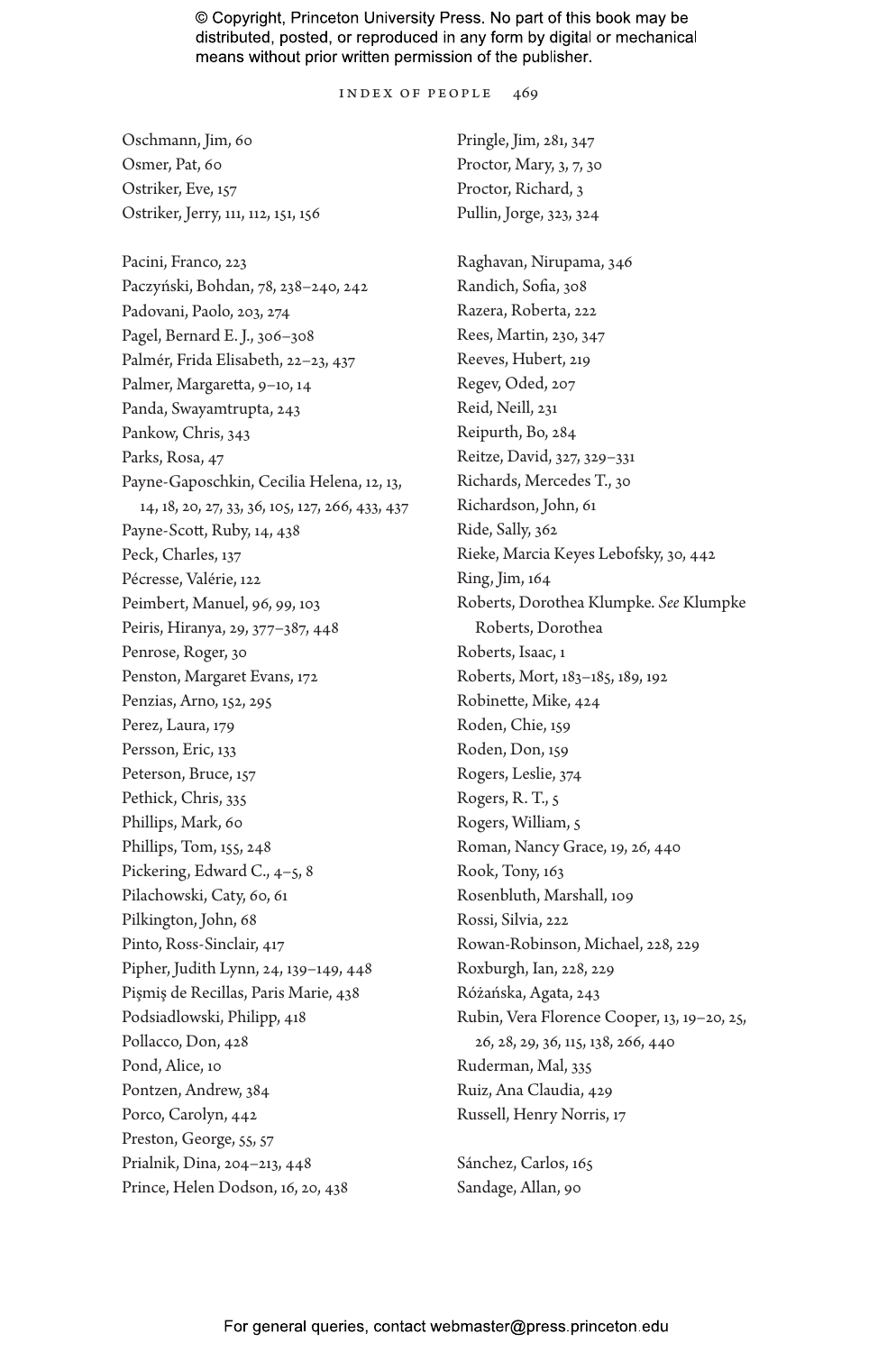470 INDEX OF PEOPLE

Sanders, Rev. Toby, 159 Sargent, Anneila I., 107, 108, 125, 171–180, 448 Sargent, Wal, 107, 125, 172, 174, 180 Sasselov, Dimitar, 368 Saulson, Peter, 323, 326, 327, 331 Saunder, Samuel, 9 Sawyer Hogg, Helen. *See* Hogg, Helen Sawyer Scheler, Max, 215 Schiavon, Ricardo, 220, 222 Schiebinger, Londa, 276 Schlesinger, Frank, 10, 11, 14 Schmidt, Maarten, 107–108 Schneps, Matthew, 163, 170 Schreier, Ethan, 276 Schwarzschild, Barbara Cherry, 15–16, 438 Schwarzschild, Martin, 16, 111, 247, 347 Scott, Paul, 68 Scoville, Nicholas, 177–178 Seager, Sara, 27, 366–376, 448 Searle, Leonard, 266 Seaton, Michael, 100 Segura, Antigona, 430 Seiradakis, Jiannis, 334, 336 Selby, Mike, 165 Sellgren, Kristen, 25 Serkovic, Laura, 430 Shafter, Allen, 399 Shapiro, Harold T., 156 Shapiro, Judith, 54 Shapley, Harlow, 5, 12, 15, 18 Shapley, Martha Betz, 15, 436 Shara, Michael, 207, 210 Shaviv, Giora, 207 Shectman, Steve, 264 Sheepshanks, Anne, 3 Shoemaker, Carolyn S., 441 Shopbell, Patrick, 135 Shore, Robin, 159 Siemiginowska, Aneta, 243 Silk, Joe, 231–233

Silva, David, 60, 362 Simkin, Susan M., 24 Simpson, Erik, 98 Singer, Maxine, 266 Sitterly, Charlotte Emma Moore. *See* Moore-Sitterly, Charlotte Emma Smak, Joe, 238 Smiljanic, Rodolfo, 222 Smith, Elske van Panhuys, 21, 152 Smith, Sonya, 364 Soifer, Tom, 141 Solheim, Jan Erik, 309 Somerville, Mary Fairfax, 2, 3 Somerville, William, 2 Soneira, R. M., 115, 232 Souza, Stefano, 222 Spergel, David, 234, 339, 381 Spinrad, Hyron, 96, 97 Spite, François, 217 Spite, Monique, 217, 219, 220 Spitzer, Lyman, 110, 111, 112 Sravan, Niharika, 34 Stark, Tony, 152 Steffen, Julie, 39 Steinmetz, Matthias, 235 Stepp, Larry, 261 Stevens, Mable C., 30 Stewart, John, 97 Stobie, Bob, 168, 170 Stone, Ed, 134 Straižys, Vytautas, 304 Strom, Karen, 128, 132 Strom, Steve, 128, 129, 132 Strömgren, Elis, 22 Strong, John, 143 Swartz, Helen M., 30 Swope, Henrietta Hill, 15, 437 Sybille, Francois, 120 Sykes, Steve, 164 Szkody, Paula, 442

Taam, Ron, 340 Tamppari, Leslie, 380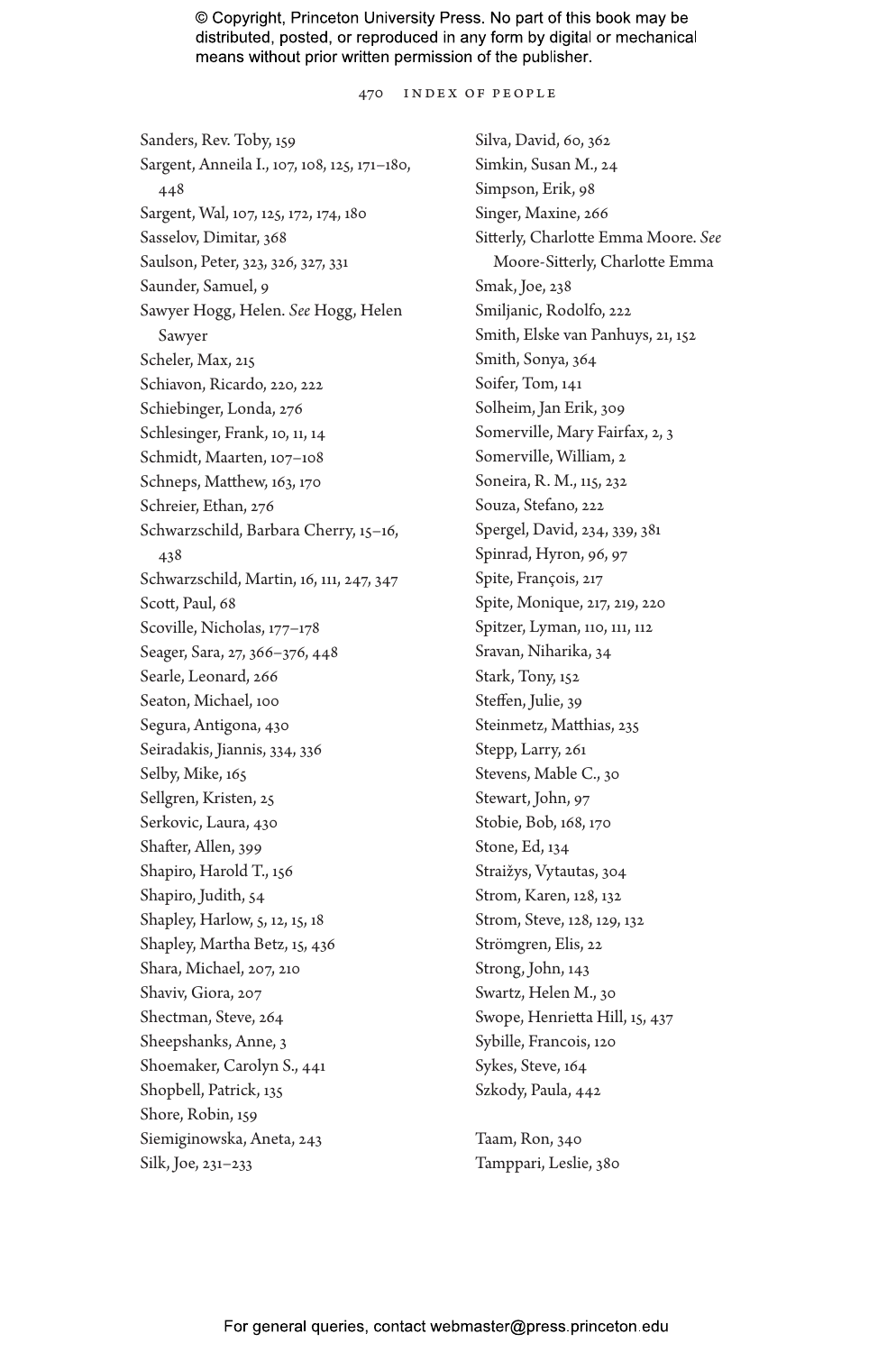INDEX OF PEOPLE 471

Tamura, Motohide, 158 Tanaka, Haruo, 295 Tarter, Jill, 442 Tautvaišienė, Gražina, 301–310, 449 Taylor, Benjamin, 97 Taylor, Joe, 339 Testi, Leonardo, 178 Thaddeus, Patrick, 417 Thorne, Kip, 81, 330 Timothy, Gethyn, 59 Tinsley, Beatrice Muriel Hill, 24, 26, 155, 441 Tobias, Sheila, 276 Tole, Shubha, 399 Torres-Peimbert, Silvia, 24, 29, 95–104, 126, 449 Trautman, Andrzej, 238 Trevisan, Julio, 220 Trevisan, Marina, 222 Trimble, Lyne Starling, 74 Trimble, Virginia, v, xxvi, 13, 24, 28, 73–84, 108, 129, 173, 449 Tsuruta, Sachiko, 22 Turner, Jane, 30 Turner, Jean L., 25 Tyson, Neil deGrasse, 159, 160 Ulrich, Roger, 98 Underhill, Anne Barbara, 19, 23, 100, 439 Urry, Meg, 267–278, 449

Valian, Virginia, 273 van Altena, W. F., 17 van de Hulst, Hendrik, 245, 248 van den Heuvel, Ed, 335 van der Klis, Michiel, 335 van Dishoeck, Ewine F., 28, 29, 126, 244–255, 449 van Doren, Mary, 159 van Duinen, Reinder, 175 van Hemert, Marc, 245 van Paradijs, Jan, 335–336 Varsavsky, Carlos, 118

Verde, Licia, 381–382 Vigroux, Laurent, 120 Vinter Hansen, Julie Marie. *See* Hansen, Julie Marie Vinter Vyssotsky, Alexander, 13 Vyssotsky, Emma T. R. Williams, 13, 14, 30, 436

Walker, Constance Phillips, 30 Wallerstein, George, 55, 96–97, 307 Walsh, Catherine, 254 Wang, Zhaojun, 400 Wasserburg, Gerry, 107 Wasserburg, Naomi, 107 Waterman, Emma Phoebe, 11, 14 Watson, James Craig, 29, 244 Watson, Victor, 163 Webbink, Ron, 335–336 Weber, Joseph, 74, 75, 84, 330 Weiss, Rai, 326–327, 330, 339, 340 Weistrop, Donna, 108 Welther, Barbara, 30 Werner, Mike, 176 Westerhout, Gart, 151–153 Westphal, Jim, 136 Whitelock, Bob, 169 Whitelock, Marie, 161 Whitelock, Patricia Ann, 161–170, 450 Whitelock, Phillip, 161 Whiteside, Ida W., 30 Whitin, Mrs. John C., 8, 30 Whiting, Sarah Frances, 8, 30 Whitney, Mary W., 30 Wijers, Ralph, 336 Williams, Barbara A., 25, 30 Williams, Bob (Robert), 60 Wilner, Steve, 176 Wilson, Bob, 165 Wilson, Robert, 152, 295 Winlock, Anna, 5 Winlock, Joseph, 5 Winlock, Louisa, 5 Wolff, Richard, 54